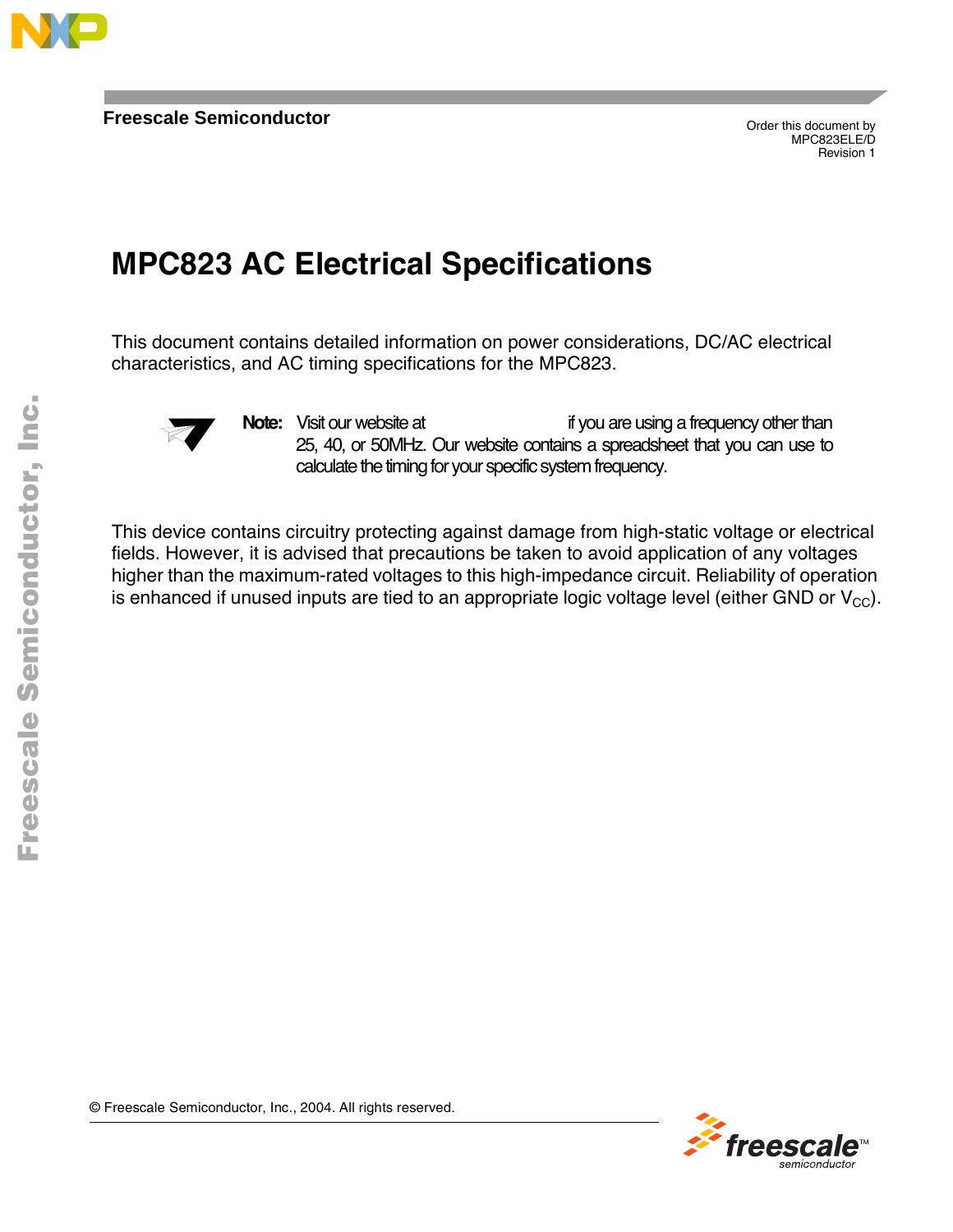

### **MAXIMUM RATINGS (GND = 0V)**

| <b>RATING</b>                  | <b>SYMBOL</b>             | <b>VALUE</b>                                  | <b>UNIT</b> |
|--------------------------------|---------------------------|-----------------------------------------------|-------------|
| Supply Voltage                 | <b>VDDH</b>               | $-0.3$ to $4.0$                               | V           |
|                                | <b>VDD</b>                | $-0.3$ to $4.0$                               | v           |
|                                | <b>KAPWR</b>              | $-0.3$ to $4.0$                               | V           |
|                                | <b>VDDSYN</b>             | $-0.3$ to $4.0$                               | V           |
| Input Voltage (JTAG and GPIO)  | <b>VIN</b>                | $-0.3$ to 5.8                                 | V           |
| Input Voltage (All other pins) | <b>VIN</b>                | $-0.3$ to $3.3$                               | v           |
| <b>Operating Temperature</b>   | $T_A$                     | 0 to $70^\circ$<br>$-40^\circ$ to 85 $^\circ$ | °С          |
| Storage Temperature Range      | $\mathsf{T}_{\text{STG}}$ | $-55$ to $+150$                               | °С          |

NOTES:

- 1. Functional operating conditions are given in **DC Electrical Characteristics (VCC = 3.0 3.6 V)**. Absolute maximum ratings are stress ratings only, and functional operation at the maxima is not guaranteed. Stress beyond those listed may affect device reliability or cause permanent damage to the device.
- 2. **CAUTION**: The JTAG and GPIO input voltages cannot be more than 2.5 V greater than supply voltage, this restriction applies also on "power-on" as well as on normal operation.
- 3. 5 Volt friendly inputs are inputs that tolerate 5 volts for JTAG and GPIO pins.
- 4. If you are using Mask Revision Base #F98S (Revision 0), all pins except EXTAL and CLK4IN are 5V tolerant inputs.

### **THERMAL CHARACTERISTICS**

| <b>CHARACTERISTIC</b>      | <b>SYMBOL</b> | <b>VALUE</b> | UNIT |
|----------------------------|---------------|--------------|------|
| Thermal Resistance for BGA | <b>PJC</b>    | $\sim$ 30    | °C∕W |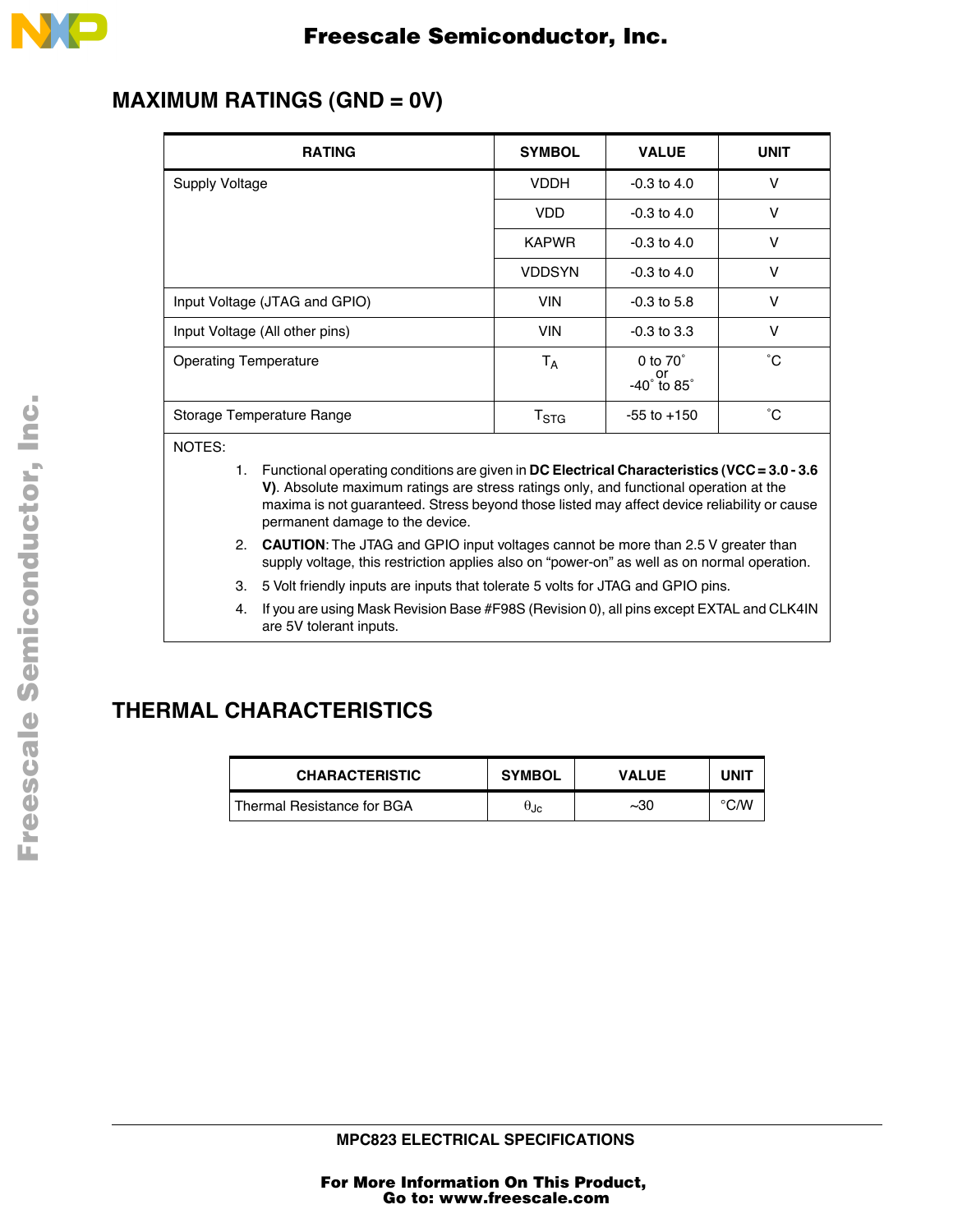

### **POWER CONSIDERATIONS**

The average chip-junction temperature,  ${\sf T}_{\sf j}$ , in  $^{\sf o}{\sf C}$  can be obtained from

$$
T_{J} = T_{A} + (P_{D} \cdot q_{JA}) \qquad (1)
$$

where

| $T_{\alpha}$ =    | Ambient Temperature, $\infty$ C                            |
|-------------------|------------------------------------------------------------|
| $q_{1A}$ =        | Package Thermal Resistance, Junction to Ambient, ∞C/W      |
| $P_{n}$ =         | $P_{INT} + P_{U\Omega}$                                    |
| $P_{INT} =$       | $I_{DD}$ x $V_{DD}$ , Watts - Chip Internal Power          |
| $P_{\text{LO}}$ = | Power Dissipation on Input and Output Pins-User Determined |
|                   |                                                            |

For most applications P<sub>I/O</sub> < 0.3 • P<sub>INT</sub> and can be neglected. If P<sub>I/O</sub> is neglected, an approximate relationship between  $\mathsf{P}_\mathsf{D}^{\phantom{\dag}}$  and  $\mathsf{T}_\mathsf{J}^{\phantom{\dag}}$  is:

 $P_{p} = K \prod (T_{1} + 273 \infty C)$  (2)

Solving equations (1) and (2) for K gives

$$
K = P_{D} \cdot (T_{A} + 273 \infty C) + q_{JA} \cdot P_{D}^{2}
$$
 (3)

where K is a constant pertaining to the particular part. K can be determined from equation (3) by measuring P<sub>p</sub> (at equilibrium) for a known T<sub>A.</sub> Using this value of K, the values of P<sub>p</sub> and T<sub>J</sub> can be obtained by solving equations (1) and (2) iteratively for any value of  $\mathsf{T}_{\mathsf{A}}$ .

### **Layout Practices**

Each  $V_{CC}$  pin on the MPC823 should be provided with a low-impedance path to the board's supply. Each GND pin should be provided with a low-impedance path to ground. The power supply pins drive distinct groups of logic on chip. The  $V_{CC}$  power supply should be bypassed to ground using at least four 0.1  $\mu$ F bypass capacitors located as close as possible to the four sides of the package. The capacitor leads and associated printed circuit traces connecting to chip  $V_{CC}$  and GND should be kept to less than half an inch per capacitor lead. A four-layer board that employs two inner layers as  $V_{CC}$  and GND planes should be used.

All output pins on the MPC823 have fast rise and fall times. Printed circuit (PC) trace interconnection length should be minimized in order to minimize undershoot and reflections caused by these fast output switching times. This recommendation particularly applies to the address and data busses. Maximum PC trace lengths of six inches are recommended. Capacitance calculations should consider all device loads as well as parasitic capacitances due to the PC traces. Attention to proper PCB layout and bypassing becomes especially critical in systems with higher capacitive loads because these loads create higher transient currents in the  $V_{CC}$  and GND circuits. Pull up all unused inputs or signals that will be inputs during reset. Special care should be taken to minimize the noise levels on the PLL supply pins.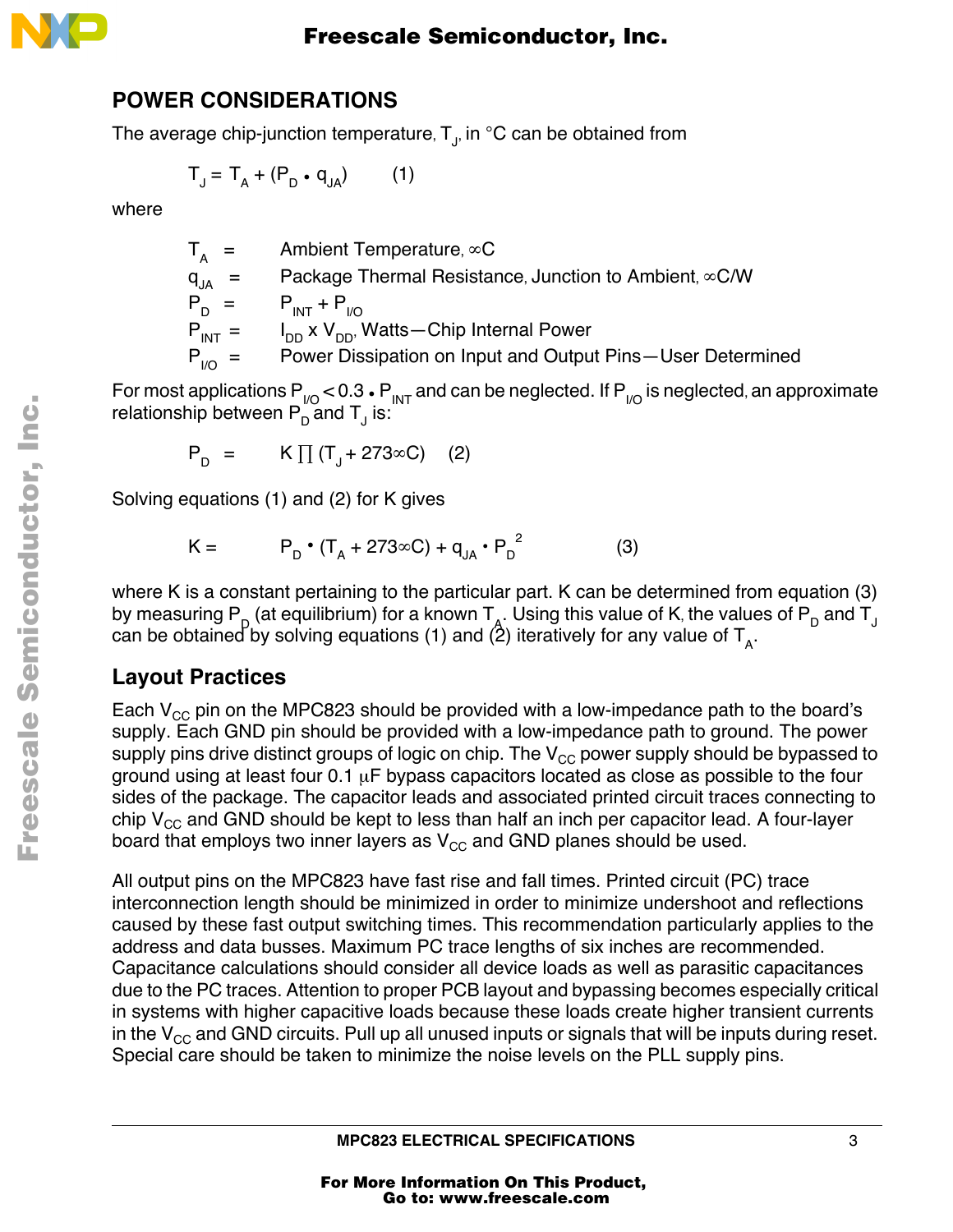

# **DC ELECTRICAL CHARACTERISTICS** (V<sub>CC</sub> = 3.0 - 3.6 V)

| <b>CHARACTERISTIC</b>                                                                                                                                                                                                                                                                                                                                                                                                                                                                                                                                                                                                                                                                                                                                                                                                                                                                                                                                                                                                                                                                                                                                                                                                         | <b>SYMBOL</b>   | <b>MIN</b>     | <b>MAX</b>    | <b>UNIT</b>  |
|-------------------------------------------------------------------------------------------------------------------------------------------------------------------------------------------------------------------------------------------------------------------------------------------------------------------------------------------------------------------------------------------------------------------------------------------------------------------------------------------------------------------------------------------------------------------------------------------------------------------------------------------------------------------------------------------------------------------------------------------------------------------------------------------------------------------------------------------------------------------------------------------------------------------------------------------------------------------------------------------------------------------------------------------------------------------------------------------------------------------------------------------------------------------------------------------------------------------------------|-----------------|----------------|---------------|--------------|
| Input High Voltage (for JTAG and GPIO)                                                                                                                                                                                                                                                                                                                                                                                                                                                                                                                                                                                                                                                                                                                                                                                                                                                                                                                                                                                                                                                                                                                                                                                        | $V_{\text{IH}}$ | 2.0            | 5.5           | V            |
| Input High Voltage (all other pins)                                                                                                                                                                                                                                                                                                                                                                                                                                                                                                                                                                                                                                                                                                                                                                                                                                                                                                                                                                                                                                                                                                                                                                                           | $V_{\text{IH}}$ | 2.0            | 3.6           | V            |
| Input Low Voltage                                                                                                                                                                                                                                                                                                                                                                                                                                                                                                                                                                                                                                                                                                                                                                                                                                                                                                                                                                                                                                                                                                                                                                                                             | $V_{IL}$        | <b>GND</b>     | 0.8           | $\mathsf{V}$ |
| EXTAL and EXTCLK Input High Voltage                                                                                                                                                                                                                                                                                                                                                                                                                                                                                                                                                                                                                                                                                                                                                                                                                                                                                                                                                                                                                                                                                                                                                                                           | V <sub>HC</sub> | $0.7*(V_{CC})$ | $V_{CC}$ +0.3 | $\mathsf{V}$ |
| Input Leakage Current, $V_{IN} = 5.5 V$                                                                                                                                                                                                                                                                                                                                                                                                                                                                                                                                                                                                                                                                                                                                                                                                                                                                                                                                                                                                                                                                                                                                                                                       | $I_{IN}$        |                | ±10           | μA           |
| Hi-z (Off State) Leakage Current, $V_{IN} = 3.5V$                                                                                                                                                                                                                                                                                                                                                                                                                                                                                                                                                                                                                                                                                                                                                                                                                                                                                                                                                                                                                                                                                                                                                                             | $I_{OZ}$        |                | ±10           | μΑ           |
| Signal Low Input Current, $V_{\parallel L} = 0.8 V$                                                                                                                                                                                                                                                                                                                                                                                                                                                                                                                                                                                                                                                                                                                                                                                                                                                                                                                                                                                                                                                                                                                                                                           | I <sub>L</sub>  |                | ±10           | μΑ           |
| Signal High Input Current, $V_{\text{IH}} = 2.0 V$                                                                                                                                                                                                                                                                                                                                                                                                                                                                                                                                                                                                                                                                                                                                                                                                                                                                                                                                                                                                                                                                                                                                                                            | ΙH              |                | ±10           | μΑ           |
| Output High Voltage, $I_{OH} = -2.0$ mA, $V_{DDH} = 3.0V$<br>Except XTAL, XFC, and Open-Drain Pins                                                                                                                                                                                                                                                                                                                                                                                                                                                                                                                                                                                                                                                                                                                                                                                                                                                                                                                                                                                                                                                                                                                            | V <sub>OH</sub> | 2.4            |               | v            |
| <b>Output Low Voltage</b><br>$1OL = 2.0$ mA CLKOUT<br>IOL <u>= 3.2 mAA[6:31], TSIZ0/</u> REG, TSIZ1, D(0:31), DP[0:3]/IRQ[3:6],<br><u>RD/WR, B</u> URST, RSV/IRQ2, IP_B[0:1]/IWP[0:1]/VFLS[0:1], IP_B2/<br>!OIS16_B/AT2, IP_B3/IWP2/V <u>F2, IP_B4/LWP0/VF0, IP_B5/LWP</u> 1/<br>VF1, IP_B6/DSDI/AT0, IP_B7/PTR/AT3, USBRXD/PA15_RXD2/<br>PA13, SMRXD2/L1TXDA/PA9, SMTXD2/L1RXDA/PA8, IRQ4/KR/<br>SPKROUT, TIN1/L1RCLKA/BRGO1/CLK1/PA7, TIN3/TOUT1/<br>CLK2/PA6, TIN2/L1TCLKA/BRGO2/CLK3/PA5, TIN4/TOUT2/CLK4/<br>PA4, LCD A/SPISEL/PB31, SPICLK/PB30, SPIMOSI/PB29, TTT<br>BRGO3/SPIMISO/PB28, BRGO1/I2CSDA/PB27, BRGO2/I2CSCL/<br>PB26, SMTXD1/PB25, SMRXD1/PB24, SMSYN1/SDACK1/PB23,<br>SMSYN2/SDACK2/PB22, LCD_B/L1ST1/PB19, L1ST2/RTS2/<br>PB18, LCD_C <u>/L1ST3/PB17,</u> L1ST4/L1RQA/PB16, L1ST5/DREQ1/<br>PC15, L1ST6/RTS2/DREQ2/PC14, L1ST7/PC13, L1ST8/L1RQA/<br>PČ12, USBRXP/PČ11, USBRXN/TGATE1/PČ10, CTS2/PČ9.<br>TGATE1/CD2/PC8, USBTXP/PC7, USBTXN/PC6, SDACK1/<br>LITSYNCA/PC5, L1RSYNCA/PC4, LD8/VD7/PD15, LD7/VD6/<br>PD14, LD6/VD5/PD13, LD5/VD4/PD12, LD4/VD3/PD11, LD3/VD2/<br>PD10, LD2/VD1/PD9, LD1/VD0/PD8, FRAME/VSYNC/PD5.<br>LCD_AC/LOE/BLANK/PD6, LD0/FIELD/PD7, LOAD/HSYNC/PD4,<br>SHIFT/CLK/PD3 | $V_{OL}$        |                | 0.5           | $\mathsf{V}$ |
| $IOL = 5.3 \text{ mABDIP/GPL_B5}$ , $\overline{BR}$ , $\overline{BG}$ , $\overline{FRZ}/\overline{RQ6}$ , $\overline{CS}[0:5]$ , $\overline{CS6}/$<br>CE1 B, CS7/CE2 B, WE0/BS AB0/IORD, WE1/BS AB1/IOWR,<br>WE2/BS_AB2/PCOE, WE3/BS_AB3/PCWE, GPL_A0/GPL_B0, OE/<br>GPL_A1/GPL_B1, GPL_A[2:3]/GPL_B[2:3]/CS[2:3], UPWAITA/<br>GPL_A4/AS, UPWAITB/GPL_B4, GPL_A5, ALE_B/DSCK/AT1,<br>OP2/MODCK1/STS, OP3/MODCK2/DSDO<br>$IOL = 7.0$ mA $\overline{USBOE}/PA14$ , $TXD2/PA12$<br>IOL = 8.9 mATS, TA, TEA, BI, BB, HRESET, SRESET                                                                                                                                                                                                                                                                                                                                                                                                                                                                                                                                                                                                                                                                                               |                 |                |               |              |

NOTE: Input pin voltage specifications are  $V_{CC} = +4$  V or 5.8 V, whichever is less. AC timings are based on a 50 p $f$  load.

If you are using Mask Revision Base #F98S, all pins except EXTAL and CLK4IN are 5V tolerant inputs.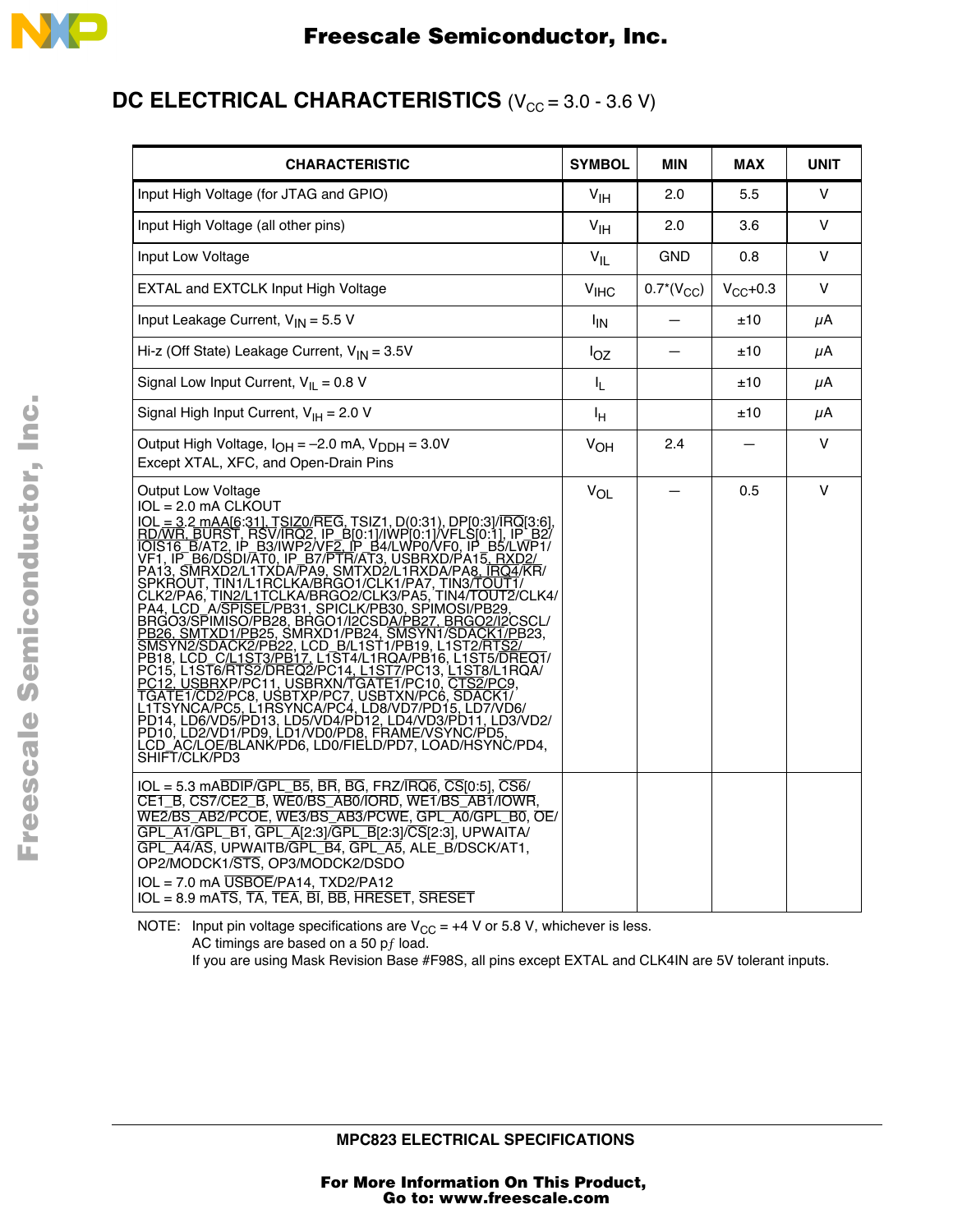

### **AC ELECTRICAL CHARACTERISTICS**



B = MINIMUM OUTPUT HOLD TIME

D = MINIMUM INPUT HOLD TIME SPECIFICATION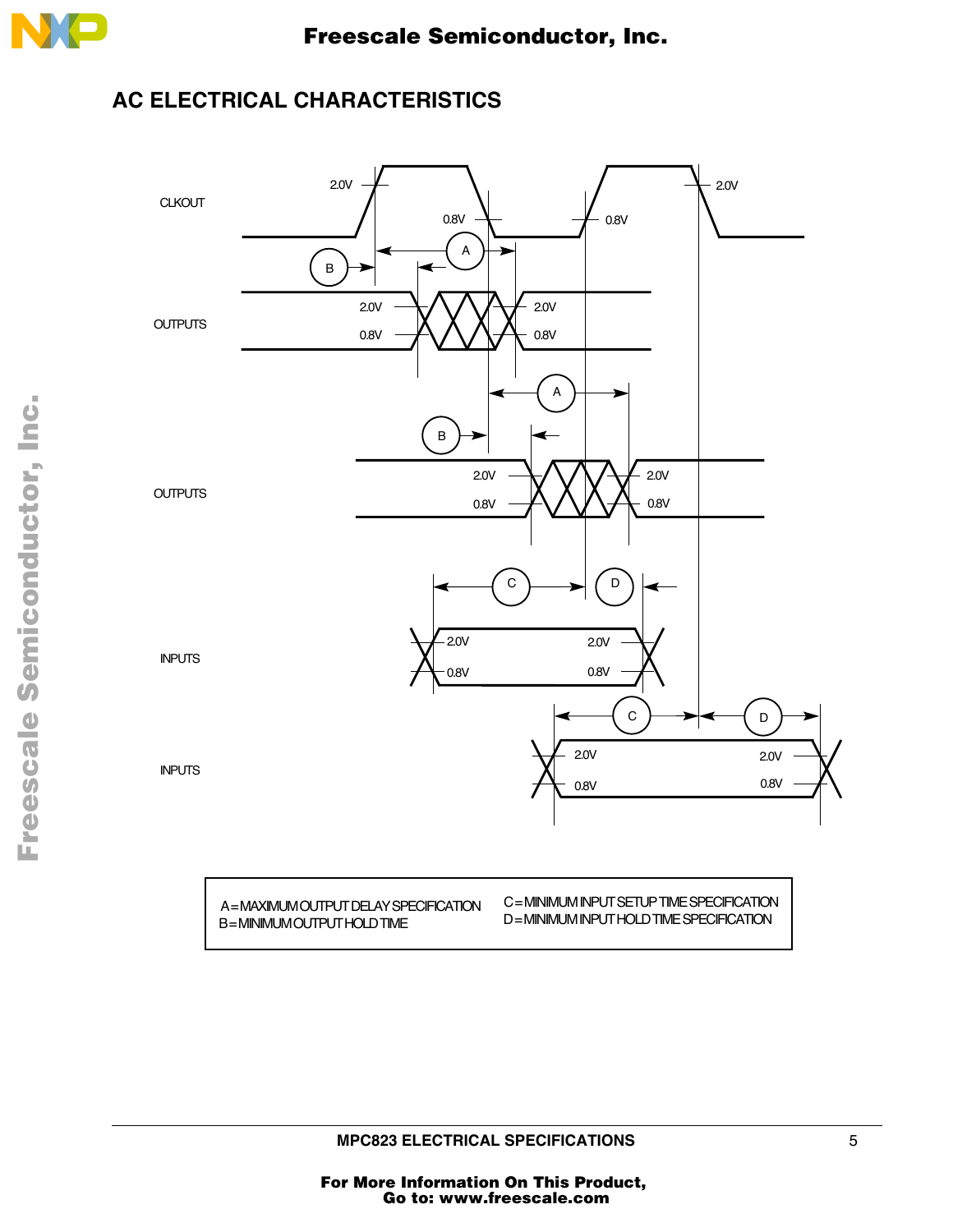

### **EXTERNAL BUS ELECTRICAL CHARACTERISTICS**

#### NUM CHARACTERISTIC **25MHz 40MHz 50MHz UNIT** MIN | MAX | MIN | MAX | MIN | MAX B1 CLKOUT Period 40 — 25 — 20 — ns B1a **EXTCLK** to CLKOUT Phase Skew (EXTCLK>15MHz and  $MF \leq 2$ -0.9 | 0.9 | -0.9 | 0.9 | -0.9 | 0.9 | ns B1b EXTCLK to CLKOUT Phase Skew (EXTCLK>10MHz and  $MF \leq 10$ -2.3 | 2.3 | -2.3 | 2.3 | -2.3 | 2.3 | ns B1c CLKOUT Phase Jitter (EXTCLK>15MHz and MF $\leq$ 2)  $\vert$  -0.6  $\vert$  0.6  $\vert$  -0.6  $\vert$  0.6  $\vert$  0.6  $\vert$  ns B1d CLKOUT Phase Jitter (EXTCLK>10MHz and MF≤10)  $\vert$  -2  $\vert$  2  $\vert$  -2  $\vert$  2  $\vert$  -2  $\vert$  2  $\vert$  ns B1e CLKOUT Frequency Jitter (MF<10)  $\vert - \vert 0.5 \vert - \vert 0.5 \vert - \vert 0.5 \vert$  % B1f CLKOUT Frequency Jitter (10<MF<500)  $\vert - \vert 2 \vert - \vert 2 \vert - \vert 2 \vert 3$ B1g CLKOUT Frequency Jitter (MF>500)  $\vert - \vert 3 \vert - \vert 3 \vert - \vert 3 \vert - \vert 3 \vert$  % B1h Frequency Jitter on EXTCLK  $\vert - \vert 0.5 \vert - \vert 0.5 \vert - \vert 0.5 \vert$  % B2  $\vert$  Clock Pulse Width Low  $\vert$  16  $\vert$   $\vert$  10  $\vert$   $\vert$  8  $\vert$   $\vert$  ns B3  $|$  Clock Pulse Width High  $|$  16  $|$   $|$  10  $|$   $|$  8  $|$   $|$  ns B4 CLKOUT Rise Time  $\vert - \vert 4 \vert - \vert 4 \vert - \vert 4 \vert - \vert 4 \vert$ ns B5 CLKOUT Fall Time  $\vert - \vert 4 \vert - \vert 4 \vert - \vert 4 \vert + \vert 4 \vert$  ns B6 | N/A (Used on Interactive Spreadsheet) B7  $\Big|$  CLKOUT to A(6:31), RD/WR, BURST, D(0:31), DP(0:3) 10  $-$  5  $-$  5  $-$  1s B7a CLKOUT to TSIZ(0:1),REG, RSV, AT(0:3),BDIP, PTR Invalid 10 — 5 — 5 — ns B7b  $\Big|$  CLKOUT to  $\overline{BR}$ ,  $\overline{BG}$ , FRZ, VFLS(0:1), VF(0:2), IWP(0:2), LWP(0:1), STS Invalid 10  $-$  5  $-$  5  $-$  1s B8 CLKOUT to A(6:31), RD/WR, BURST, D(0:31), DP(0:3) Valid 10 19 5 13 5 12 ns B8a CLKOUT to TSIZ(0:1), REG, RSV, AT(0:3), BDIP, PTR Valid | 10 | 19 | 5 | 13 | 5 | 12 | ns B8b  $\Big|$  CLKOUT to  $\overline{BR}$ ,  $\overline{BG}$ , VFLS(0:1), VF(0:2), IWP(0:2), FRZ,<br>LWP(0:1), STS Valid 10 | 19 | 5 | 13 | 5 | 12 | ns B9  $\Big|$  CLKOUT to A(6:31), RD/WR, BURST, D(0:31), DP(0:3), TSIZ(0:1), REG, RSV, AT(0:3), PTR Hi Z 10 | 19 | 5 | 13 | 5 | 12 | ns  $B10$   $N/A$ B11 CLKOUT to TS, BB Assertion 10 10 10 10 19 19 12.25 5 12.25 ns B11a CLKOUT to  $\overline{T}A$ , BI Assertion (when driven by the Memory Controller or PCMCIA Interface) 2.5 | 11 | 2.5 | 9.25 | 2.5 | 9.25 | ns B12 CLKOUT to  $\overline{TS}$ ,  $\overline{BB}$  Negation 10 10 10 19  $\overline{5}$  13  $\overline{5}$  12 ns B12a CLKOUT to  $\overline{T}A$ ,  $\overline{BI}$  Negation (when driven by the Memory Controller or PCMCIA Interface) 2.5 | 11 | 2.5 | 11 | 2.5 | 11 | ns B13 CLKOUT to TS, BB Hi Z 10 24 5 21 5 19 ns

#### **Table 1. Bus Operation Timing**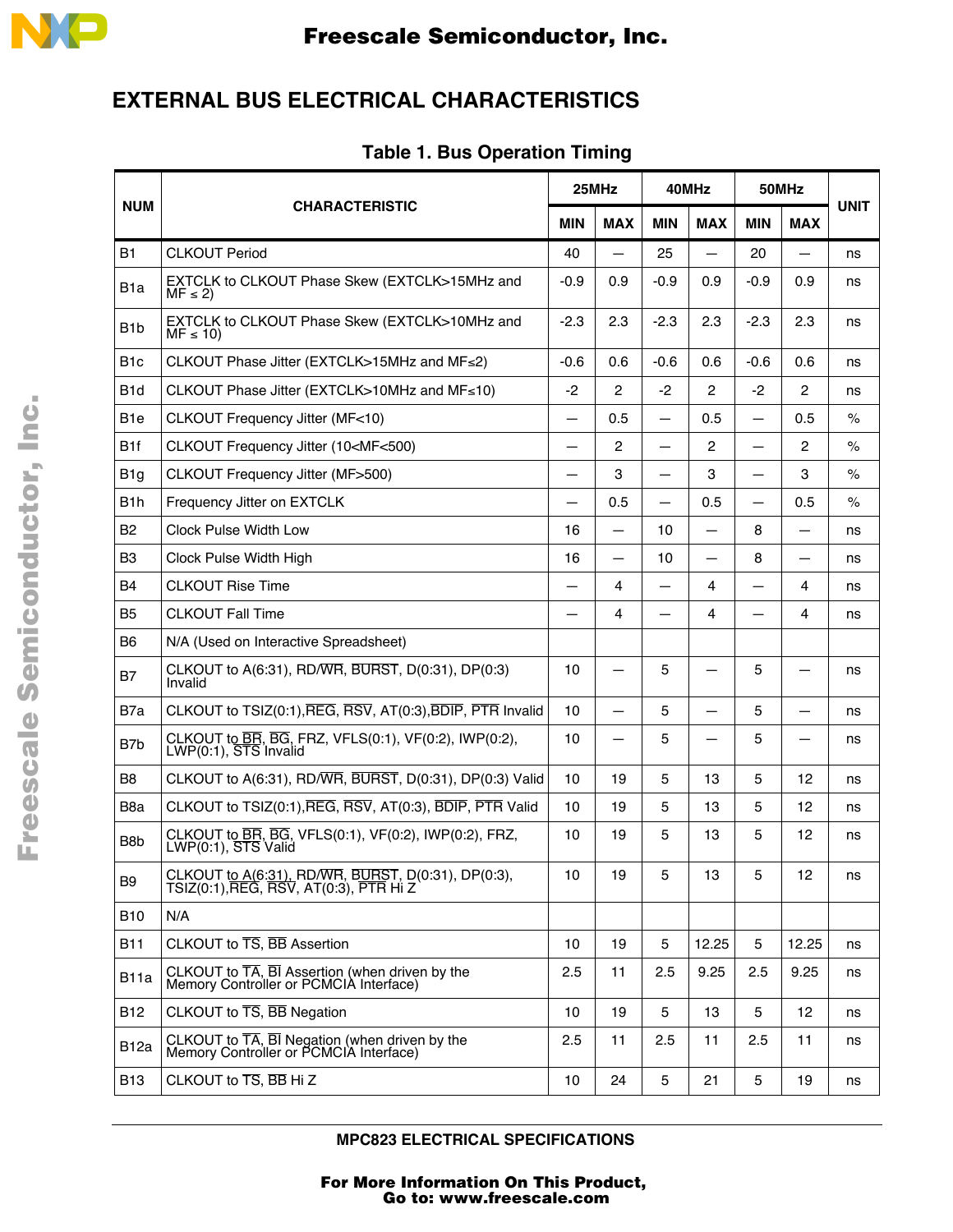

|                   |                                                                                                                               |      | 25MHz                    |            | 40MHz                    |                | 50MHz                    |             |
|-------------------|-------------------------------------------------------------------------------------------------------------------------------|------|--------------------------|------------|--------------------------|----------------|--------------------------|-------------|
| <b>NUM</b>        | <b>CHARACTERISTIC</b>                                                                                                         | MIN  | <b>MAX</b>               | <b>MIN</b> | <b>MAX</b>               | <b>MIN</b>     | <b>MAX</b>               | <b>UNIT</b> |
| <b>B13a</b>       | CLKOUT to TA, BI Hi Z (When Driven by the Memory Controller or PCMCIA Interface)                                              | 2.5  | 15                       | $2.5\,$    | 15                       | 2.5            | 16                       | ns          |
| B14               | <b>CLKOUT to TEA Assertion</b>                                                                                                | 2.5  | 11                       | 2.5        | 11                       | 2.5            | 10                       | ns          |
| <b>B15</b>        | CLKOUT to TEA Hi Z                                                                                                            | 2.5  | 15                       | 2.5        | 15                       | 2.5            | 15                       | ns          |
| <b>B16</b>        | TA, BI Valid to CLKOUT (Setup Time)                                                                                           | 9.75 | $\overline{\phantom{0}}$ | 9.75       | $\overline{\phantom{0}}$ | 9.75           | $\overline{\phantom{0}}$ | ns          |
| <b>B16a</b>       | TEA, KR, RETRY Valid to CLKOUT (Setup Time)                                                                                   | 11   | $\overline{\phantom{0}}$ | 10         | $\overline{\phantom{0}}$ | 10             | $\overline{\phantom{0}}$ | ns          |
| <b>B16b</b>       | BB, BG, BR Valid to CLKOUT (Setup Time)                                                                                       | 8.5  | $\overline{\phantom{0}}$ | 8.5        | $\overline{\phantom{0}}$ | 8.5            | $\overline{\phantom{0}}$ | ns          |
| <b>B17</b>        | CLKOUT to TA, TEA, BI, BB, BG, BR Valid (Hold Time)                                                                           | 1    | $\overline{\phantom{0}}$ | 1          | $\overline{\phantom{0}}$ | 1              | $\overline{\phantom{0}}$ | ns          |
| B17a              | CLKOUT to $\overline{KR}$ , RETRY Valid (Hold Time)                                                                           | 2    | $\overline{\phantom{0}}$ | 2          | $\overline{\phantom{0}}$ | 2              | $\overline{\phantom{0}}$ | ns          |
| <b>B18</b>        | D(0:31), DP(0:3) Valid to CLKOUT Rising Edge (Setup Time)                                                                     | 6    |                          | 6          | $\overline{\phantom{0}}$ | 6              | $\overline{\phantom{0}}$ | ns          |
| <b>B19</b>        | CLKOUT Rising Edge to D(0:31), DP(0:3) Valid (Hold Time)                                                                      | 2    | $\overline{\phantom{0}}$ | 2          | $\overline{\phantom{0}}$ | 2              | $\overline{\phantom{0}}$ | ns          |
| <b>B20</b>        | D(0:31), DP(0:3) Valid to CLKOUT Falling Edge (Setup Time)                                                                    | 4    |                          | 4          | $\overline{\phantom{0}}$ | 4              | $\overline{\phantom{0}}$ | ns          |
| <b>B21</b>        | CLKOUT Falling Edge to D(0:31), DP(0:3) Valid (Hold Time)                                                                     | 2    | $\overline{\phantom{0}}$ | 2          |                          | 2              | $\overline{\phantom{0}}$ | ns          |
| <b>B22</b>        | CLKOUT Rising Edge to $\overline{CS}$ Asserted -GPCM- ACS = 00                                                                | 10   | 20                       | 5          | 13                       | 5              | 13                       | ns          |
| <b>B22a</b>       | CLKOUT Falling Edge to $\overline{CS}$ Asserted -GPCM- ACS = 10,<br>$TRLX = 0$                                                |      | 10                       |            | 8                        |                | 8                        | ns          |
| B <sub>22</sub> b | CLKOUT Falling Edge to $\overline{CS}$ Asserted -GPCM- ACS = 11,<br>TRLX = 0, EBDF = 0                                        | 10   | 20                       | 5          | 13                       | 5              | 13                       | ns          |
| <b>B22c</b>       | CLKOUT Falling Edge to $\overline{CS}$ Asserted -GPCM- ACS = 11,<br>$TRLX = 0$ , $EBDF = 1$                                   | 14   | 25                       | 7          | 16                       | 7              | 16                       | ns          |
| <b>B23</b>        | CLKOUT Rising Edge to CS Negated -GPCM-Read Access -<br>GPCM-Write Access, ACS=00, TRLX=0, CSNT=0                             | 3    | 10                       | 2          | 8                        | $\overline{c}$ | 8                        | ns          |
| <b>B24</b>        | A(6:31) to $\overline{CS}$ Asserted -GPCM- ACS = 10, TRLX = 0                                                                 | 8    | $\overline{\phantom{0}}$ | 3          |                          | 3              | $\overline{\phantom{0}}$ | ns          |
| <b>B24a</b>       | A(6:31) to $\overline{CS}$ Asserted -GPCM- ACS = 11, TRLX = 0                                                                 | 18   |                          | 8          |                          | 8              |                          | ns          |
| <b>B25</b>        | CLKOUT Rising Edge to $\overline{OE}$ , $\overline{WE}(0:3)$ Asserted                                                         |      | 11                       |            | 9                        |                | 9                        | ns          |
| <b>B26</b>        | CLKOUT Rising Edge to OE Negated                                                                                              | 3    | 11                       | 2          | 9                        | 2              | 9                        | ns          |
| <b>B27</b>        | A(6:31) to $\overline{CS}$ Asserted -GPCM- ACS = 10, TRLX = 1                                                                 | 48   | $\overline{\phantom{0}}$ | 23         | —                        | 23             | $\overline{\phantom{0}}$ | ns          |
| <b>B27a</b>       | A(6:31) to $\overline{CS}$ Asserted -GPCM- ACS = 11, TRLX = 1                                                                 | 58   | —                        | 28         | $\overline{\phantom{0}}$ | 28             | —                        | ns          |
| <b>B28</b>        | CLKOUT Rising Edge to $\overline{WE}(0:3)$ Negated -GPCM-Write<br>Access CSNT $\leq$ '0'                                      |      | 11                       |            | 9                        |                | 9                        | ns          |
| <b>B28a</b>       | CLKOUT Falling Edge to WE(0:3) Negated -GPCM-Write<br>Access TRLX = '0', CSNT = '1', EBDF=0                                   | 10   | 20                       | 5          | 13                       | 5              | 13                       | ns          |
| B <sub>28</sub> b | CLKOUT Falling Edge to $\overline{CS}$ Negated -GPCM-Write Access<br>TRLX = '0', CSNT = '1', ACS = '10' or ACS='11', EBDF = 0 |      | 20                       | —          | 13                       |                | 13                       | ns          |

### **Table 1. Bus Operation Timing (Continued)**

n d u  $\mathbf 0$ t o

r, I

n

.<br>ق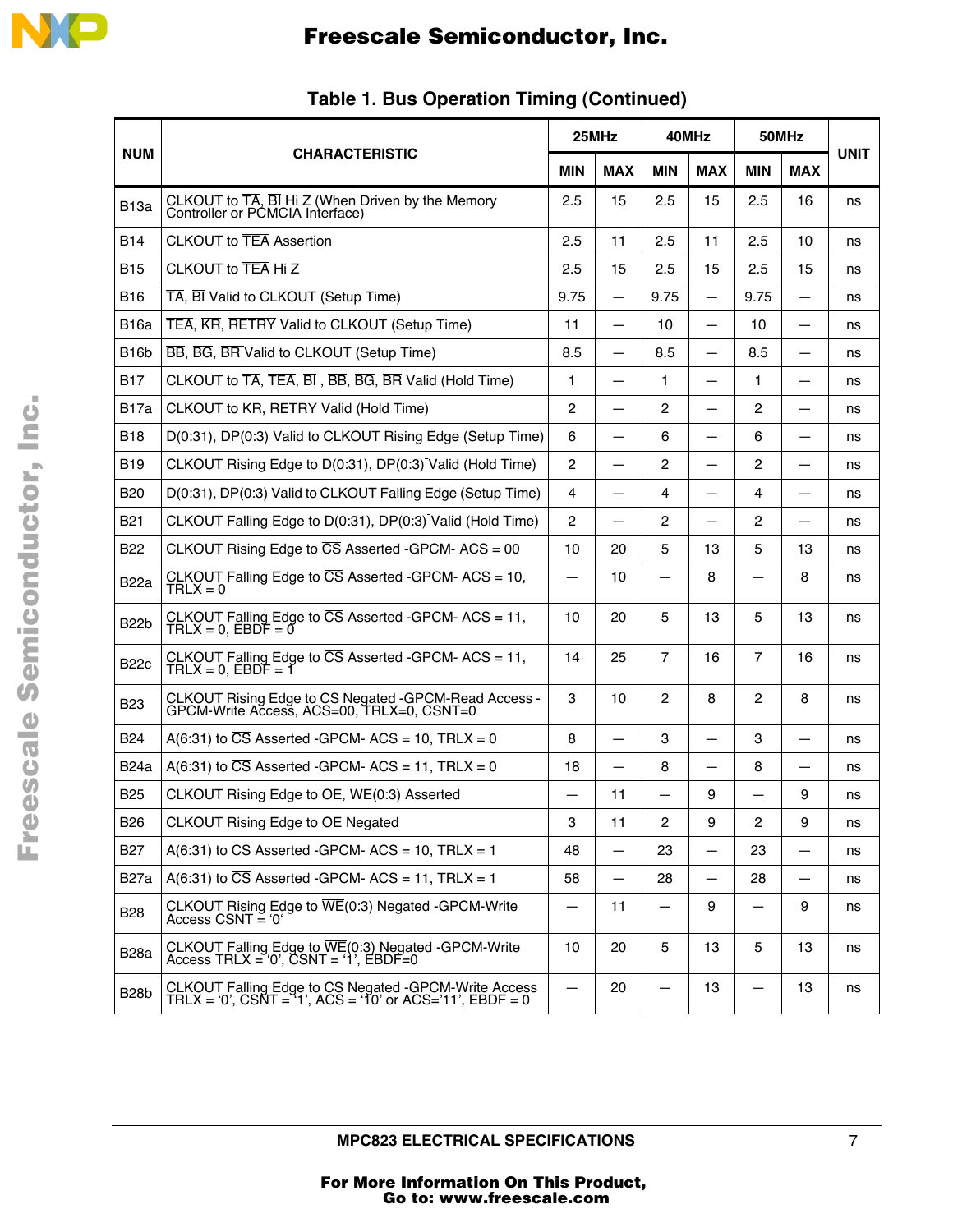

|                   |                                                                                                                                                                                                                                                  |                   | 25MHz      |                | 40MHz      | 50MHz          |            |             |
|-------------------|--------------------------------------------------------------------------------------------------------------------------------------------------------------------------------------------------------------------------------------------------|-------------------|------------|----------------|------------|----------------|------------|-------------|
| <b>NUM</b>        | <b>CHARACTERISTIC</b>                                                                                                                                                                                                                            | <b>MIN</b>        | <b>MAX</b> | <b>MIN</b>     | <b>MAX</b> | <b>MIN</b>     | <b>MAX</b> | <b>UNIT</b> |
| <b>B28c</b>       | CLKOUT Falling Edge to $\overline{\text{WE}}(0:3)$ Negated -GPCM-Write Access TRLX = '0', CSNT = '1', EBDF=1                                                                                                                                     | 14                | 25         | $\overline{7}$ | 16         | $\overline{7}$ | 16         | ns          |
| <b>B28d</b>       | CLKOUT Falling Edge to CS Negated - GPCM-Write Access<br>TRLX = '0', CSNT = '1', ACS = '10' or ACS='11', EBDF = 1                                                                                                                                |                   | 25         |                | 16         |                | 16         | ns          |
| <b>B29</b>        | $\overline{\text{WE}}(0:3)$ Negated to D(0:31), DP(0:3) Hi Z -GPCM- Write Access, CSNT = '0'                                                                                                                                                     | 8                 |            | 3              | —          | 3              |            | ns          |
| <b>B29a</b>       | $\overline{\text{WE}}(0:3)$ Negated to D(0:31), DP(0:3) Hi Z -GPCM- Write Access, TRLX = '0', CSNT = '1', EBDF = 0                                                                                                                               | 18                |            | 8              | —          | 8              |            | ns          |
| <b>B29b</b>       | CS Negated to D(0:31), DP(0:3) Hi Z -GPCM- Write Access,<br>$\angle ACS = 0$ <sup>'</sup> $0$ ', TRLX = '0' & CSNT = '0'                                                                                                                         | 8                 |            | 3              |            | 3              |            | ns          |
| <b>B29c</b>       | CS Negated to D(0:31), DP(0:3) Hi Z -GPCM- Write Access,<br>TRLX $= 0$ , CSNT = '1', ACS = '10' or ACS='11', EBDF = 0                                                                                                                            | 18                |            | 8              |            | 8              |            | ns          |
| <b>B29d</b>       | $\overline{\text{WE}}(0:3)$ Negated to D(0:31), DP(0:3) Hi Z -GPCM- Write Access, TRLX = '1', CSNT = '1', EBDF = 0                                                                                                                               | 58                | —          | 28             |            | 28             |            | ns          |
| B <sub>29e</sub>  | $\overline{CS}$ Negated to D(0:31), DP(0:3) Hi Z -GPCM- Write Access,<br>TRLX = '1', CSNT = '1', ACS = '10' or ACS='11', EBDF = 0                                                                                                                | 58                |            | 28             |            | 28             |            | ns          |
| B <sub>29f</sub>  | $\overline{\text{WE}}(0:3)$ Negated to D(0:31), DP(0:3) Hi Z -GPCM- Write<br>Access, $TR\overline{X} = 0$ , $CS\overline{NT} = 1$ , $EB\overline{DF} = 1$                                                                                        | $12 \overline{ }$ |            | 5              |            | 5              |            | ns          |
| <b>B29g</b>       | CS Negated to D(0:31), DP(0:3) Hi Z -GPCM- Write Access,<br>TRLX = '0', CSNT = '1', ACS = '10' or ACS='11', EBDF = 1                                                                                                                             | 12                |            | 5              | —          | 5              |            | ns          |
| <b>B29h</b>       | $\overline{\text{WE}}(0:3)$ Negated to D(0:31), DP(0:3) Hi Z -GPCM- Write<br>Access, TRLX = '1', CSNT = '1', EBDF = 1                                                                                                                            | 52                |            | 24             | —          | 24             |            | ns          |
| <b>B29i</b>       | CS Negated to D(0:31), DP(0:3) Hi Z -GPCM- Write Access,<br>TRLX $=$ '1', CSNT = '1', ACS = '10' or ACS='11', EBDF = 1                                                                                                                           | 52                |            | 24             | —          | 24             |            | ns          |
| <b>B30</b>        | CS, WE(0:3) Negated to A(6:31) invalid -GPCM- Write<br>Access.                                                                                                                                                                                   | 8                 | —          | 3              |            | 3              |            |             |
| <b>B30a</b>       | $\overline{\text{WE}}(0:3)$ Negated to A(6:31) Invalid -GPCM- Write Access,<br>TRL $X=0'$ , CSNT = '1'. CS Negated to A(6:31) Invalid -GPCM-<br>Write Access, TRLX='0', CSNT = '1', ACS = $10,ACS = -11'$ ,<br>$EBDF = 0$                        | 18                |            | 8              |            | 8              |            | ns          |
| B30b              | $\overline{\text{WE}}(0:3)$ Negated to A(6:31)Invalid -GPCM- Write Access,<br>TRLX='1', CSNT = '1'. CS Negated to A(6:31) Invalid - GPCM-<br>Write Access, $HEX = 1, CSNI = 1, ACS = 10, ACS = 11,$<br>$EBDF = 0$                                | 58                |            | 28             |            | 28             |            | ns          |
| B <sub>30</sub> c | $\overline{\text{WE}}(0.3)$ Negated to A( $6.31$ ) Invalid -GPCM- Write Access,<br>TRL $X=0$ , CSNT = '1'. $\overline{CS}$ Negated to A(6:31) Invalid -GPCM-<br>Write Access, $TRLX = 0$ , $CSNT = 1$ , $ACS = 10$ , $ACS = -11$ ,<br>$EBDF = 1$ | 12                |            | 4              |            | 4              |            | ns          |
| B <sub>30</sub> d | $\overline{\text{WE}}(0.3)$ Negated to A(6.31) Invalid -GPCM- Write Access,<br>TRL $X = 1$ , CSNT = '1'. $\overline{CS}$ Negated to A(6:31) Invalid -GPCM-<br>Write Access, TRLX='1', CSNT = '1', ACS = $10, ACS = -11'$ ,<br>$EBDF = 1$         | 52                |            | 24             |            | 24             |            | ns          |
| <b>B31</b>        | CLKOUT Falling Edge to CS valid as requested by CST4 in<br>the corresponding word of the UPM                                                                                                                                                     | 1.5               | 10         | 1.5            | 8          | 1.5            | 8          | ns          |

### **Table 1. Bus Operation Timing (Continued)**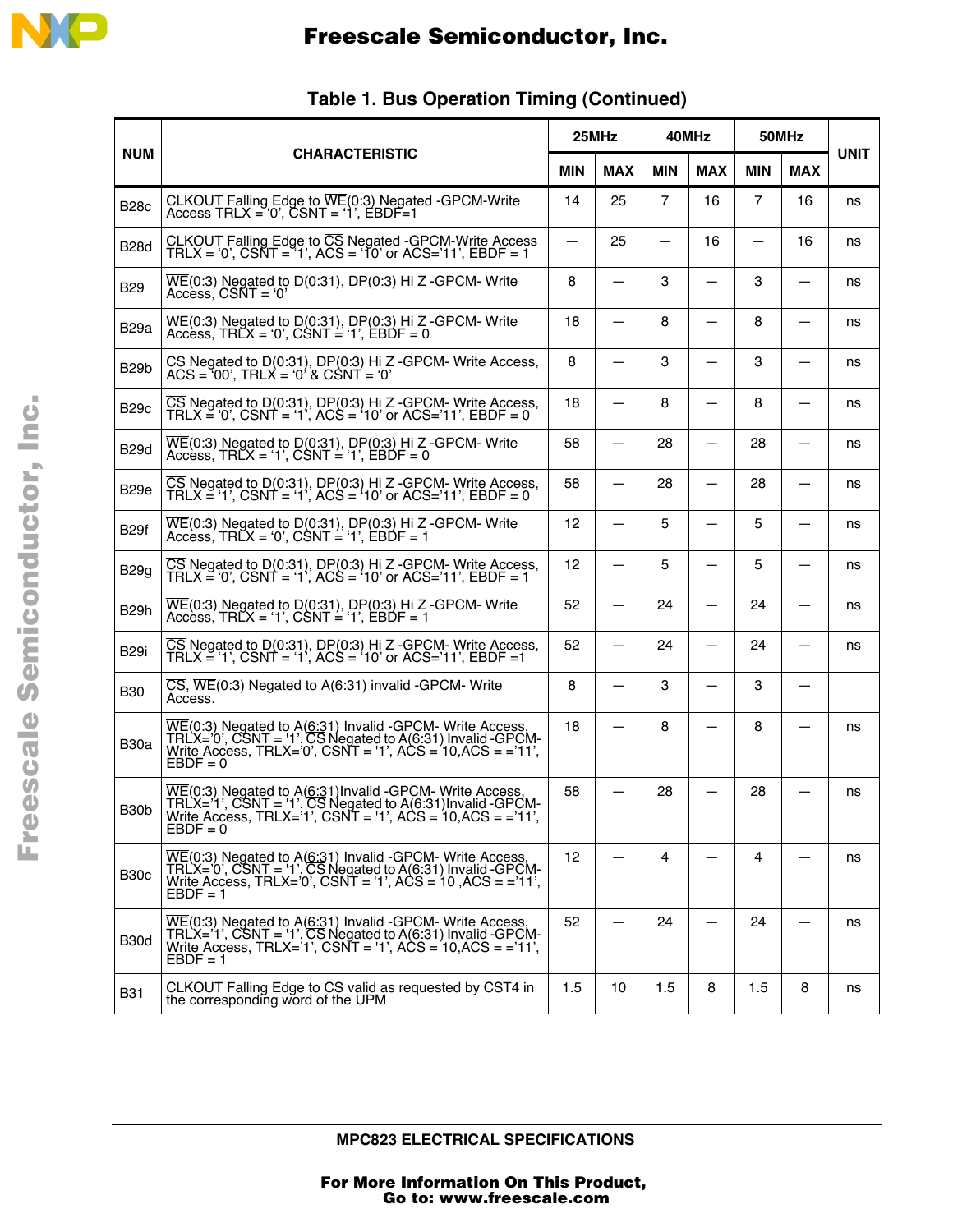

|              |                                                                                                                         |            | 25MHz      |                | 40MHz      | 50MHz          |            |             |
|--------------|-------------------------------------------------------------------------------------------------------------------------|------------|------------|----------------|------------|----------------|------------|-------------|
| <b>NUM</b>   | <b>CHARACTERISTIC</b>                                                                                                   | <b>MIN</b> | <b>MAX</b> | <b>MIN</b>     | <b>MAX</b> | <b>MIN</b>     | <b>MAX</b> | <b>UNIT</b> |
| <b>B31a</b>  | CLKOUT Falling Edge to $\overline{\text{CS}}$ valid as requested by CST1 in the corresponding word of the UPM, EBDF = 0 | 10         | 20         | 5              | 13         | 5              | 13         | ns          |
| <b>B31b</b>  | CLKOUT Rising Edge to CS valid as requested by CST2 in<br>the corresponding word of the UPM                             | 1.5        | 10         | 1.5            | 8          | 1.5            | 8          | ns          |
| <b>B31c</b>  | CLKOUT Rising Edge to CS valid as requested by CST3 in<br>the corresponding word of the UPM                             | 10         | 20         | 5              | 13         | 5              | 13         | ns          |
| <b>B31d</b>  | CLKOUT Falling Edge to CS valid as requested by CST1 in<br>the corresponding word of the UPM, $EBDF = 1$                |            | 25         | 5              | 16         | 5              | 16         | ns          |
| <b>B32</b>   | CLKOUT Falling Edge to BS valid as requested by BST4 in<br>the corresponding word of the UPM                            | 1.5        | 10         | 1.5            | 8          | 1.5            | 8          | ns          |
| <b>B32a</b>  | CLKOUT Falling Edge to BS valid as requested by BST1 in<br>the corresponding word of the UPM, $EBDF = 0$                | 10         | 20         | 5              | 13         | 5              | 13         | ns          |
| <b>B32b</b>  | CLKOUT Rising Edge to BS valid as requested by BST2 in the<br>corresponding word of the UPM                             | 1.5        | 10         | 1.5            | 8          | 1.5            | 8          | ns          |
| <b>B32c</b>  | CLKOUT Rising Edge to BS valid as requested by BST3 in the<br>corresponding word of the UPM                             | 10         | 20         | 5              | 13         | 5              | 13         | ns          |
| B32d         | CLKOUT Falling Edge to BS valid as requested by BST1 in<br>the corresponding word of the UPM, $EBDF = 1$                | 10         | 25         | 5              | 16         | 5              | 16         | ns          |
| <b>B33</b>   | CLKOUT Falling Edge to GPL valid as requested by GxT4 in<br>the corresponding word of the UPM                           | 1.5        | 10         | 1.5            | 8          | 1.5            | 8          | ns          |
| <b>B</b> 33a | CLKOUT Rising Edge to GPL valid as requested by GxT3 in<br>the corresponding word of the UPM                            | 10         | 20         | 5              | 13         | 5              | 13         | ns          |
| <b>B34</b>   | A(6:31) and D(0:31) to $\overline{\text{CS}}$ valid as requested by CST4 in the corresponding word of the UPM           | 8          | —          | 3              | —          | 3              | —          | ns          |
| <b>B34a</b>  | A(6:31) and D(0:31) to $\overline{CS}$ valid as requested by CST1 in the<br>corresponding word of the UPM               | 18         | —          | 8              | —          | 8              | —          | ns          |
| B34b         | $A(6:31)$ and $D(0:31)$ to $\overline{CS}$ valid as requested by CST2 in the<br>corresponding word of the UPM           | 28         |            | 13             |            | 13             |            | ns          |
| <b>B35</b>   | $A(6:31)$ and $D(0:31)$ to $\overline{BS}$ valid as requested by BST4 in the<br>corresponding word of the UPM           | 8          |            | 3              | —          | 3              | —          | ns          |
| <b>B35a</b>  | $A(6:31)$ and $D(0:31)$ to $\overline{BS}$ valid as requested by BST1 in the<br>corresponding word of the UPM           | 18         |            | 8              |            | 8              |            | ns          |
| B35b         | $A(6:31)$ and $D(0:31)$ to $\overline{BS}$ valid as requested by BST2 in the<br>corresponding word of the UPM           | 28         |            | 13             |            | 13             |            | ns          |
| <b>B36</b>   | A(6:31) and D(0:31) to GPL valid as requested by GxT4 in the corresponding word of the UPM                              | 8          | —          | 3              | —          | 3              | —          | ns          |
| <b>B37</b>   | UPWAIT Valid to CLKOUT Falling Edge                                                                                     | 6          | —          | 6              | —          | 6              | —          | ns          |
| <b>B38</b>   | CLKOUT Falling Edge to UPWAIT Valid                                                                                     | 1          | —          | $\mathbf{1}$   | —          | 1              | —          | ns          |
| <b>B39</b>   | AS Valid to CLKOUT Rising Edge                                                                                          | 9          | —          | $\overline{7}$ | —          | $\overline{7}$ | —          | ns          |

### **Table 1. Bus Operation Timing (Continued)**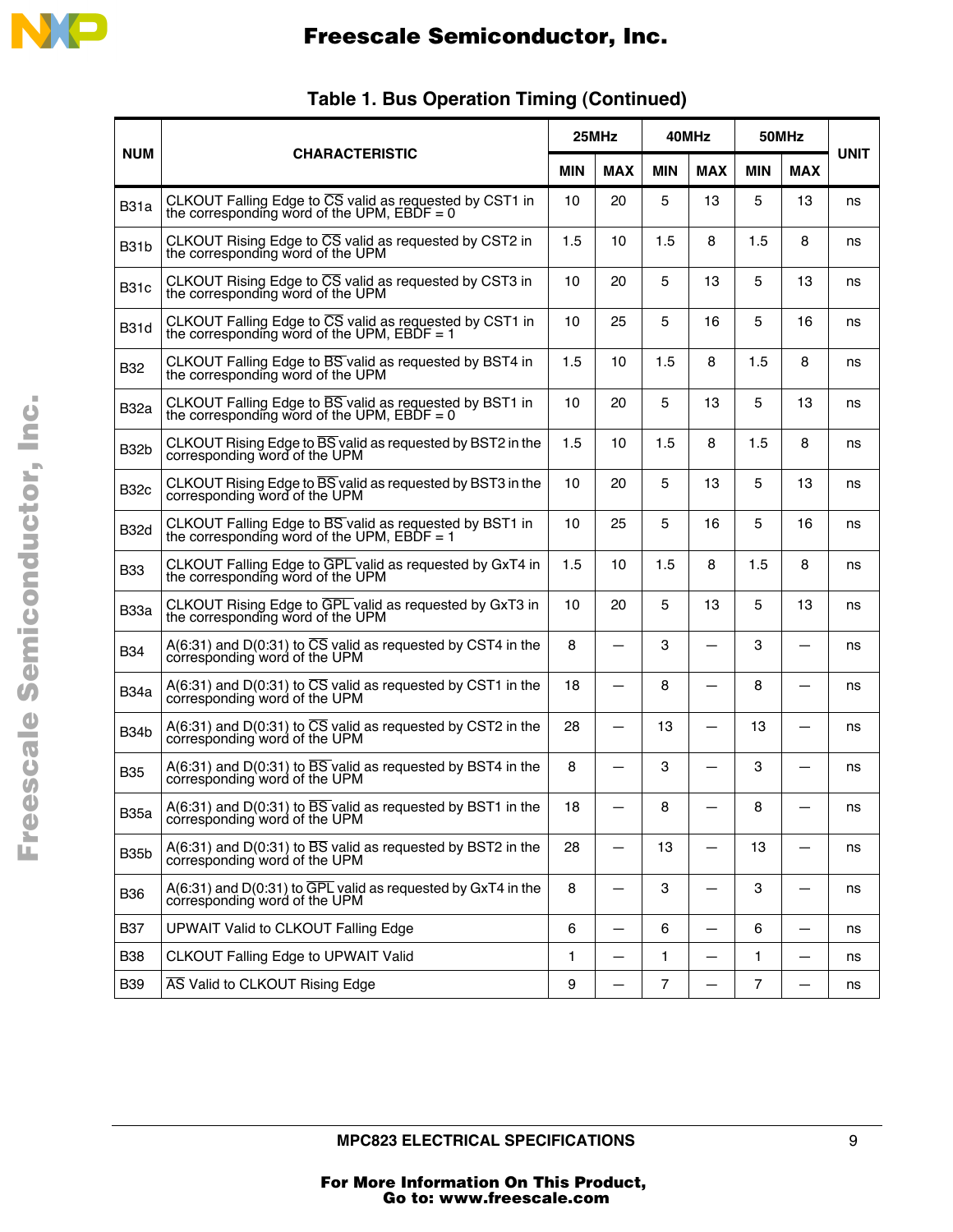

|            | <b>NUM</b><br><b>CHARACTERISTIC</b>                      |   | 25MHz      |            | 40MHz      |     | 50MHz      |             |
|------------|----------------------------------------------------------|---|------------|------------|------------|-----|------------|-------------|
|            |                                                          |   | <b>MAX</b> | <b>MIN</b> | <b>MAX</b> | MIN | <b>MAX</b> | <b>UNIT</b> |
| <b>B40</b> | A(6:31), TSIZ(0:1), RD/WR, BURST, Valid to CLKOUT Rising | 9 |            |            |            |     |            | ns          |
| <b>B41</b> | TS Valid to CLKOUT Rising Edge (Setup Time)              | 9 |            |            |            |     |            | ns          |
| <b>B42</b> | CLKOUT Rising Edge to TS Valid (Hold Time)               | 2 |            | 2          |            | 2   |            | ns          |
| <b>B43</b> | AS Negation to Memory Controller Signals Negation        |   | 13         |            | 13         |     | 13         | ns          |

#### **Table 1. Bus Operation Timing (Continued)**

NOTES:

- 1. The timing for BR output is relevant when the MPC823 is selected to work with the external bus arbiter. The timing for BG output is relevant when the MPC823 is selected to work with the internal bus arbiter.
- 2. The setup times required for  $\overline{TA}$ ,  $\overline{TEA}$  and  $\overline{BI}$  are relevant only when they are supplied by an external device (and not when the memory controller or the PCMCIA interface drive them).
- 3. The timing required for BR input is relevant when the MPC823 is selected to work with the internal bus arbiter. The timing for BG input is relevant when the MPC823 is selected to work with the external bus arbiter.
- 4. The D(0:31) and DP(0:3) input timings B18 and B19 refer to the rising edge of the CLKOUT in which the  $\overline{TA}$ input signal is asserted.
- 5. The D(0:31) and DP(0:3) input timings B20 and B21 refer to the falling edge of the CLKOUT. This timing is valid only under control of the UPM in the memory controller.
- 6. The timing B30 refers to  $\overline{CS}$  when ACS = '00' and to  $\overline{WE}(0:3)$  when CSNT = '0'.
- 7. The signal UPWAIT is considered asynchronous to the CLKOUT and synchronized internally. The timings specified in B37 and B38 are specified to enable the freeze of the UPM output signals.
- 8. The  $\overline{AS}$  signal is considered asynchronous to the CLKOUT signal.





**Figure 1. External Clock Timing Diagram**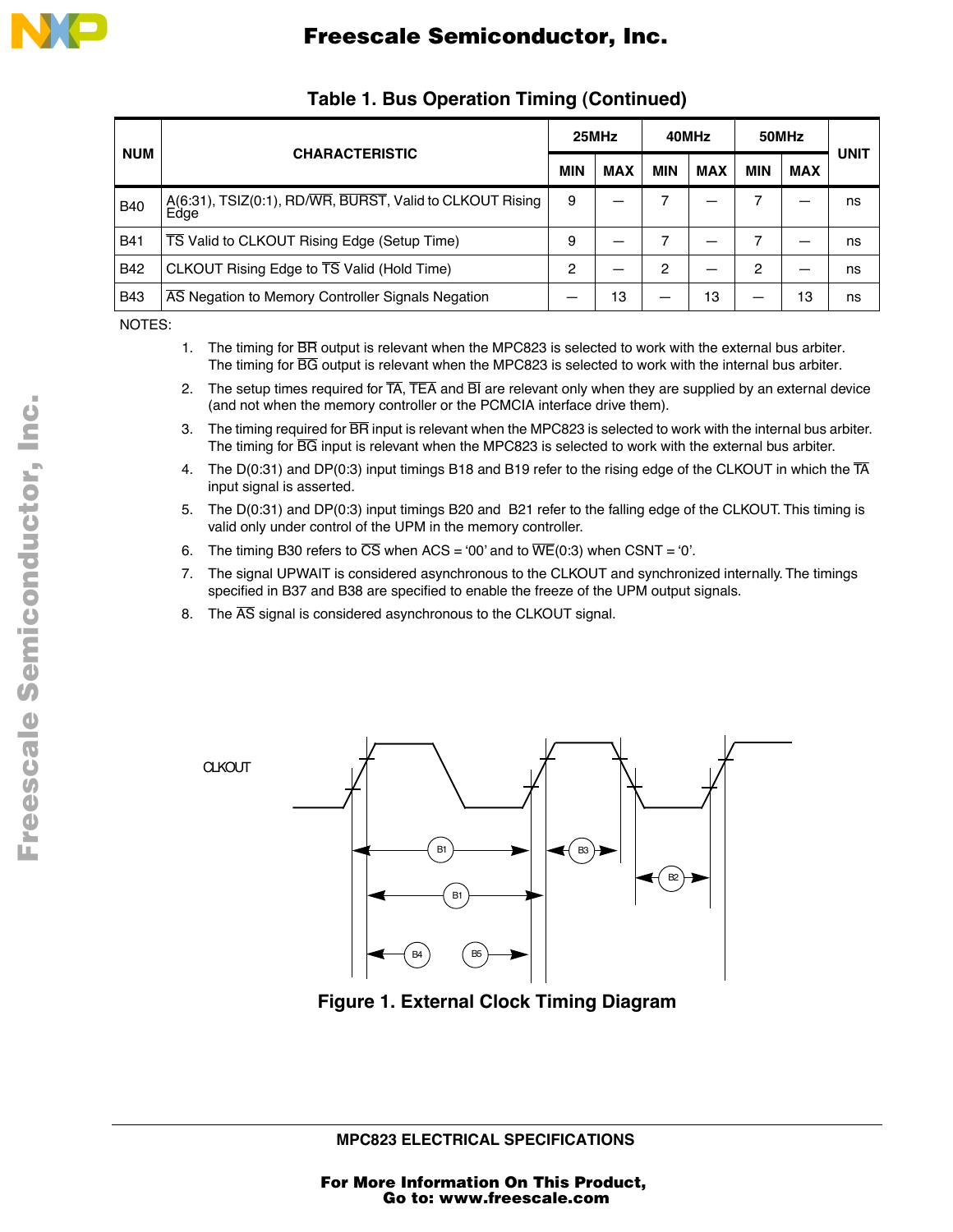



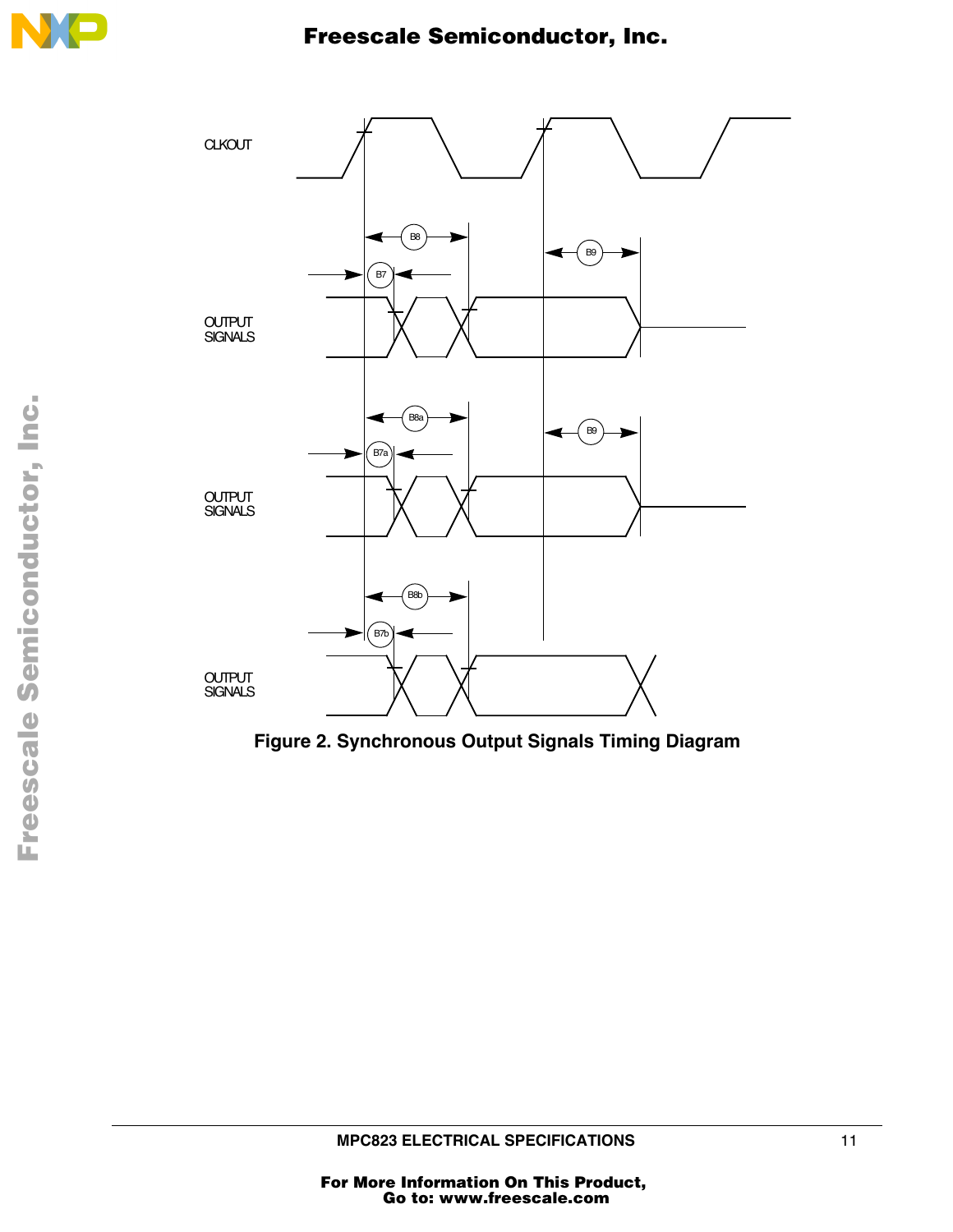



**Figure 3. Synchronous Active Pull-Up and Open-Drain Outputs Signals Timing Diagram**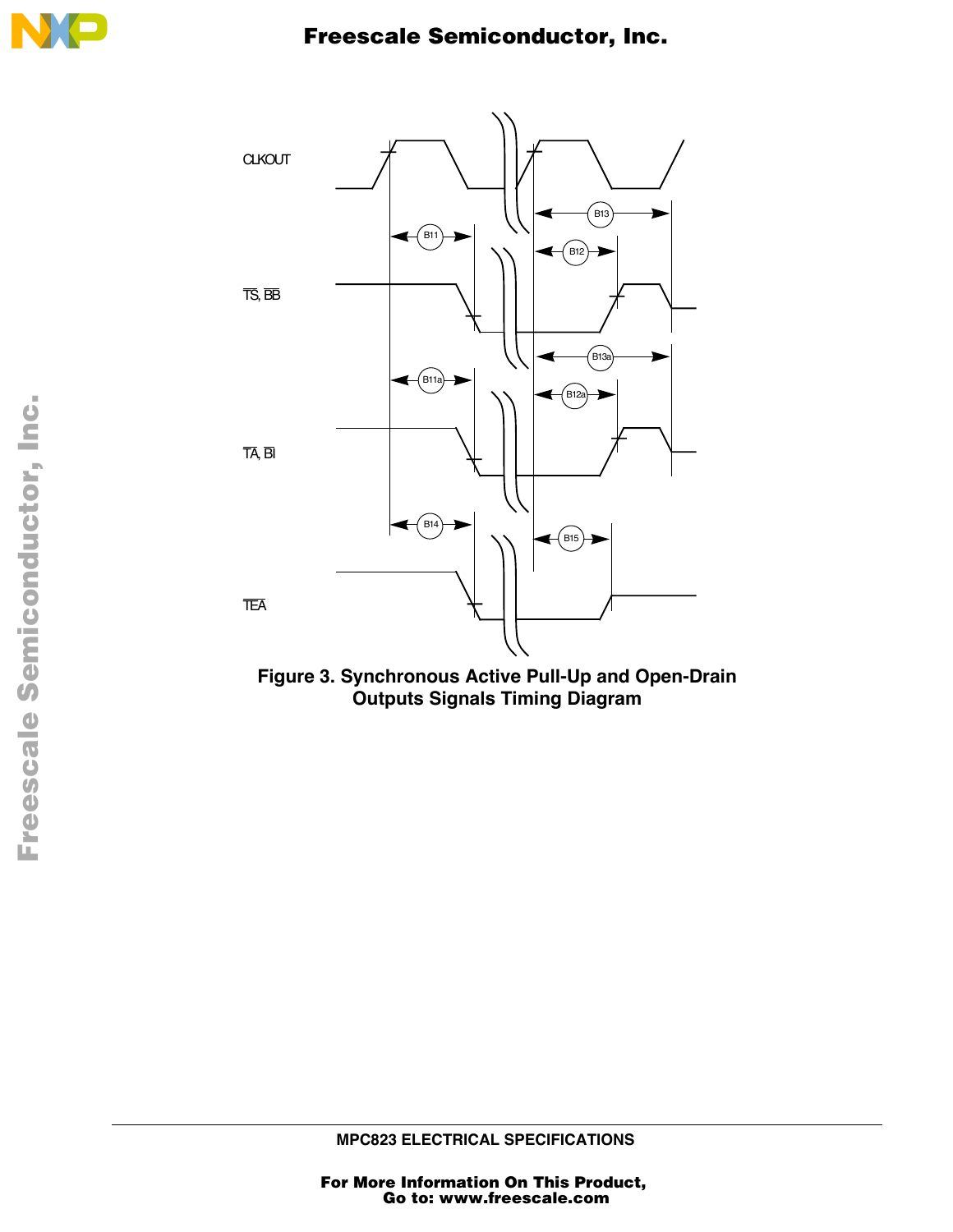



**Figure 4. Synchronous Input Signals Timing Diagram**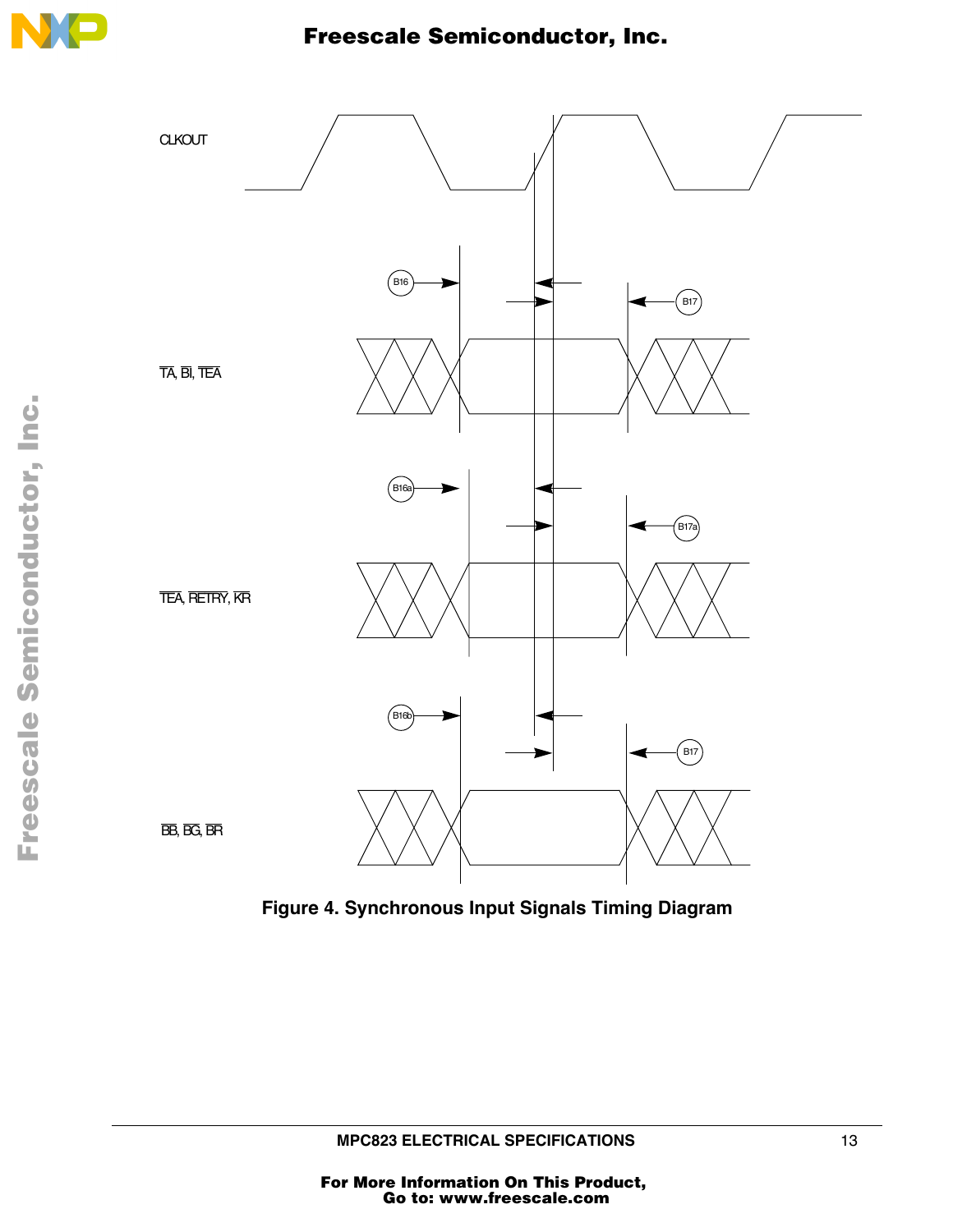







**Figure 6. Input Data When Controlled by the UPM Timing Diagram**

**MPC823 ELECTRICAL SPECIFICATIONS**

For More Information On This Product, Go to: www.freescale.com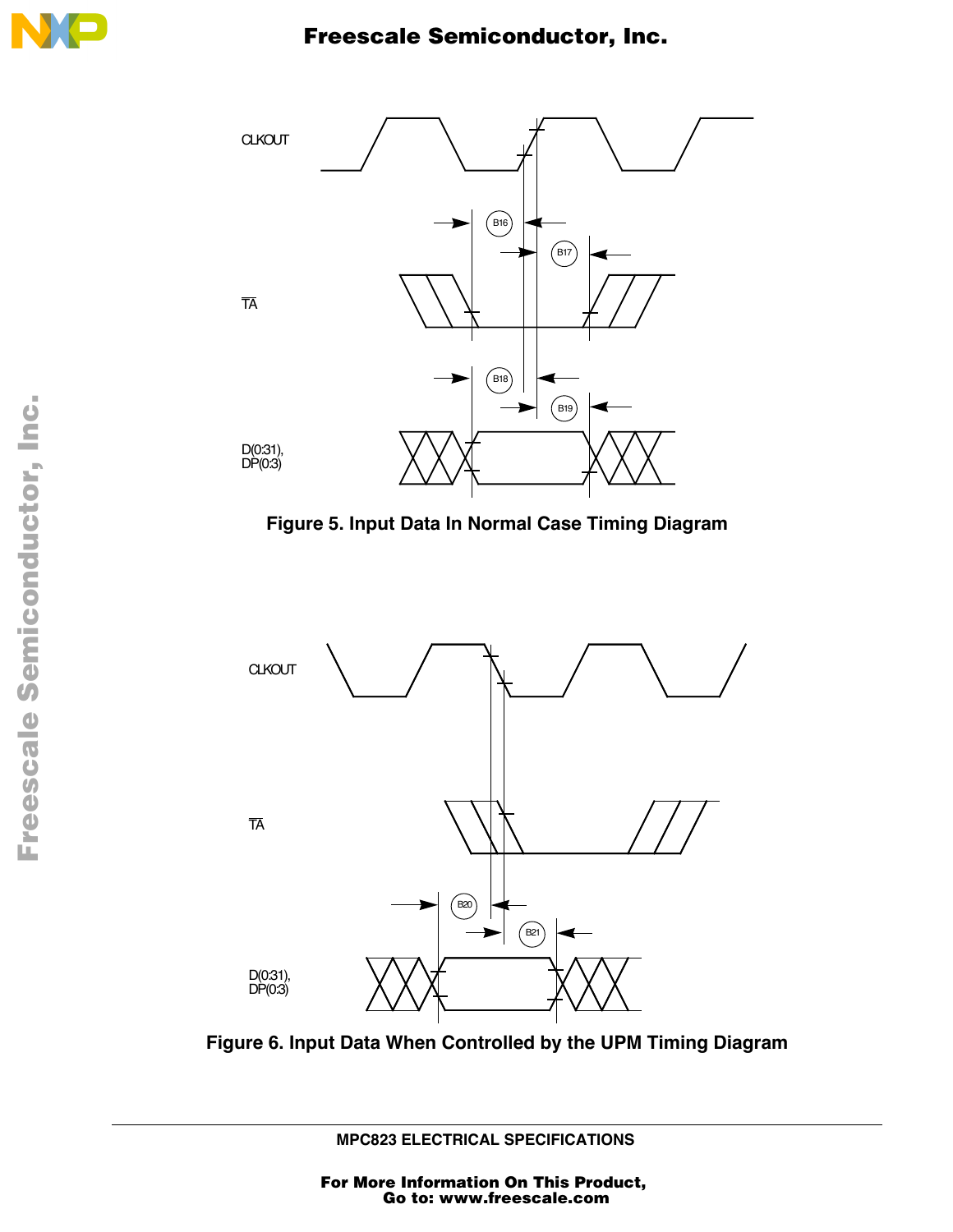



**Figure 7. External Bus Read Timing Diagram (GPCM Controlled–ACS = '00')**



**Figure 8. External Bus Read Timing Diagram (GPCM Controlled–TRLX = '0', ACS = '10')**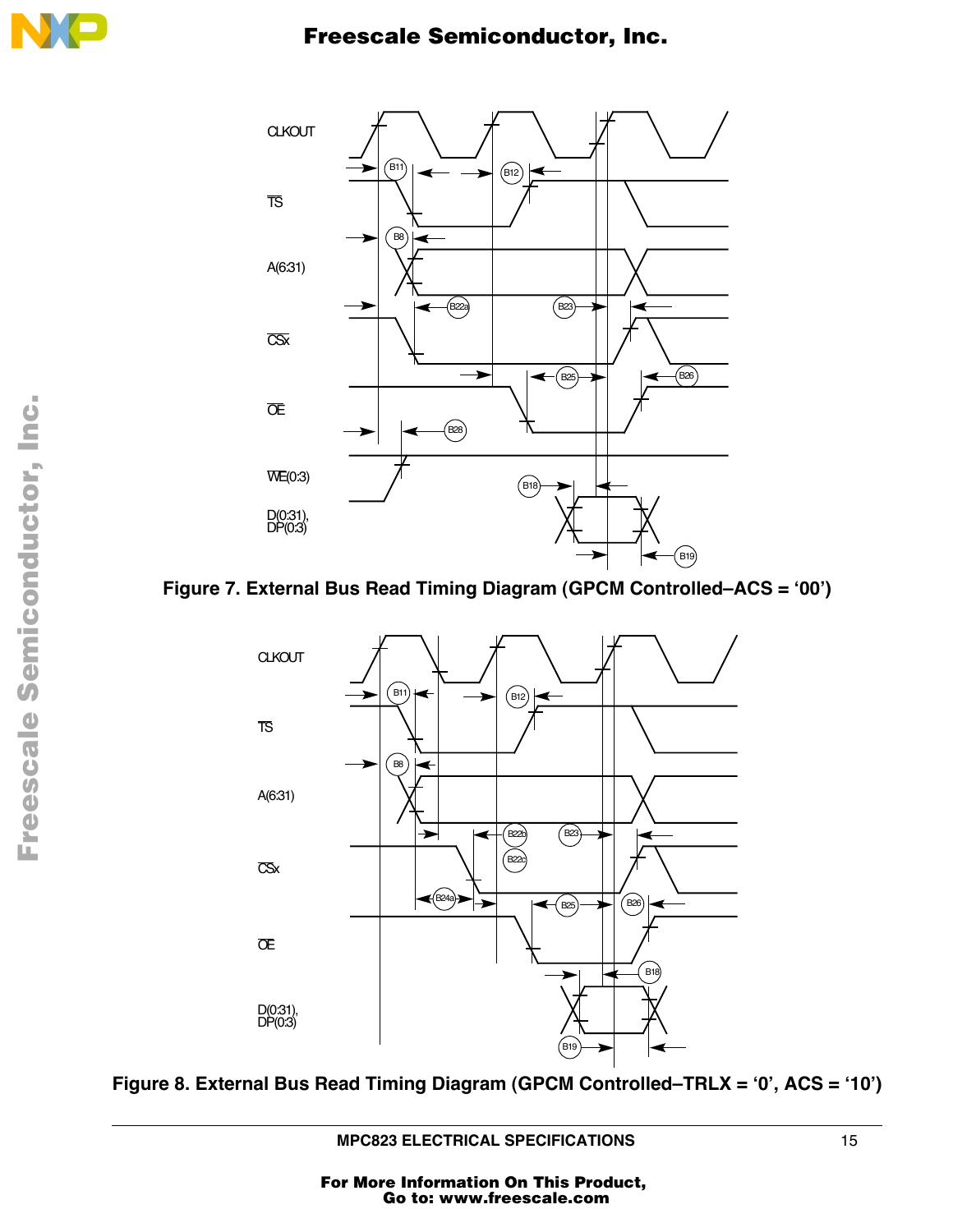



**Figure 9. External Bus Read Timing Diagram (GPCM Controlled–TRLX = '0', ACS = '11')**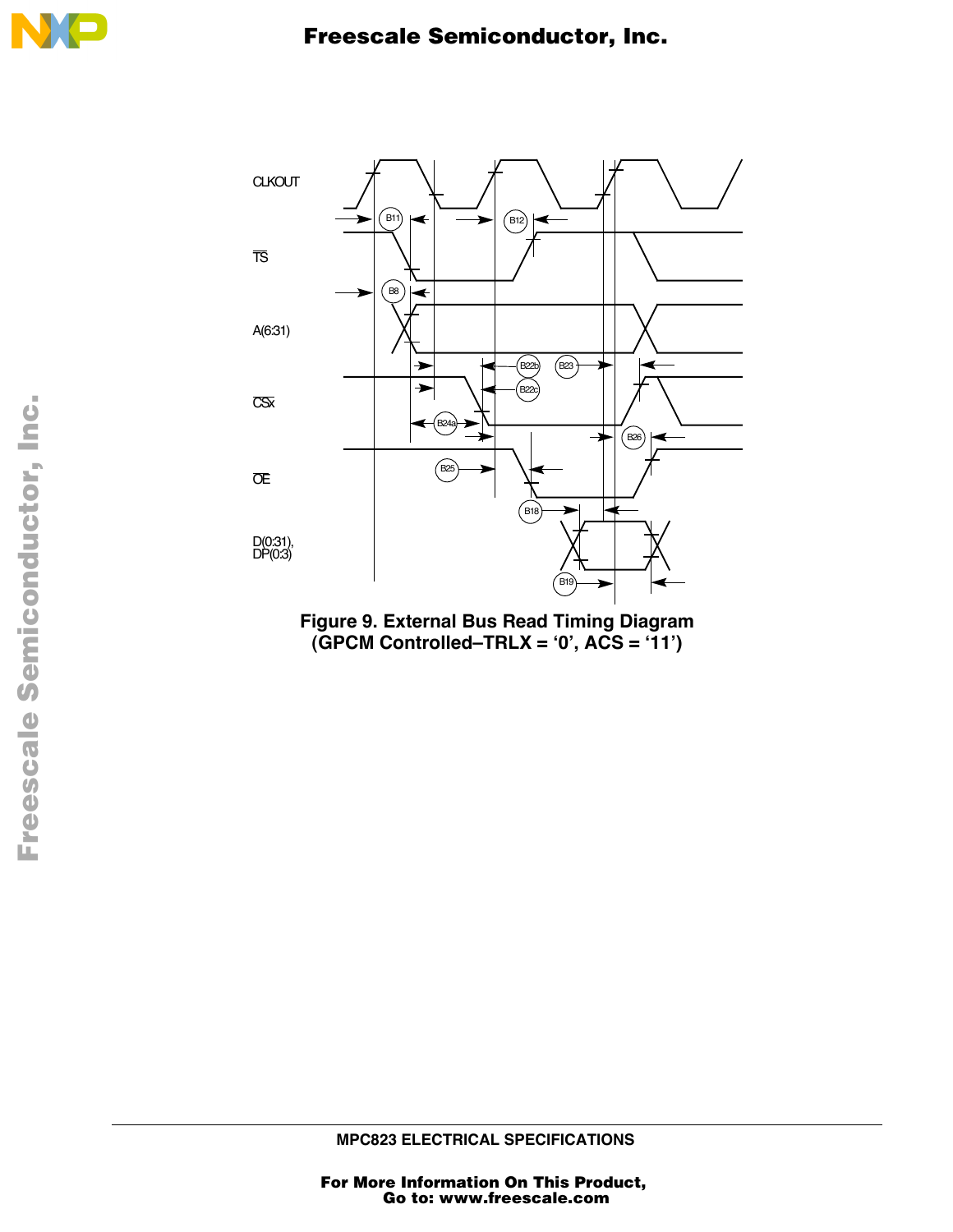



**Figure 10. External Bus Read Timing Diagram (GPCM Controlled–TRLX = '1', ACS = '10', ACS = '11')**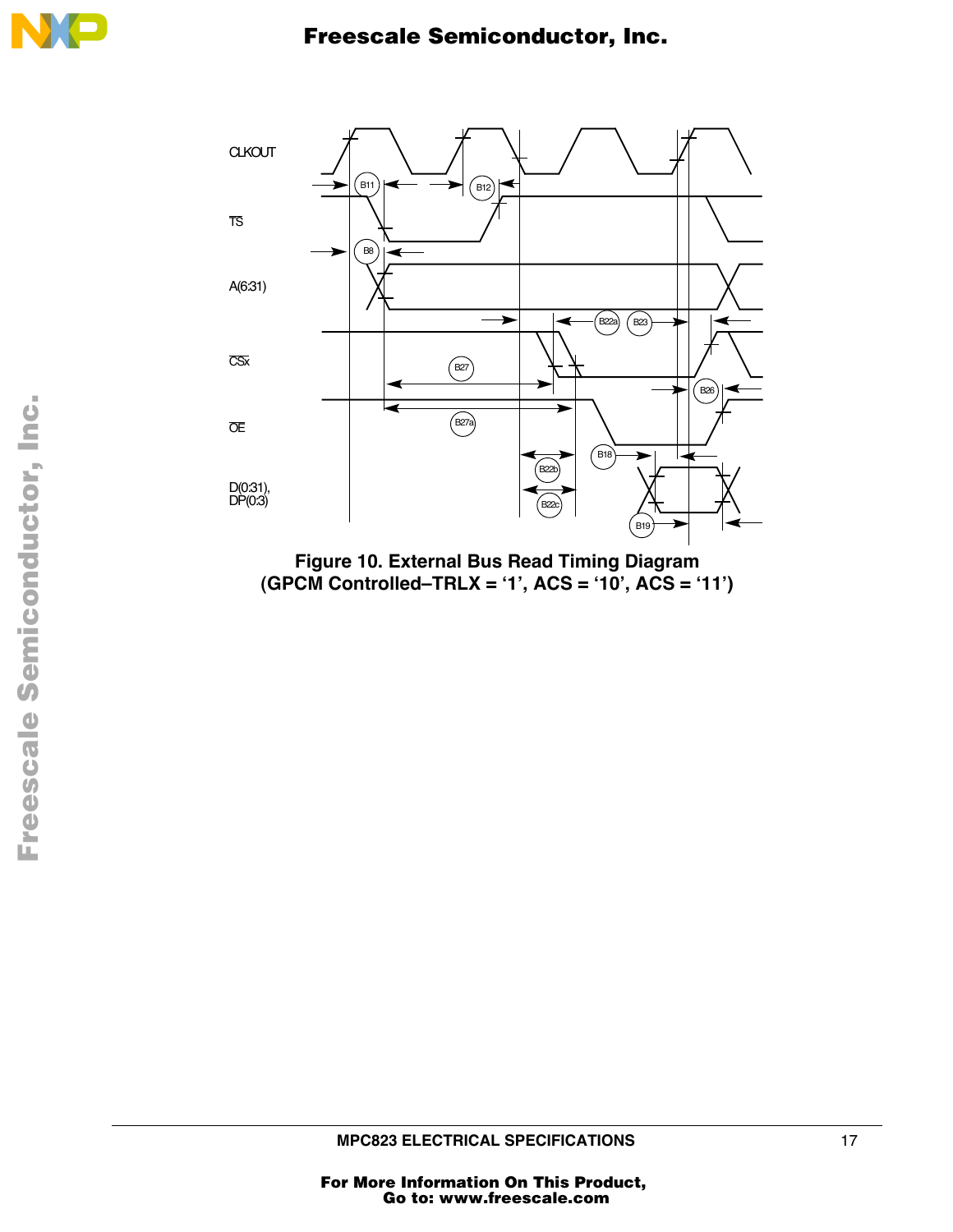



**Figure 11. External Bus Write Timing Diagram (GPCM Controlled–TRLX = '0', CSNT = '0')**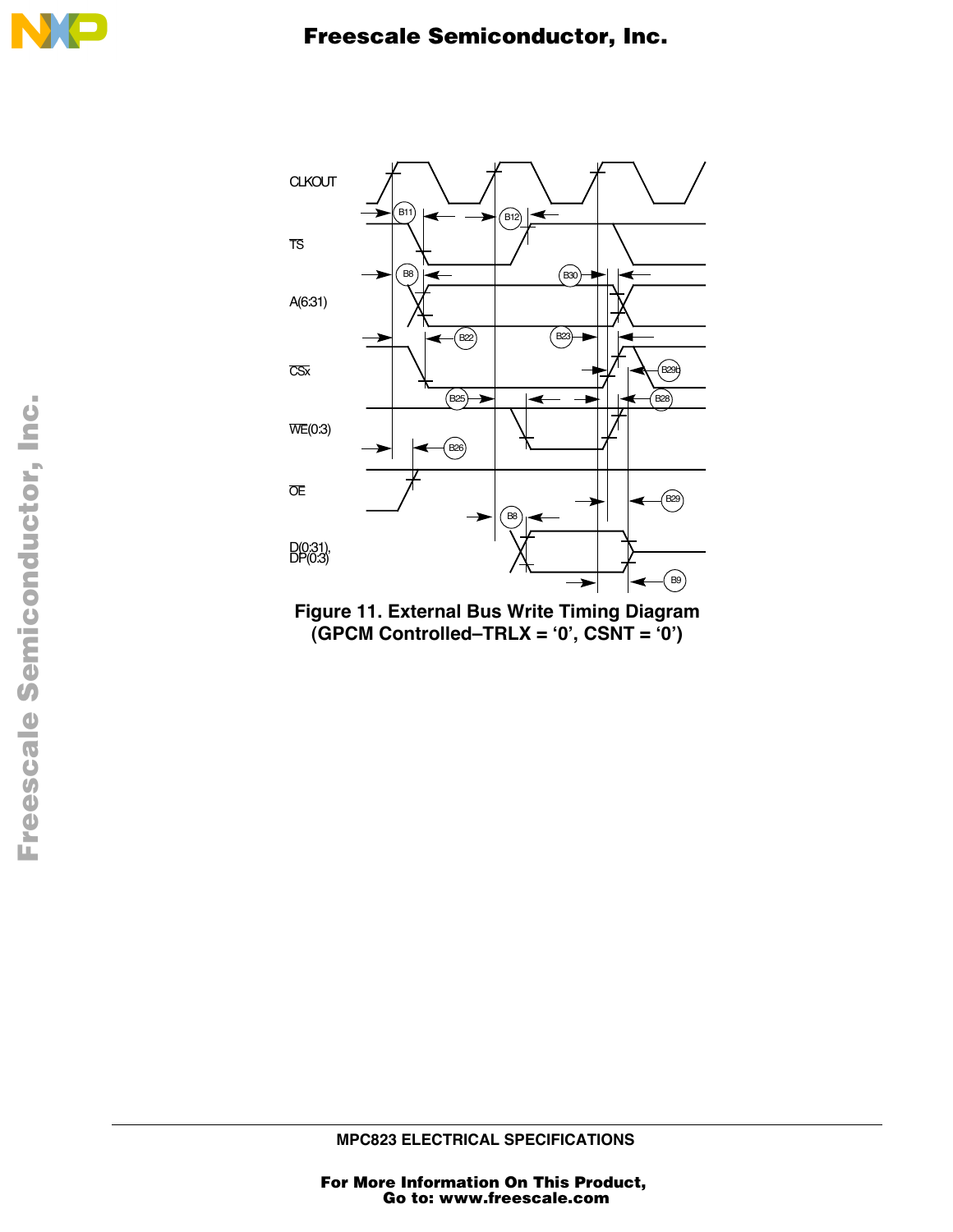



F r  $\boldsymbol{\Phi}$  $\bf \Phi$  $\boldsymbol{\eta}$  $\mathbf 0$ ale  $\boldsymbol{g}$  $\bf \Phi$ mic o

n d u  $\mathbf 0$ t o

r, I

n

.<br>ق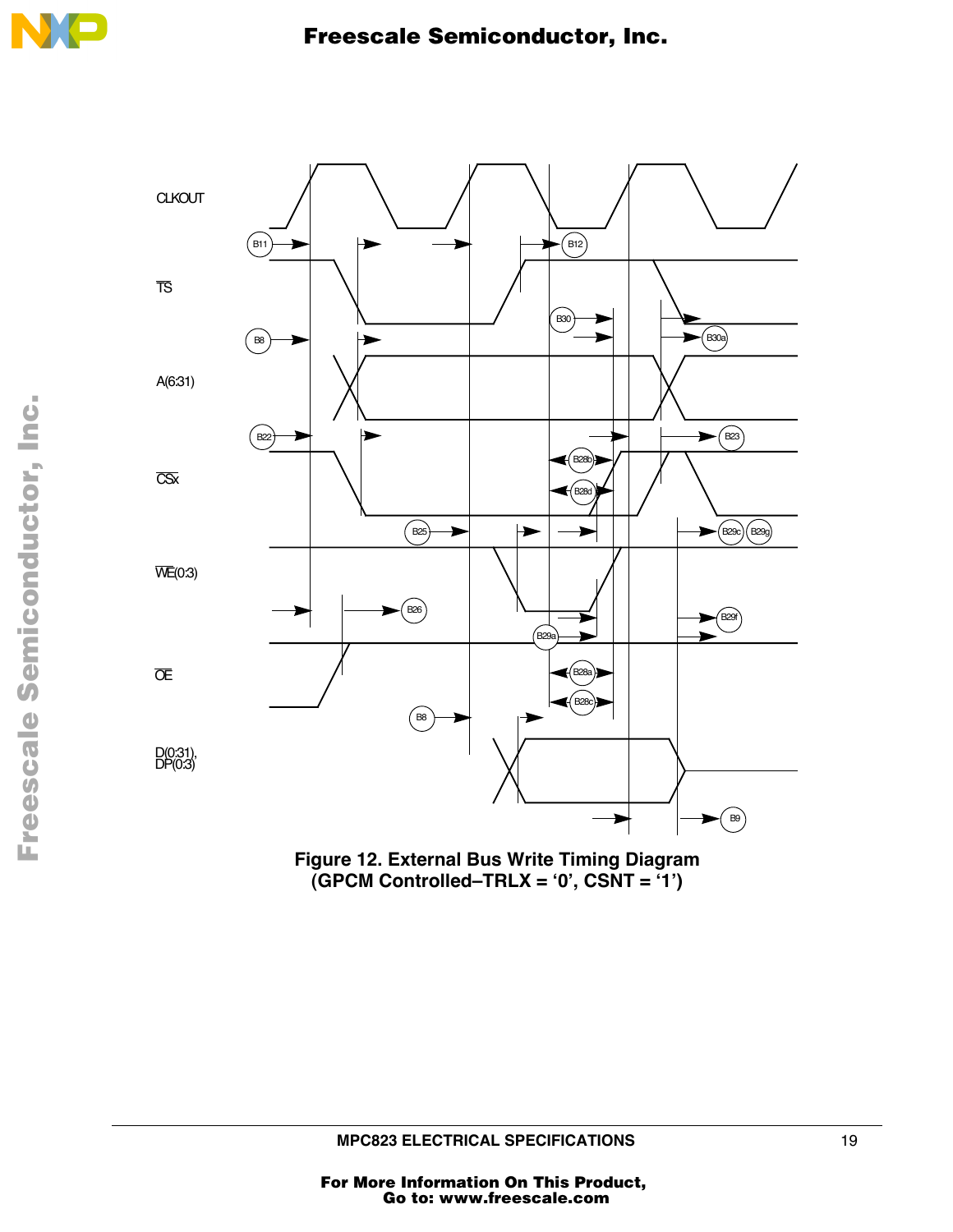



**Figure 13. External Bus Write Timing Diagram (GPCM Controlled–TRLX = '1', CSNT = '1')**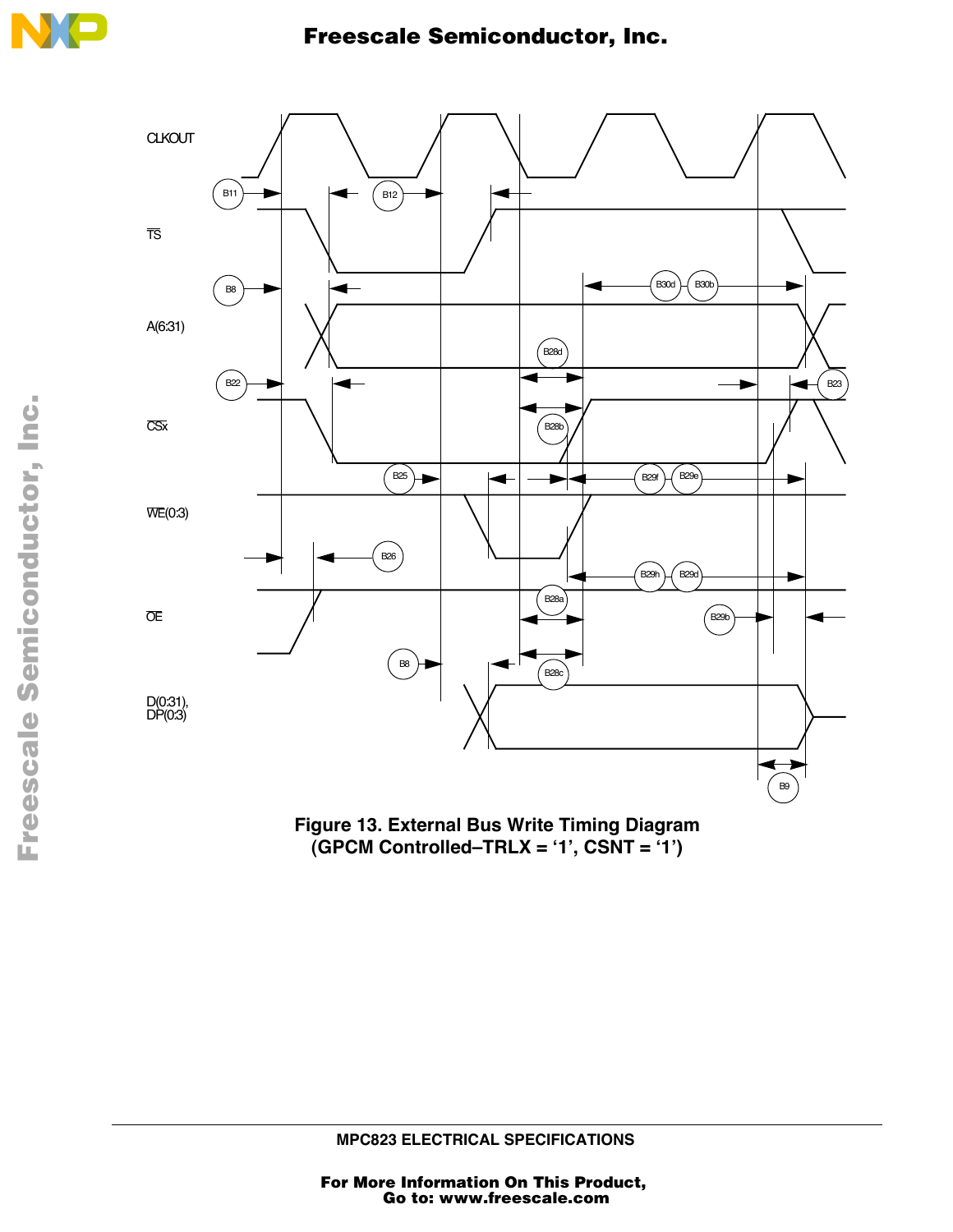

F r  $\boldsymbol{\Phi}$  $\bf \Phi$  $\boldsymbol{\eta}$  $\mathbf 0$ 

ale

 $\boldsymbol{g}$  $\bf \Phi$ 

mic

o n d u  $\mathbf 0$ t o

r, I

n

.<br>ق



**Figure 14. External Bus Timing Diagram (UPM-Controlled Signals)**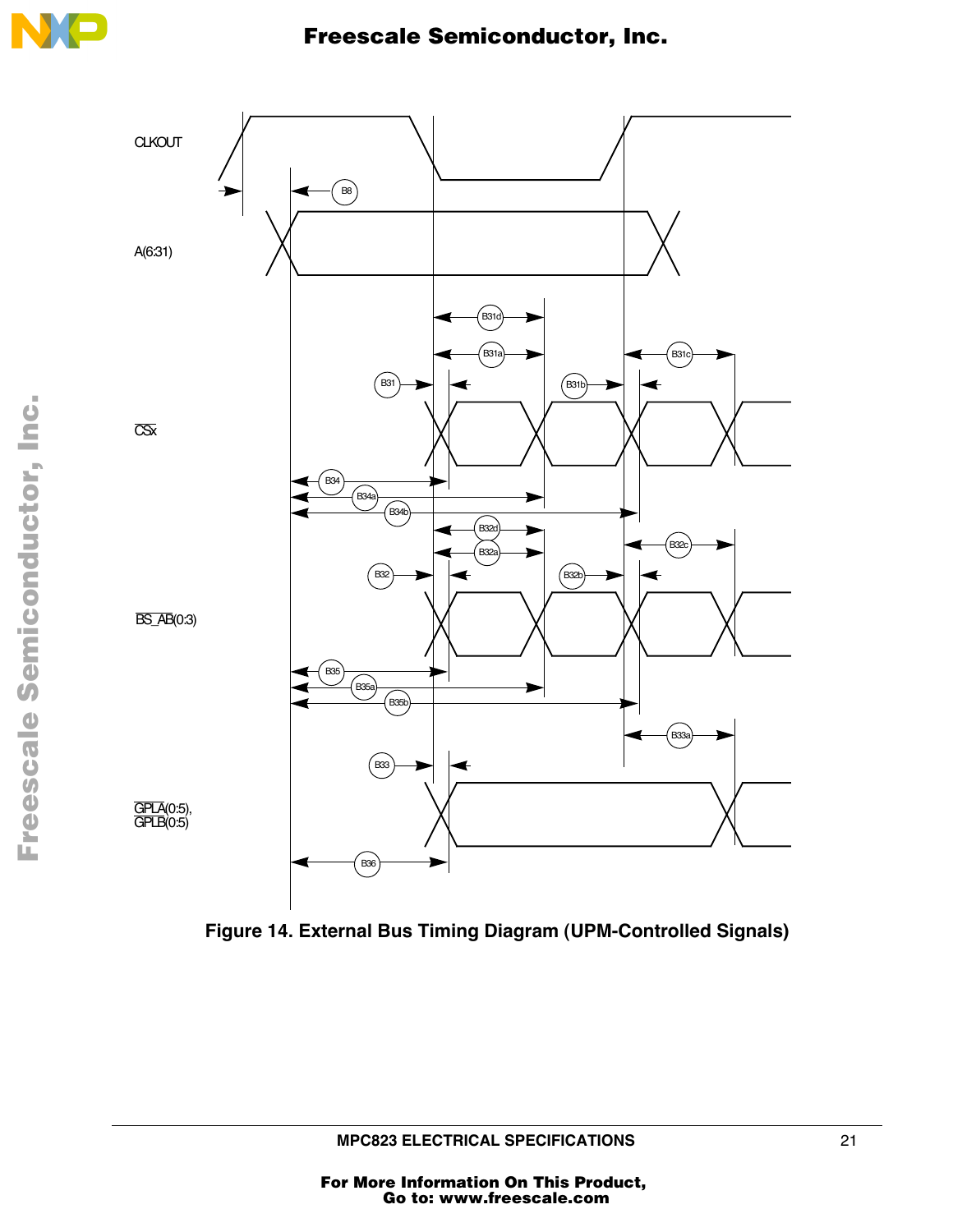

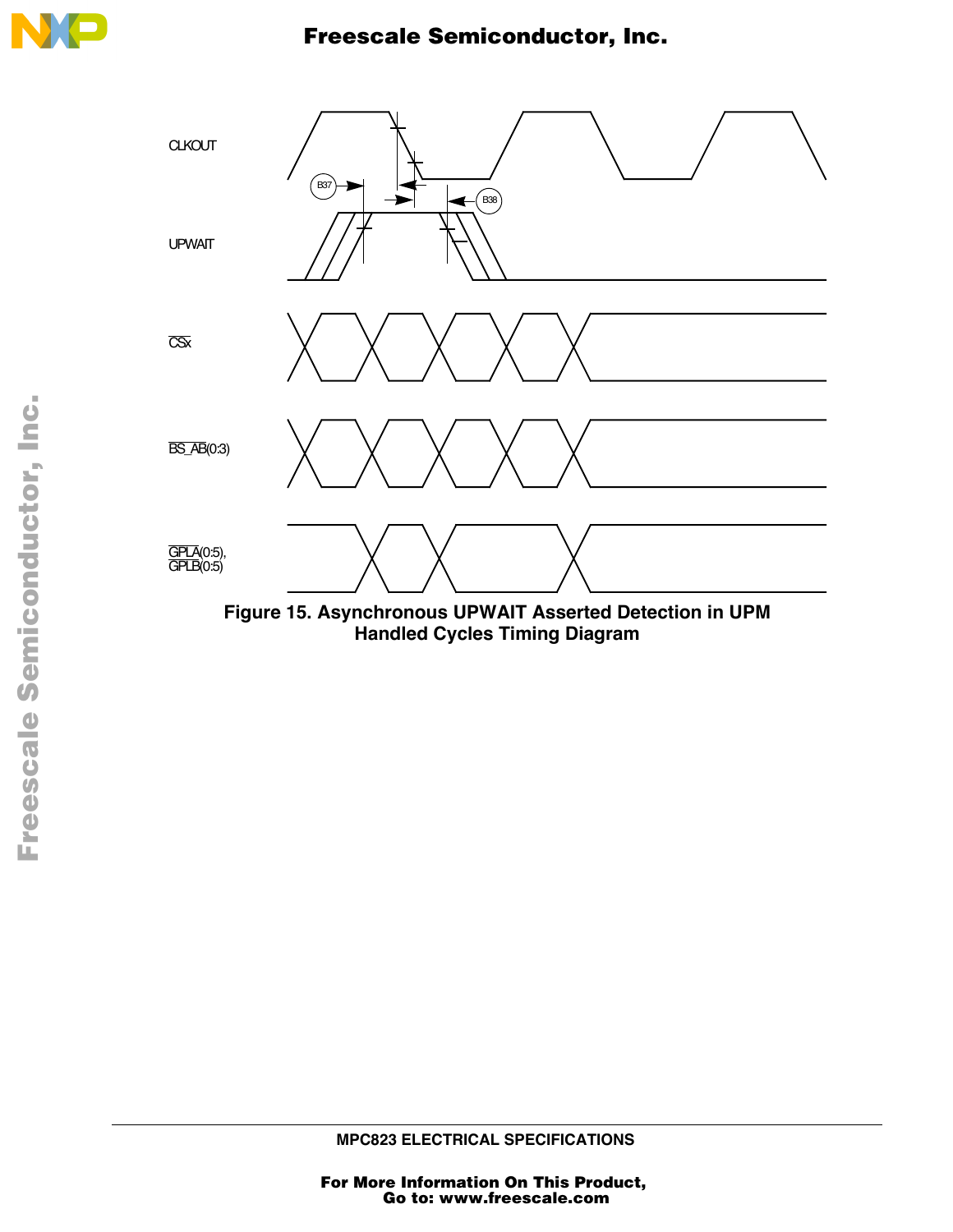







**Figure 17. Synchronous External Master Access Timing Diagram (GPCM Handled–ACS = '00')**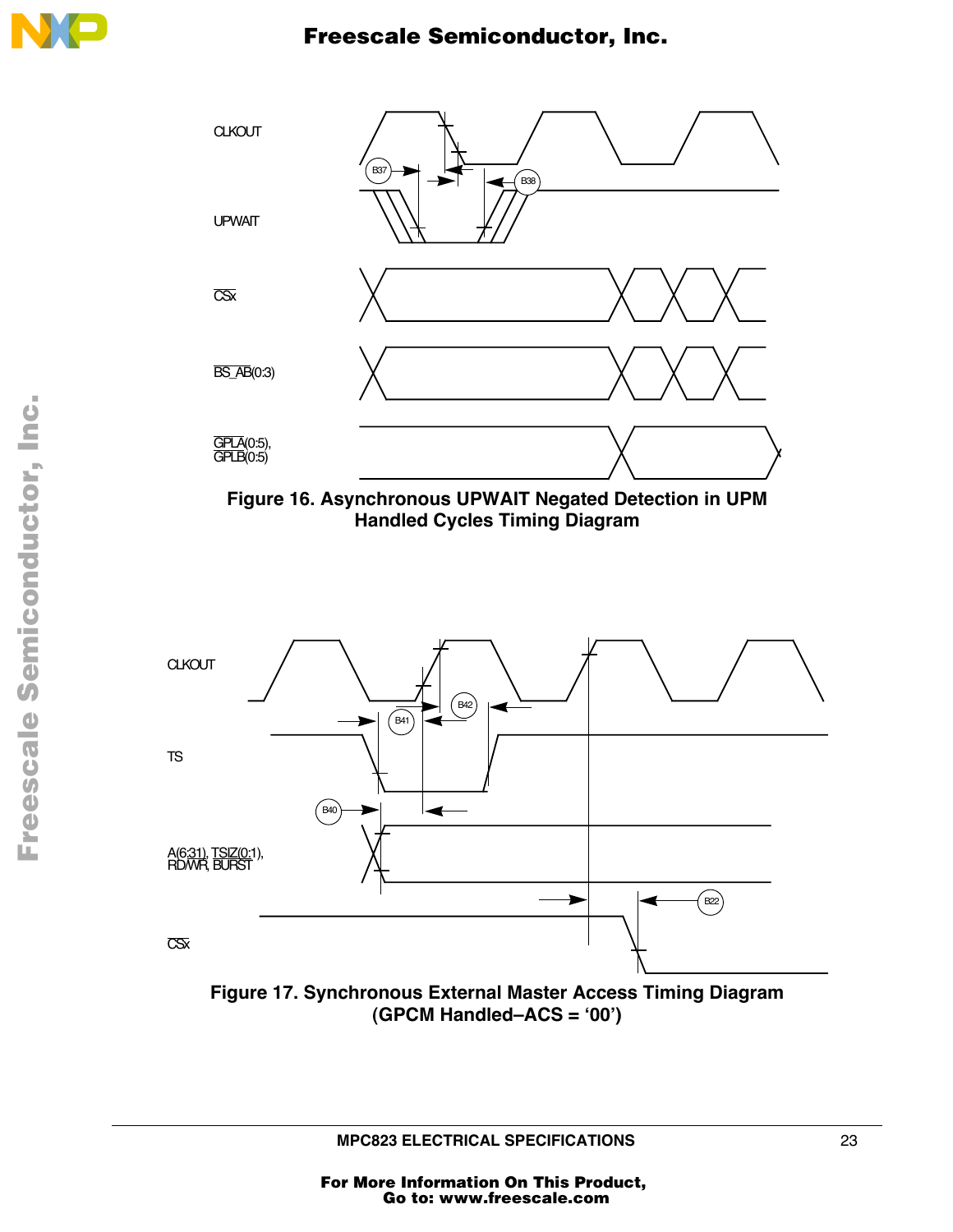



**Figure 18. Asynchronous External Master Memory Access Timing Diagram (GPCM Controlled–ACS = '00')**



**Figure 19. Asynchronous External Master Timing Diagram (Control Signals Negation Time)**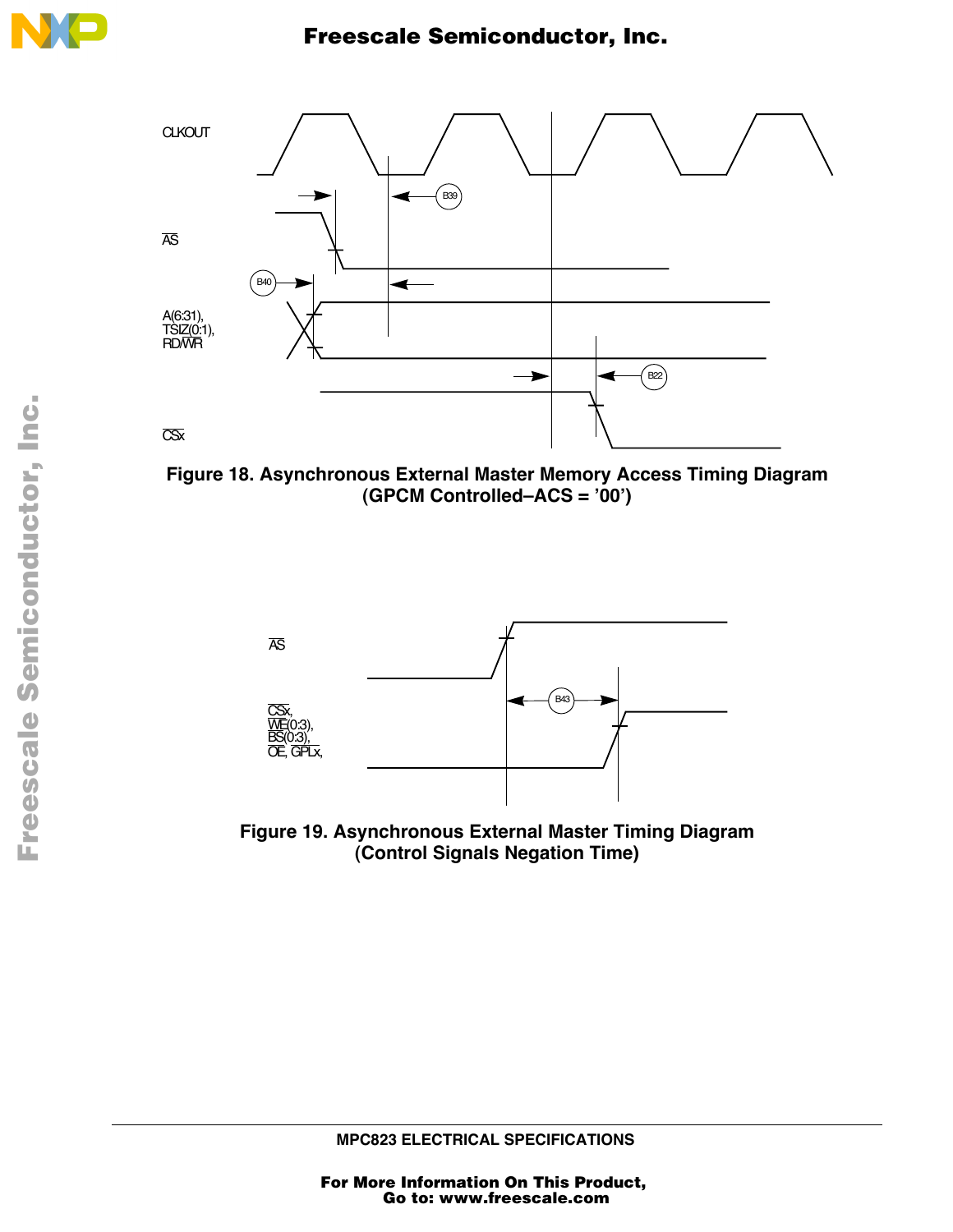

| <b>NUM</b> |                                               | 25MHZ          |            | 40MHZ      |            | 50MHZ      |            |             |
|------------|-----------------------------------------------|----------------|------------|------------|------------|------------|------------|-------------|
|            | <b>CHARACTERISTIC</b>                         | <b>MIN</b>     | <b>MAX</b> | <b>MIN</b> | <b>MAX</b> | <b>MIN</b> | <b>MAX</b> | <b>UNIT</b> |
| 39         | IRQx valid to CLKOUT rising edge (setup time) | 6              |            | 6/6        |            | 6/6        |            | ns          |
| <b>I40</b> | <b>IRO<sub>x</sub></b> hold time after CLKOUT | $\overline{2}$ |            | 2/2        |            | 2/2        |            | ns          |
| 141        | <b>IRQx</b> pulse width low                   | 3              |            | 3/3        |            | 3/3        |            | ns          |
| <b>I42</b> | <b>IRQ</b> <sub>x</sub> pulse width high      | 3              |            | 3/3        |            | 3/3        |            | ns          |
| <b>I43</b> | IRQx edge to edge time                        | 160            |            | 80/80      |            | 80/80      |            | ns          |

#### **Table 2. Interrupt Timing**

NOTES:

- 1. The timings I39 and I40 describe the testing conditions under which the IRQ lines are tested when defined as level sensitive. The IRQ lines are synchronized internally and do not have to be asserted or negated with reference to the CLKOUT.
- 2. The timings I41 and I42 are specified to allow the correct function of the IRQ lines detection circuitry, and has no direct relation with the total system interrupt latency that the MPC823 can support.



**Figure 20. Interrupt Detection Timing Diagram for External Level-Sensitive Lines**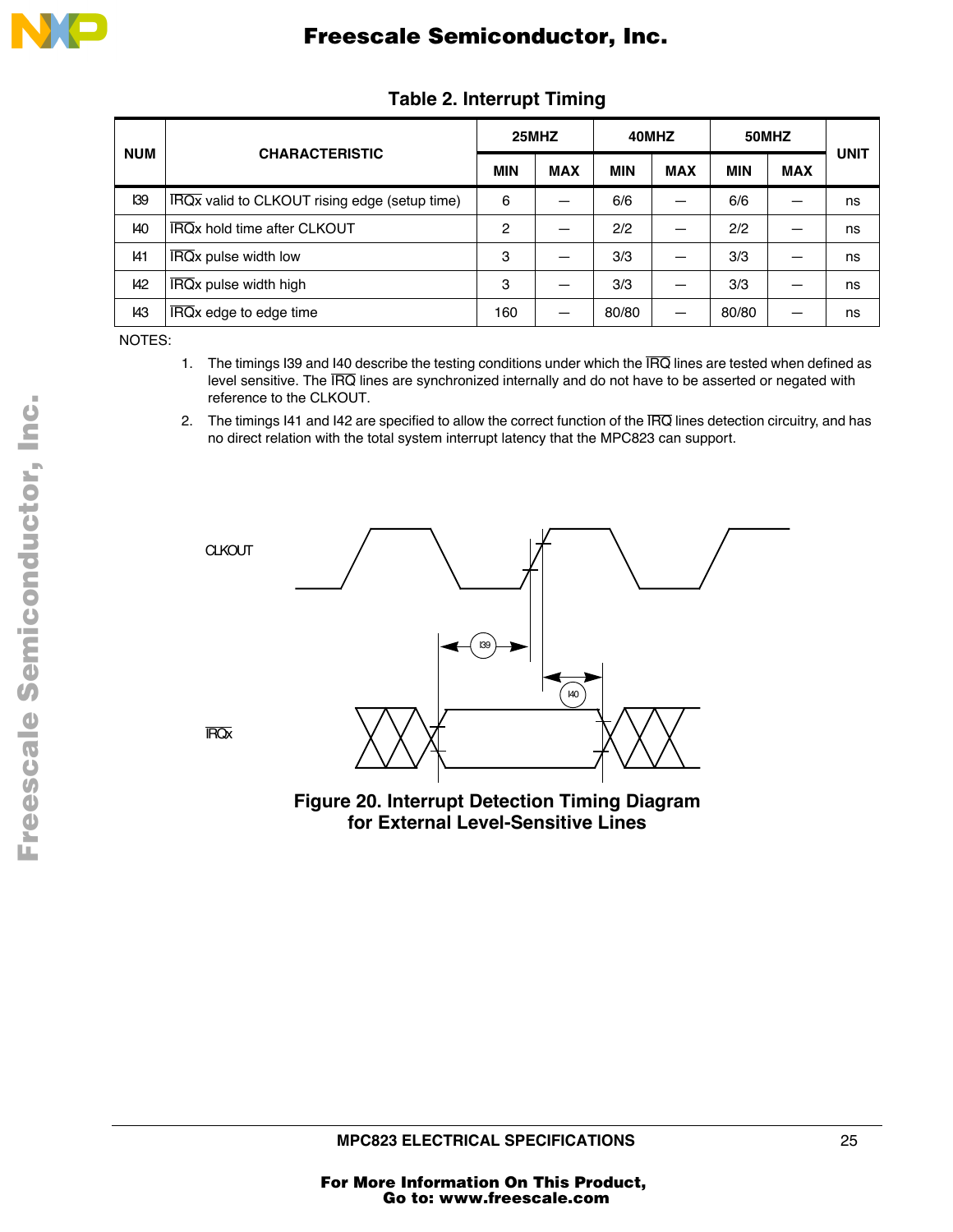



**for External Edge-Sensitive Lines**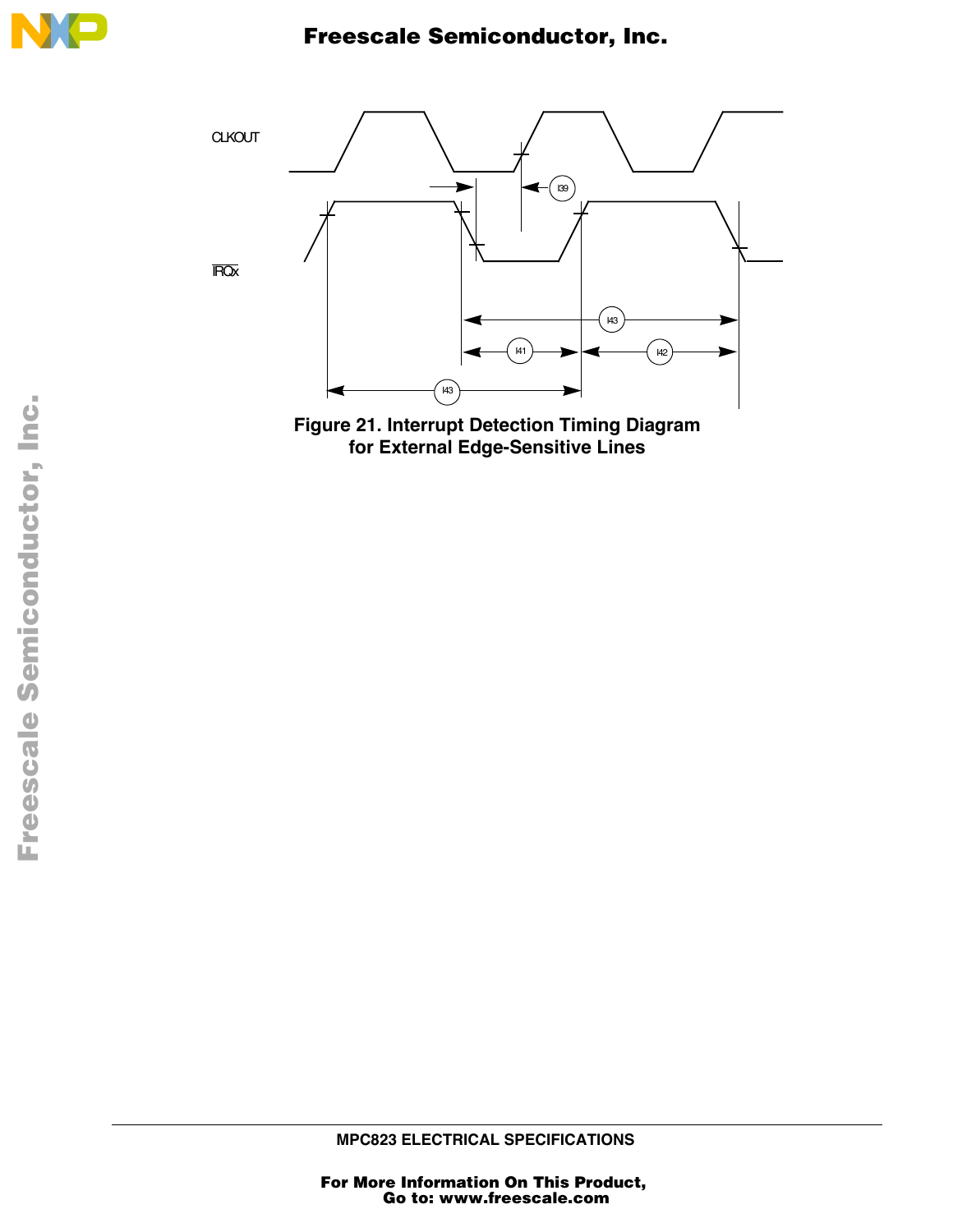

|                 |                                                           |                | 25MHZ      | 40MHZ          |            | 50MHZ          |            |             |
|-----------------|-----------------------------------------------------------|----------------|------------|----------------|------------|----------------|------------|-------------|
| <b>NUM</b>      | <b>CHARACTERISTIC</b>                                     | <b>MIN</b>     | <b>MAX</b> | <b>MIN</b>     | <b>MAX</b> | <b>MIN</b>     | <b>MAX</b> | <b>UNIT</b> |
| P44             | A(6:31), REG valid to PCMCIA strobe asserted              | 28             |            | 13             |            | 13             |            | ns          |
| P45             | $A(6:31)$ , $\overline{\text{REG}}$ valid to ALE negation | 38             |            | 18             |            | 18             |            | ns          |
| P <sub>46</sub> | CLKOUT to REG valid                                       | 10             | 19         | 5              | 13         | 5              | 13         | ns          |
| P47             | <b>CLKOUT to REG invalid</b>                              | 11             |            | 6              |            | 6              |            | ns          |
| P48             | CLKOUT to CE1, CE2 asserted                               | 10             | 19         | 5              | 13         | 5              | 13         | ns          |
| P49             | CLKOUT to CE1, CE2 negated                                | 10             | 19         | 5              | 13         | 5              | 13         | ns          |
| P <sub>50</sub> | CLKOUT to PCOE, IORD, PCWE, IOWR assert<br>time           |                | 12         |                | 11         |                | 11         | ns          |
| P <sub>51</sub> | CLKOUT to PCOE, IORD, PCWE, IOWR negate<br>time           | 3              | 12         | $\overline{c}$ | 11         | $\overline{2}$ | 11         | ns          |
| P <sub>52</sub> | CLKOUT to ALE assert time                                 | 10             | 19         | 5              | 13         | 5              | 13         | ns          |
| P <sub>53</sub> | CLKOUT to ALE negate time                                 |                | 19         |                | 13         |                | 13         | ns          |
| P <sub>54</sub> | PCWE, IOWR negated to D(0:31) invalid                     | 8              |            | 3              |            | 3              |            | ns          |
| P <sub>55</sub> | WAIT_B valid to CLKOUT rising edge                        | 8              |            | 8              |            | 8              |            | ns          |
| P <sub>56</sub> | CLKOUT rising edge to WAIT_B invalid                      | $\overline{2}$ |            | 2              |            | $\overline{2}$ |            | ns          |

#### **Table 3. PCMCIA Timing**

NOTES:

- 1. PSST = 1. Otherwise, add PSST times cycle time.
- 2. PSHT = 0. Otherwise, add PSHT times cycle time.
- 3. These synchronous timings define when the WAIT\_B signal is detected in order to freeze (or relieve) the PCMCIA current cycle. The WAIT\_B assertion will be effective only if it is detected two cycles before the PSL timer expiration.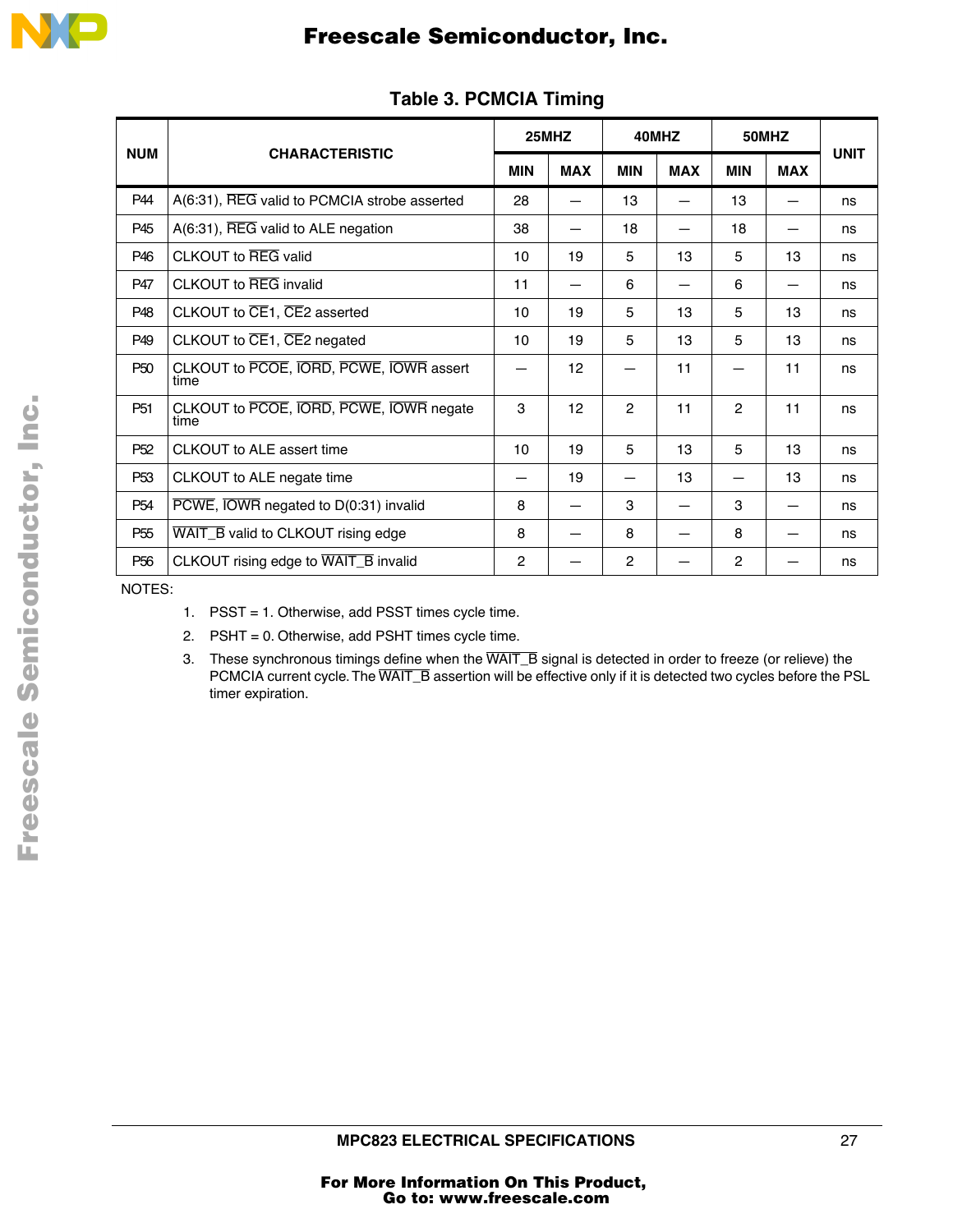



**Figure 22. PCMCIA Access Cycles Timing Diagram (External Bus Read)**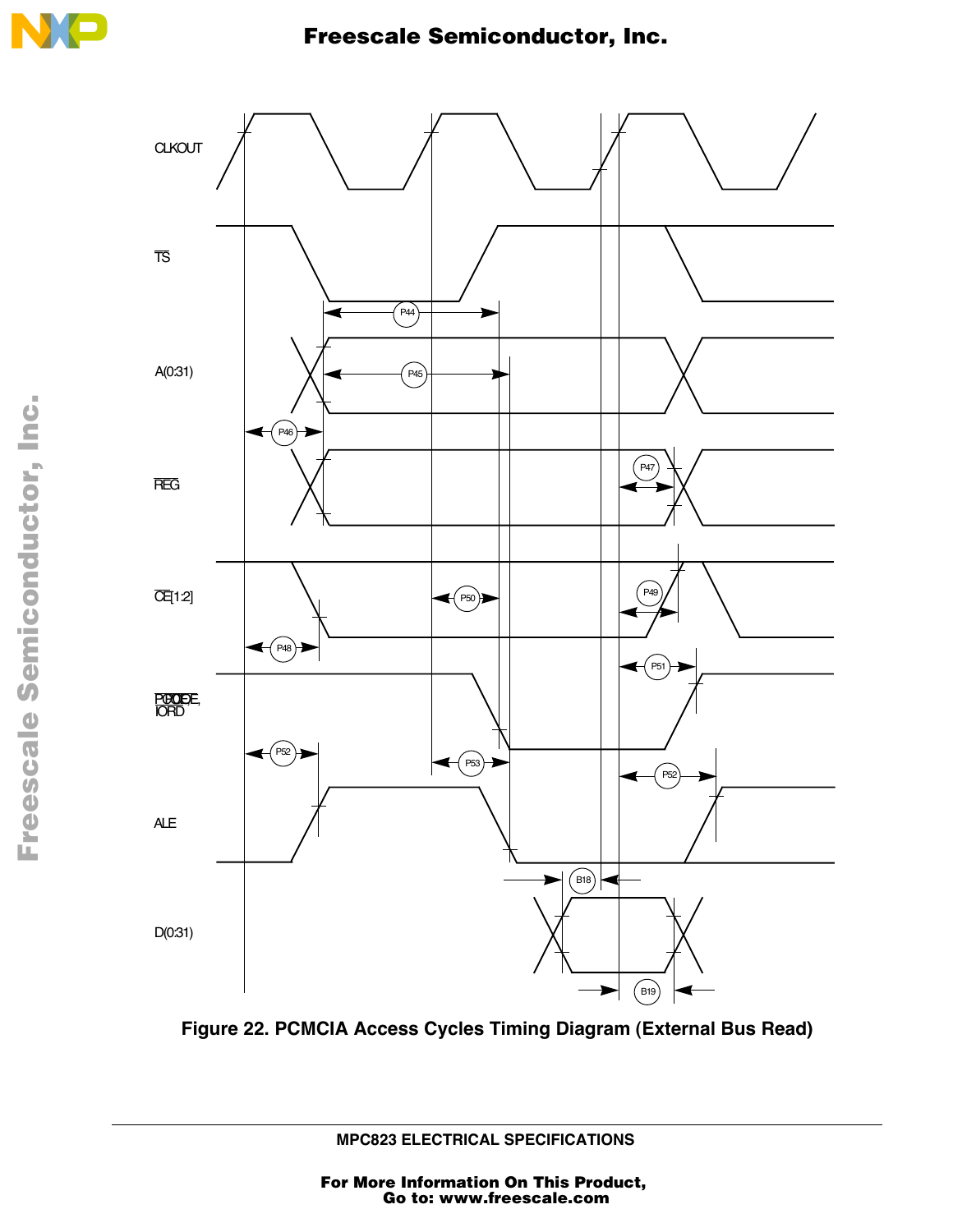



**Figure 23. PCMCIA Access Cycles Timing Diagram (External Bus Write)**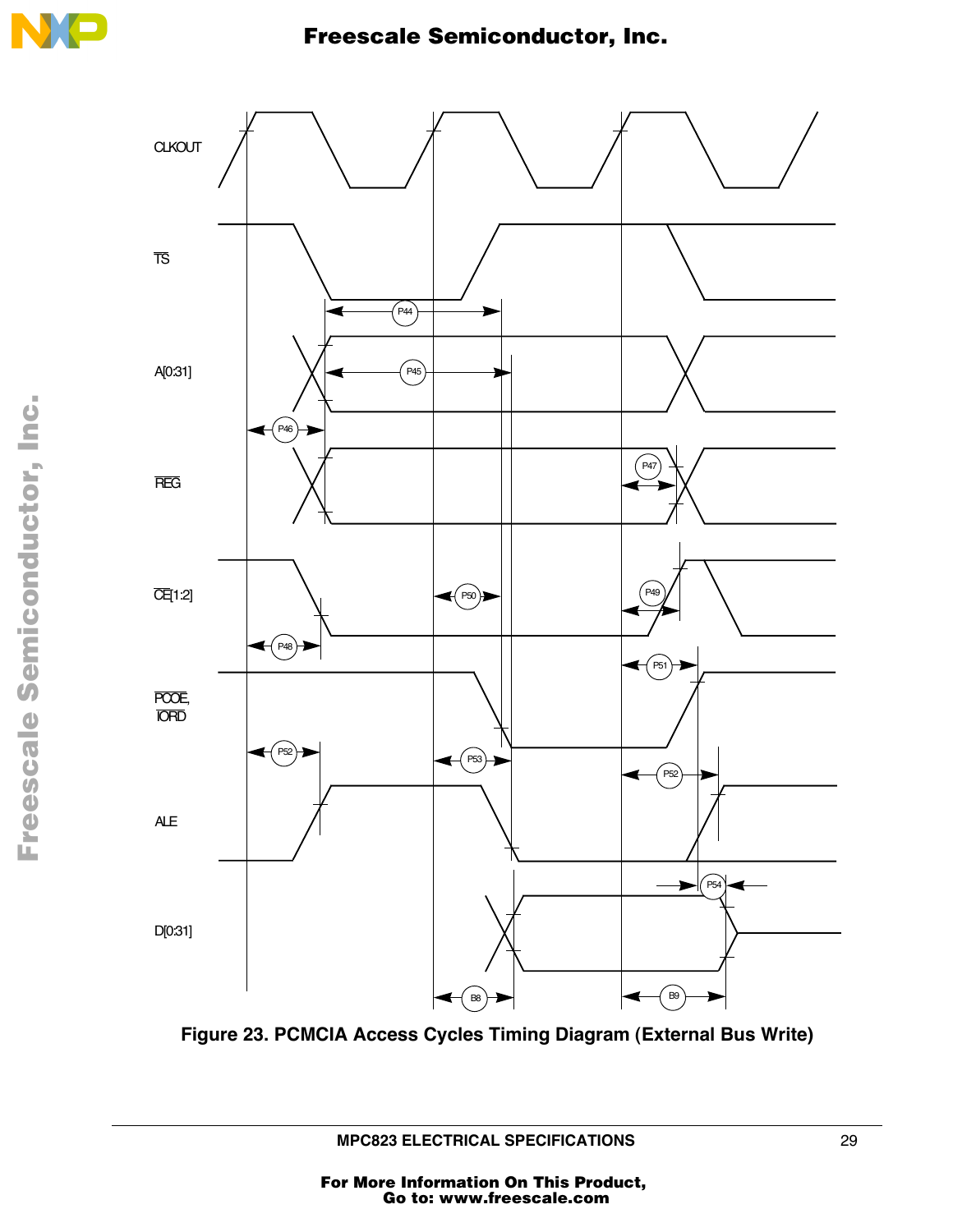



**Figure 24. PCMCIA Wait Signals Detection Timing Diagram**



**Figure 25. PCMCIA Wait Signals Detection Timing Diagram**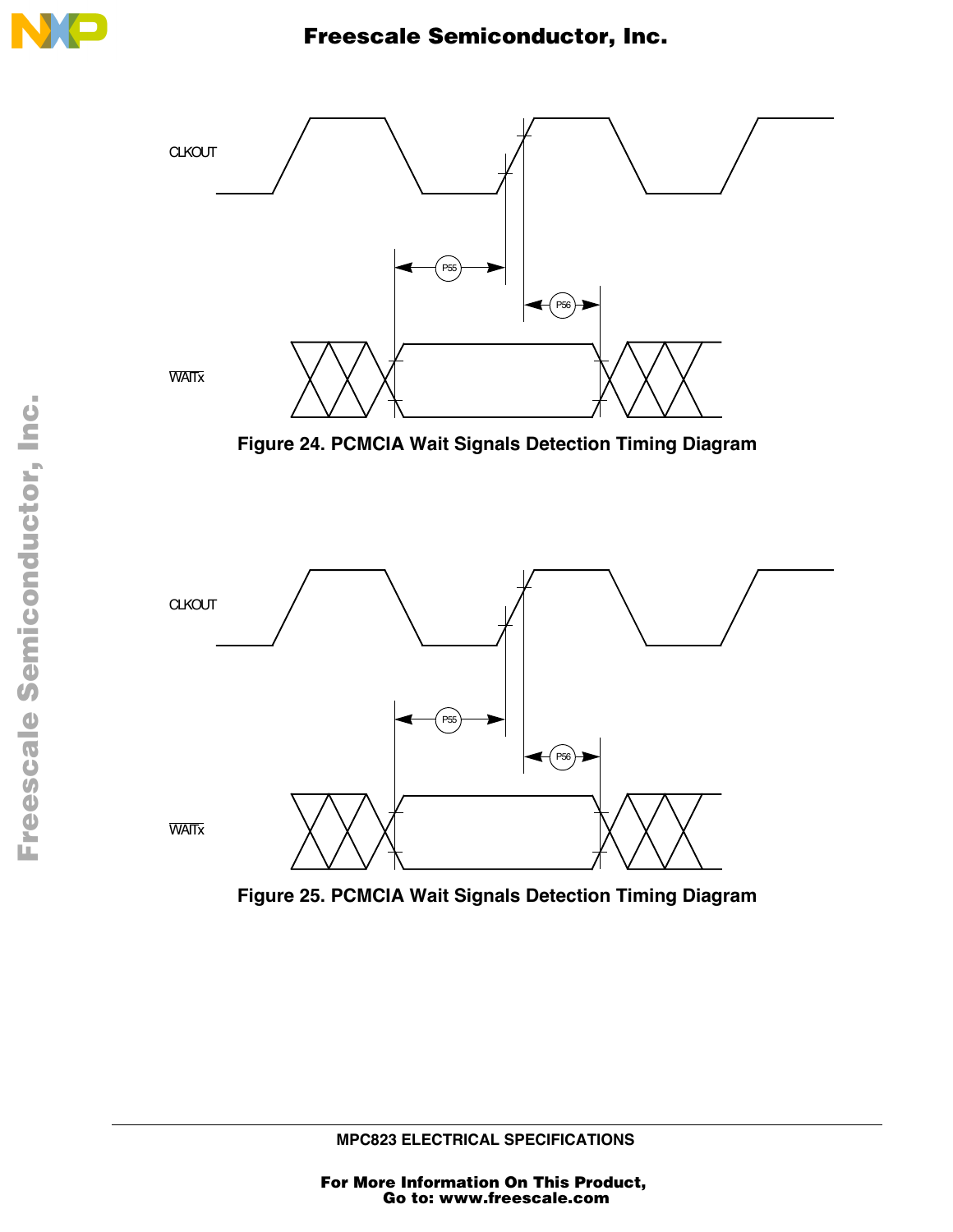

| <b>NUM</b>      | <b>CHARACTERISTIC</b>               | 25MHZ      |            | 40MHZ      |            | 50MHZ      |            |             |
|-----------------|-------------------------------------|------------|------------|------------|------------|------------|------------|-------------|
|                 |                                     | <b>MIN</b> | <b>MAX</b> | <b>MIN</b> | <b>MAX</b> | <b>MIN</b> | <b>MAX</b> | <b>UNIT</b> |
| P <sub>57</sub> | CLKOUT to OPx Valid                 |            | 25         |            | 19         |            | 19         | ns          |
| P <sub>58</sub> | HRESET negated to OPx drive         | 30         |            | 18         |            | 18         |            | ns          |
| P <sub>59</sub> | IP_Bx valid to CLKOUT Rising Edge   | 6          |            | 5          |            | 5          |            | ns          |
| P60             | CLKOUT Rising Edge to IP_Bx invalid | 2          |            |            |            |            |            | ns          |

#### **Table 4. PCMCIA Port Timing**

NOTE: \*OP2 and OP3 only.



**Figure 26. PCMCIA Output Port Timing Diagram**



**Figure 27. PCMCIA Input Port Timing Diagram**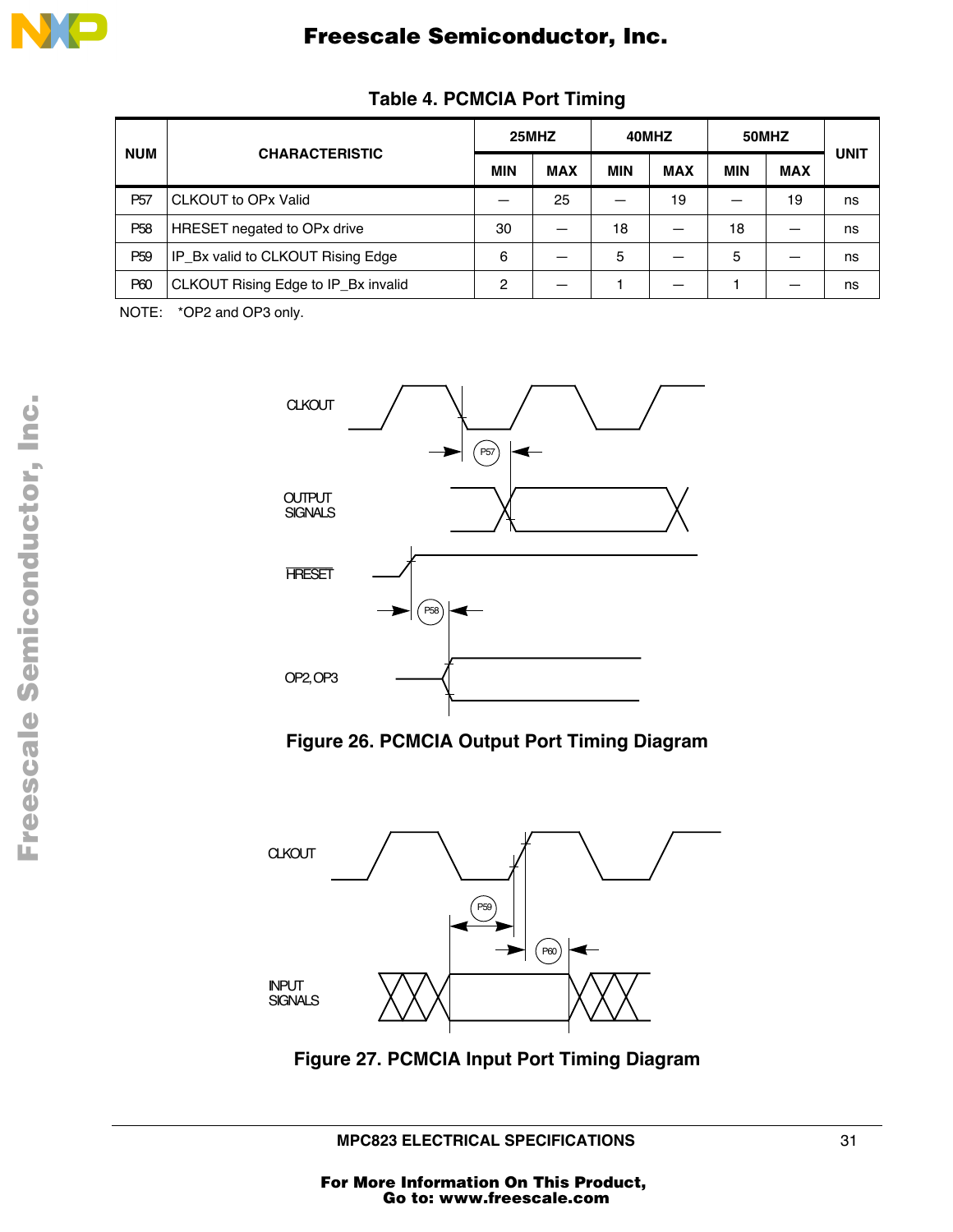| <b>NUM</b>      | <b>CHARACTERISTIC</b>       | 25MHZ      |            | 40MHZ      |            | 50MHZ      |            |             |
|-----------------|-----------------------------|------------|------------|------------|------------|------------|------------|-------------|
|                 |                             | <b>MIN</b> | <b>MAX</b> | <b>MIN</b> | <b>MAX</b> | <b>MIN</b> | <b>MAX</b> | <b>UNIT</b> |
| D61             | DSCK cycle time             | 120        |            | 60         |            | 60         |            | ns          |
| D <sub>62</sub> | DSCK clock pulse width      | 50         |            | 25         |            | 25         |            | ns          |
| D <sub>63</sub> | DSCK rise and fall times    | 0          | 3          | 0          | 3          | 0          | 3          | ns          |
| D64             | DSDI input data setup time  | 8          |            | 8          |            | 8          |            | ns          |
| D65             | DSDI data hold time         | 5          |            | 5          |            | 5          |            | ns          |
| D66             | DSCK low to DSDO data valid | 0          | 15         | 0          | 15         | 0          | 15         | ns          |
| D67             | DSCK low to DSDO invalid    | 0          | 2          | 0          | 2          | 0          | 2          | ns          |

**Table 5. Debug Port Timing**



**Figure 28. Debug Port Clock Input Timing Diagram**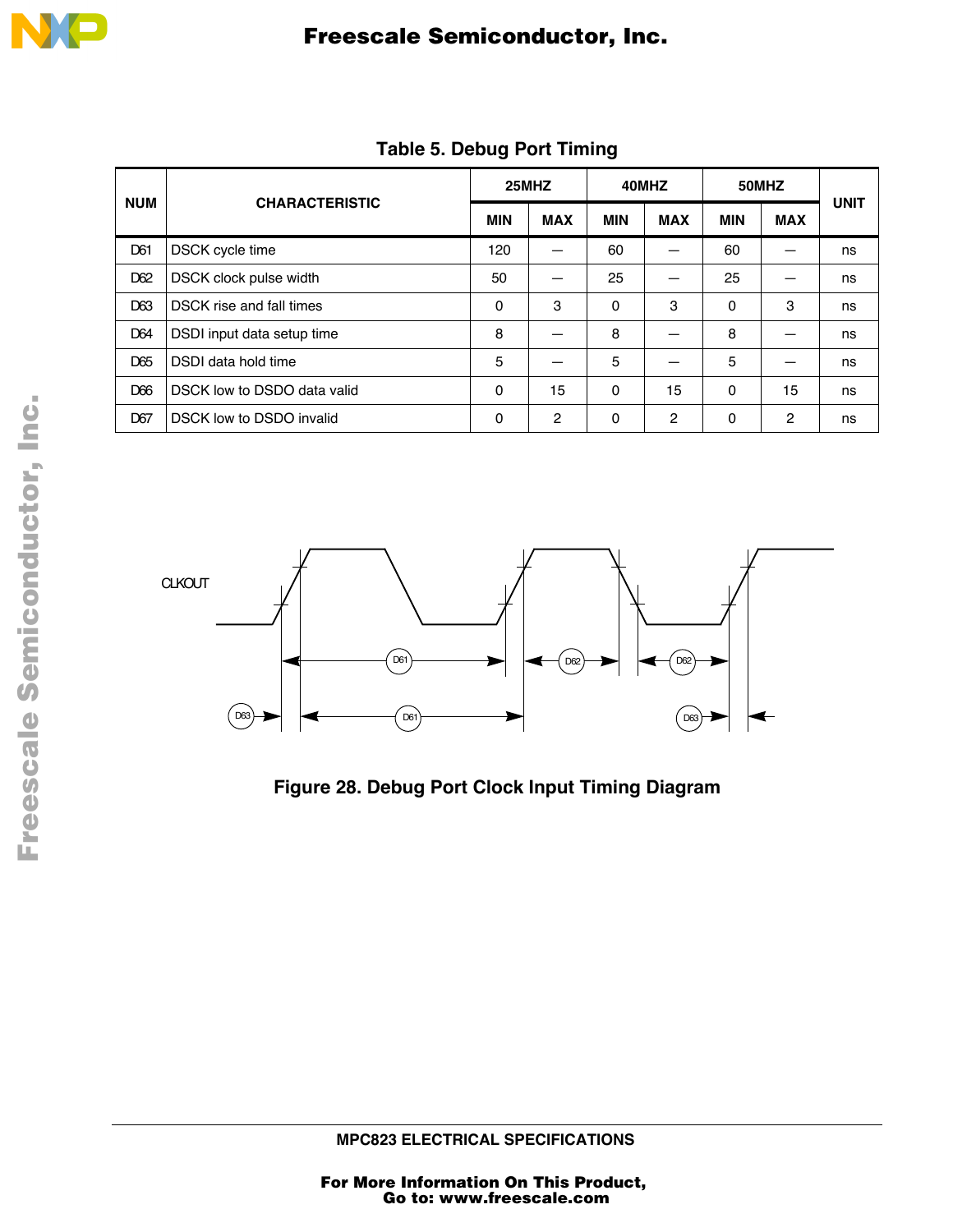



**Figure 29. Debug Port Timing Diagram**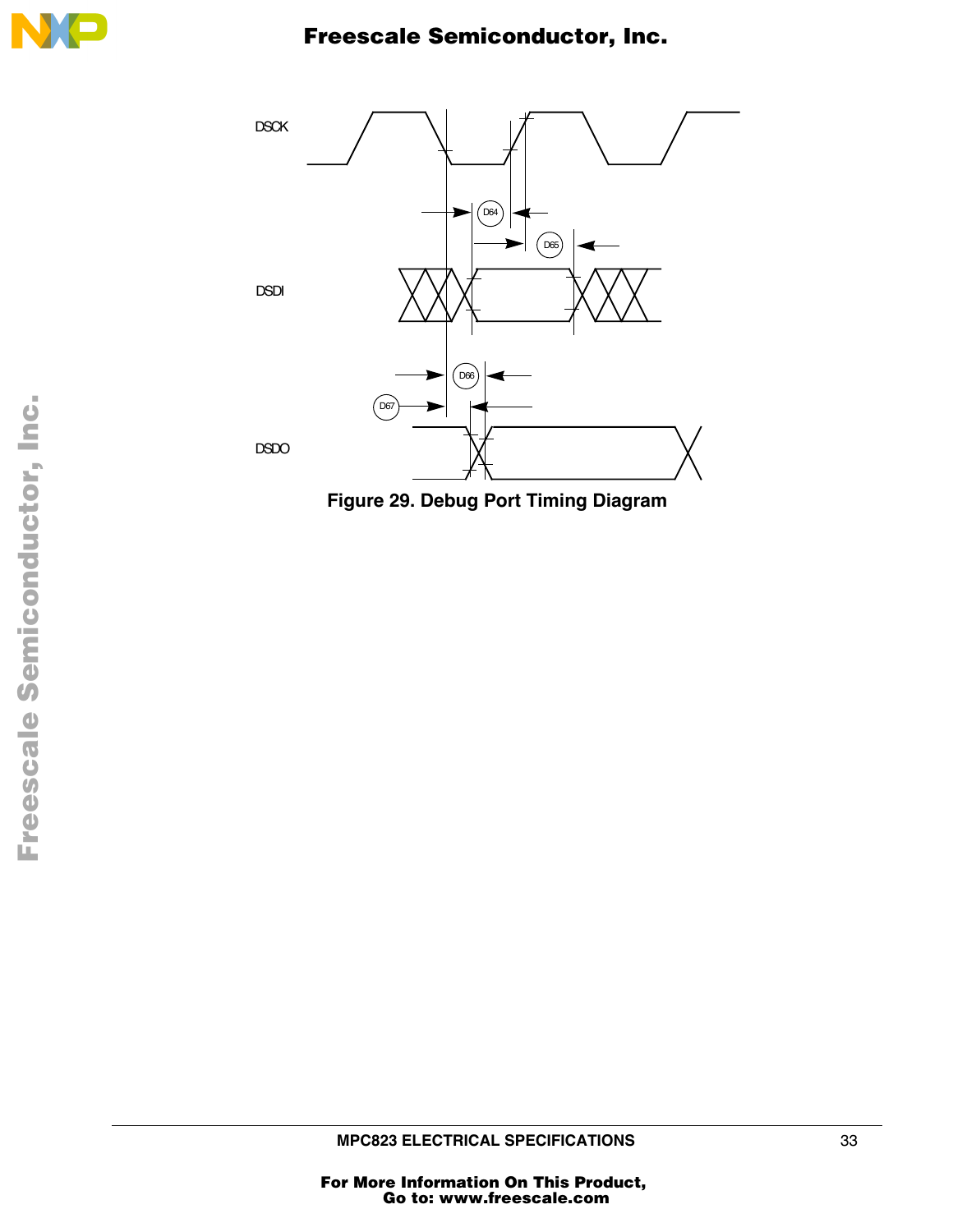

|                 |                                                                                          |            | 25MHZ      |            | 40MHZ      |            | 50MHZ      |             |
|-----------------|------------------------------------------------------------------------------------------|------------|------------|------------|------------|------------|------------|-------------|
| <b>NUM</b>      | <b>CHARACTERISTIC</b>                                                                    | <b>MIN</b> | <b>MAX</b> | <b>MIN</b> | <b>MAX</b> | <b>MIN</b> | <b>MAX</b> | <b>UNIT</b> |
| <b>R68</b>      | CLKOUT to HRESET high impedance                                                          |            | 20         |            | 20         | —          | 20         | ns          |
| R <sub>69</sub> | CLKOUT to SRESET high impedance                                                          |            | 20         |            | 20         |            | 20         | ns          |
| R70             | RSTCONF pulse width                                                                      | 680        |            | 425        |            | 340        |            | ns          |
| R71             | N/A                                                                                      |            |            |            |            |            |            |             |
| R72             | Configuration data to HRESET rising edge setup<br>time                                   | 650        |            | 425        |            | 350        |            | ns          |
| R73             | Configuration data to RSTCONF rising edge setup<br>time                                  | 650        |            | 425        |            | 350        |            | ns          |
| R74             | Configuration data hold time after RSTCONF<br>negation                                   | $\Omega$   |            | $\Omega$   |            | 0          |            | ns          |
| R75             | Configuration data hold time after HRESET negation                                       | 0          |            | $\Omega$   |            | 0          |            | ns          |
| R76             | <b>HRESET</b> and <b>RSTCONF</b> asserted to data out drive                              |            | 25         |            | 25         |            | 25         | ns          |
| <b>R77</b>      | RSTCONF negated to data out high impedance                                               |            | 25         |            | 25         |            | 25         | ns          |
| <b>R78</b>      | CLKOUT of last rising edge before chip three-states<br>HRESET to data out high impedance |            | 25         |            | 25         |            | 25         | ns          |
| R79             | <b>DSDI and DSCK setup</b>                                                               | 120        |            | 75         |            | 60         |            | ns          |
| <b>R80</b>      | DSDI and DSCK hold time                                                                  | 0          |            | $\Omega$   |            | 0          |            | ns          |
| R <sub>81</sub> | SRESET negated to CLKOUT rising edge for DSDI<br>and DSCK sample                         | 320        |            | 200        |            | 160        |            | ns          |

### **Table 6. Reset Timing**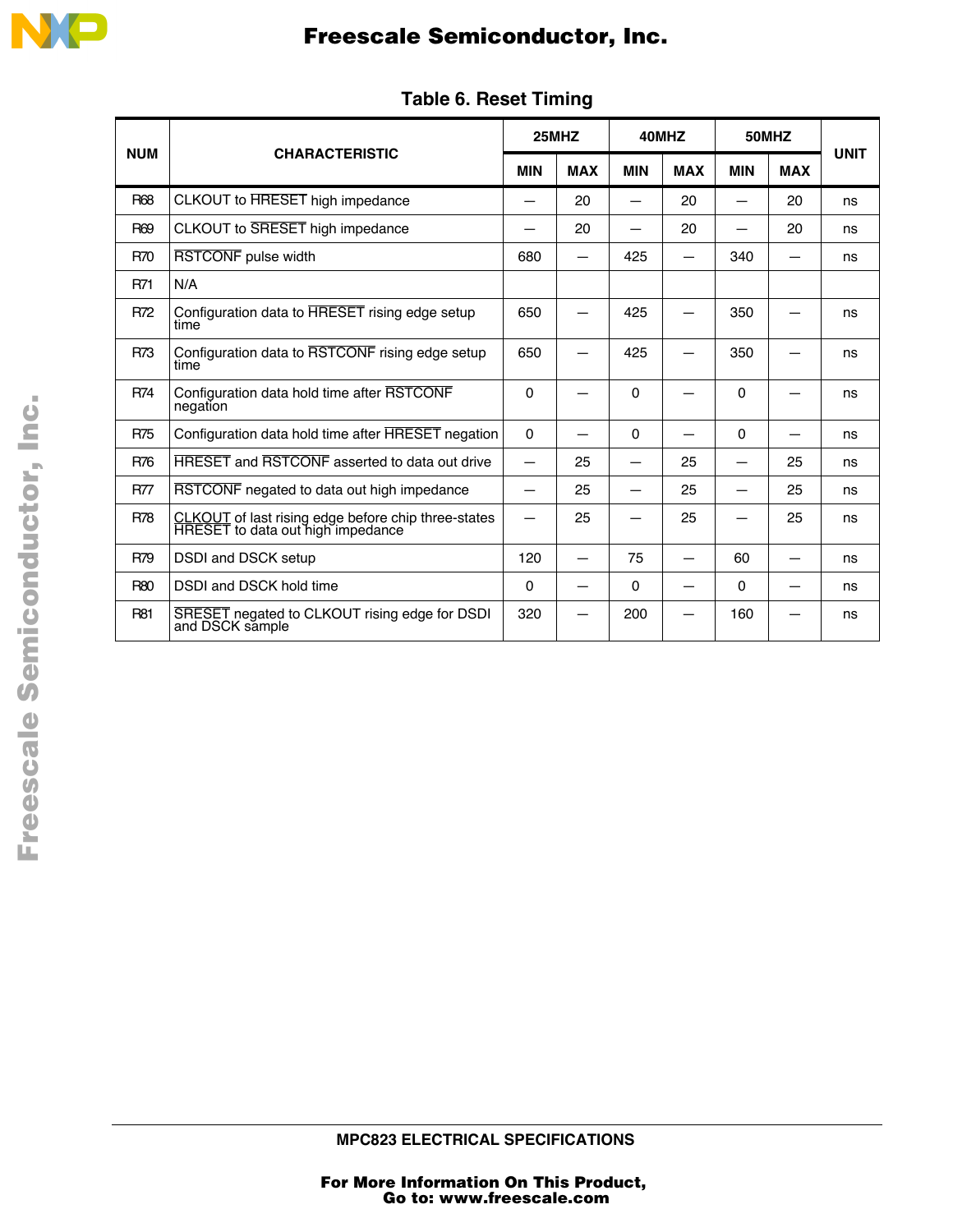



**Figure 30. Reset Timing Diagram (Configuration from Data Bus)**



**Figure 31. Reset Timing Diagram–MPC823 Data Bus Weak Drive During Configuration**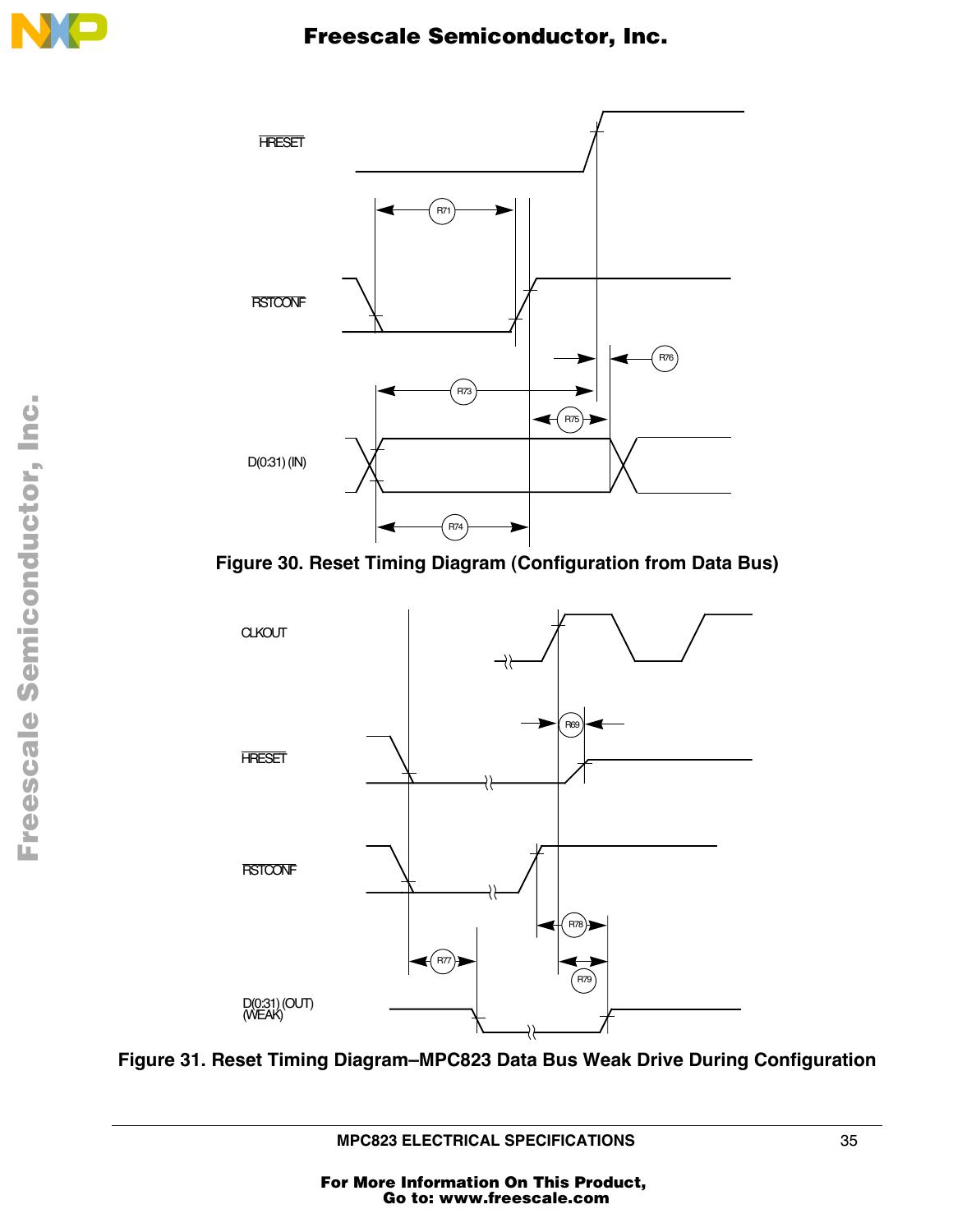



**Figure 32. Reset Timing Diagram–Debug Port Configuration**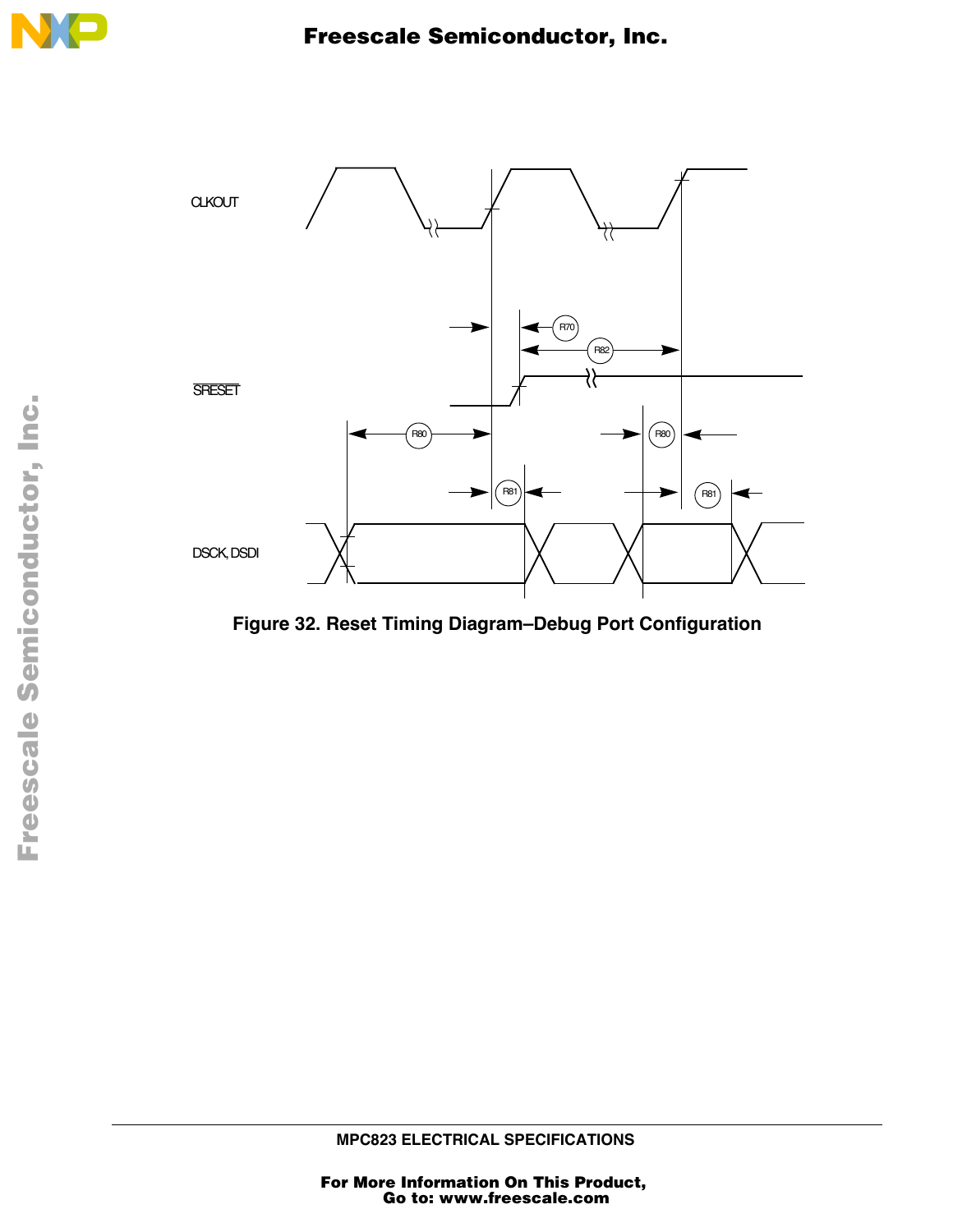

|            |                                                       |            | 25MHZ      | 40MHZ      |            |            | 50MHZ      |             |
|------------|-------------------------------------------------------|------------|------------|------------|------------|------------|------------|-------------|
| <b>NUM</b> | <b>CHARACTERISTIC</b>                                 | <b>MIN</b> | <b>MAX</b> | <b>MIN</b> | <b>MAX</b> | <b>MIN</b> | <b>MAX</b> | <b>UNIT</b> |
| <b>J82</b> | TCK cycle time                                        | 100        |            | 100        |            | 100        |            | ns          |
| <b>J83</b> | TCK clock pulse width measured at 1.5V                | 40         |            | 40         |            | 40         |            | ns          |
| J84        | TCK rise and fall times                               | 0          | 10         | 0          | 10         | 0          | 10         | ns          |
| <b>J85</b> | TMS, TDI data setup time                              | 5          |            | 5          |            | 5          |            | ns          |
| <b>J86</b> | TMS, TDI data hold time                               | 25         |            | 25         |            | 25         |            | ns          |
| <b>J87</b> | TCK low to TDO data valid                             | —          | 27         | —          | 27         | —          | 27         | ns          |
| <b>J88</b> | TCK low to TDO data invalid                           | 0          |            | 0          |            | 0          |            | ns          |
| <b>J89</b> | TCK low to TDO high impedance                         |            | 20         | —          | 20         | —          | 20         | ns          |
| <b>J90</b> | <b>TRST</b> assert time                               | 100        |            | 100        |            | 100        |            | ns          |
| J91        | TRST setup time to TCK low                            | 40         |            | 40         |            | 40         |            | ns          |
| J92        | TCK falling edge to output valid                      | —          | 50         | —          | 50         | —          | 50         | ns          |
| J93        | TCK falling edge to ouput valid out of high impedance |            | 50         |            | 50         | —          | 50         | ns          |
| <b>J94</b> | TCK falling edge to output high impedance             |            | 50         |            | 50         |            | 50         | ns          |
| <b>J95</b> | Boundary scan input valid to TCK rising edge          | 50         |            | 50         |            | 50         |            | ns          |
| <b>J96</b> | TCK rising edge to boundary scan input invalid        | 50         |            | 50         |            | 50         |            | ns          |

#### **Table 7. JTAG Timing**





**Figure 33. JTAG Test Clock Input Timing Diagram**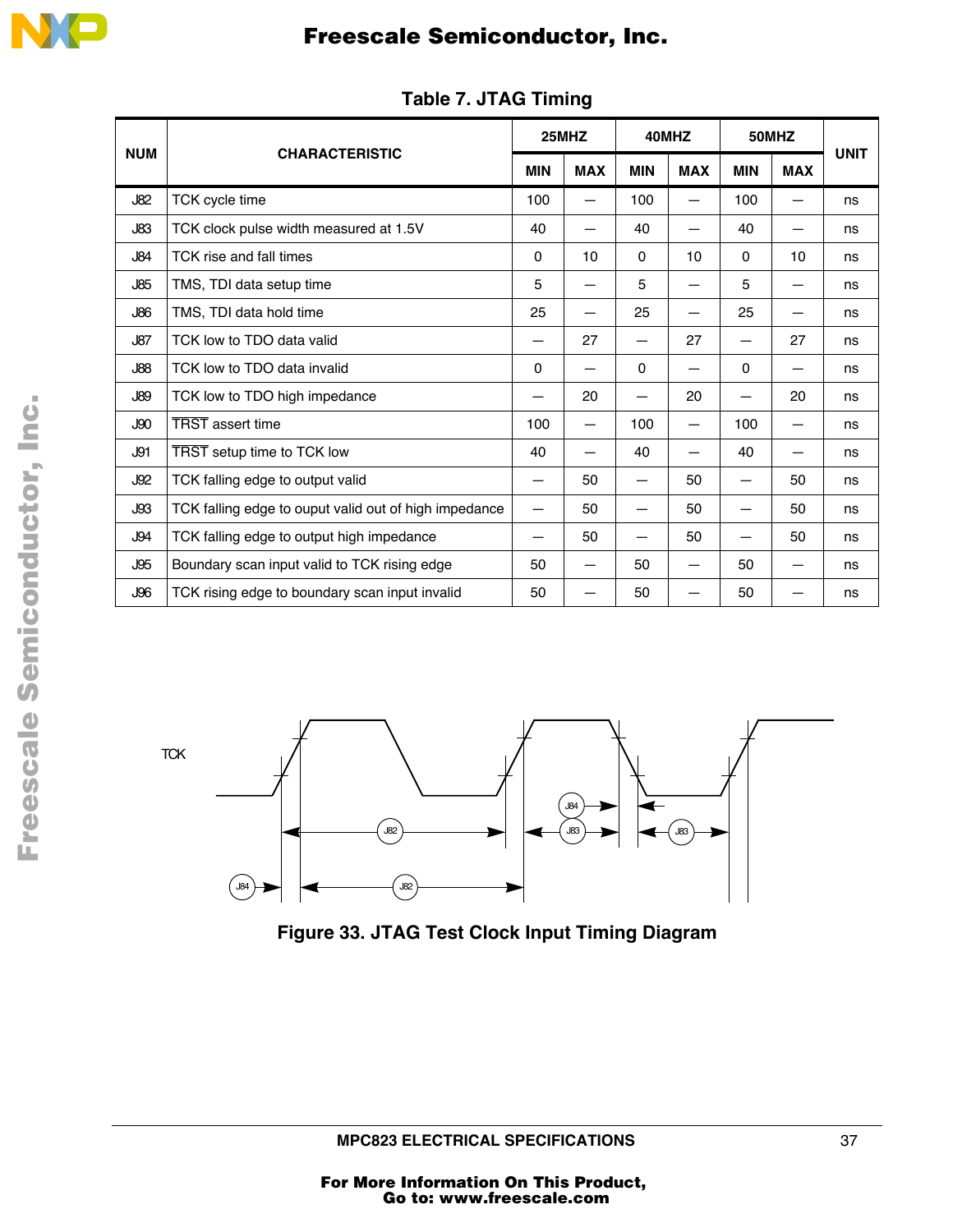







**Figure 35. JTAG–TRST Timing Diagram**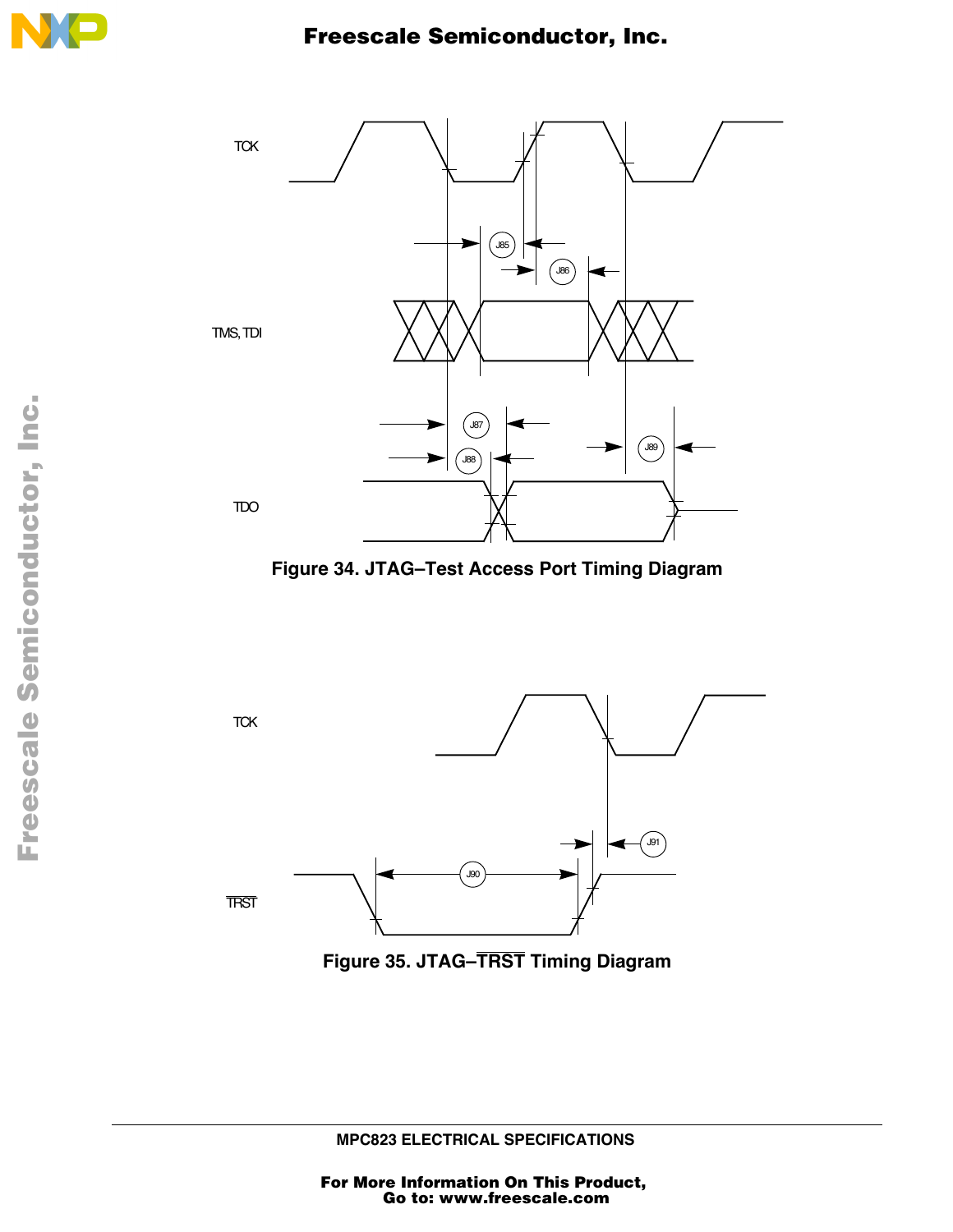



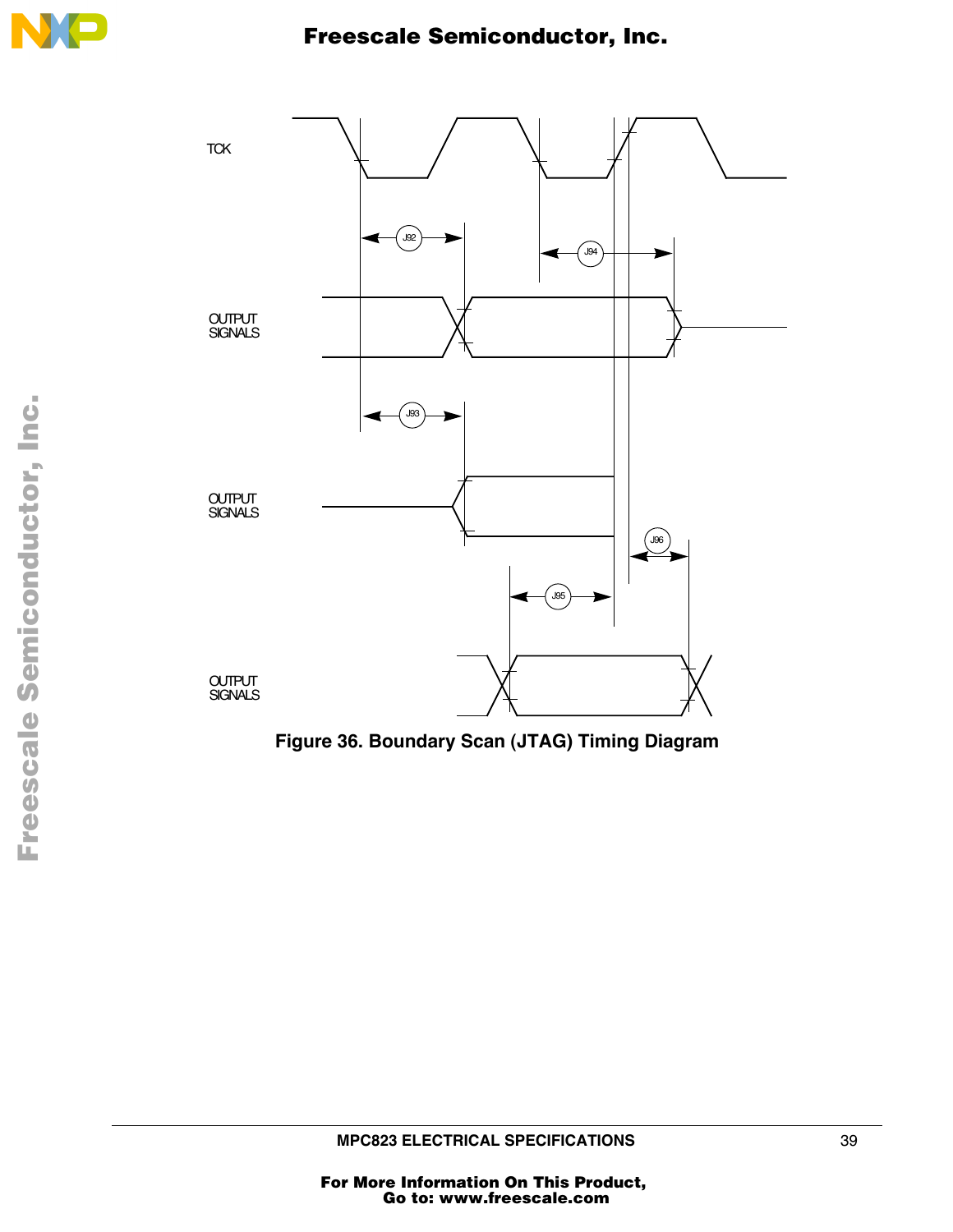

### **COMMUNICATION ELECTRICAL CHARACTERISTICS**

|            |                                                                       |            | 25MHZ      |            | 40MHZ      |            | 50MHZ      |             |
|------------|-----------------------------------------------------------------------|------------|------------|------------|------------|------------|------------|-------------|
| <b>NUM</b> | <b>CHARACTERISTIC</b>                                                 | <b>MIN</b> | <b>MAX</b> | <b>MIN</b> | <b>MAX</b> | <b>MIN</b> | <b>MAX</b> | <b>UNIT</b> |
| 29         | Data-in setup time to clock high                                      | 20         |            | 15         |            | 15         |            | ns          |
| 30         | Data-in hold time from clock high                                     | 10         |            | 7.5        |            | 7.5        |            | ns          |
| 31         | Clock high to data-out valid (CPU writes data, control, or direction) |            | 25         |            | 25         |            | 25         | ns          |

#### **Table 8. Parallel Input/Output Port Timing**



**Figure 37. Parallel Input/Output Data-In/Data-Out Timing Diagram**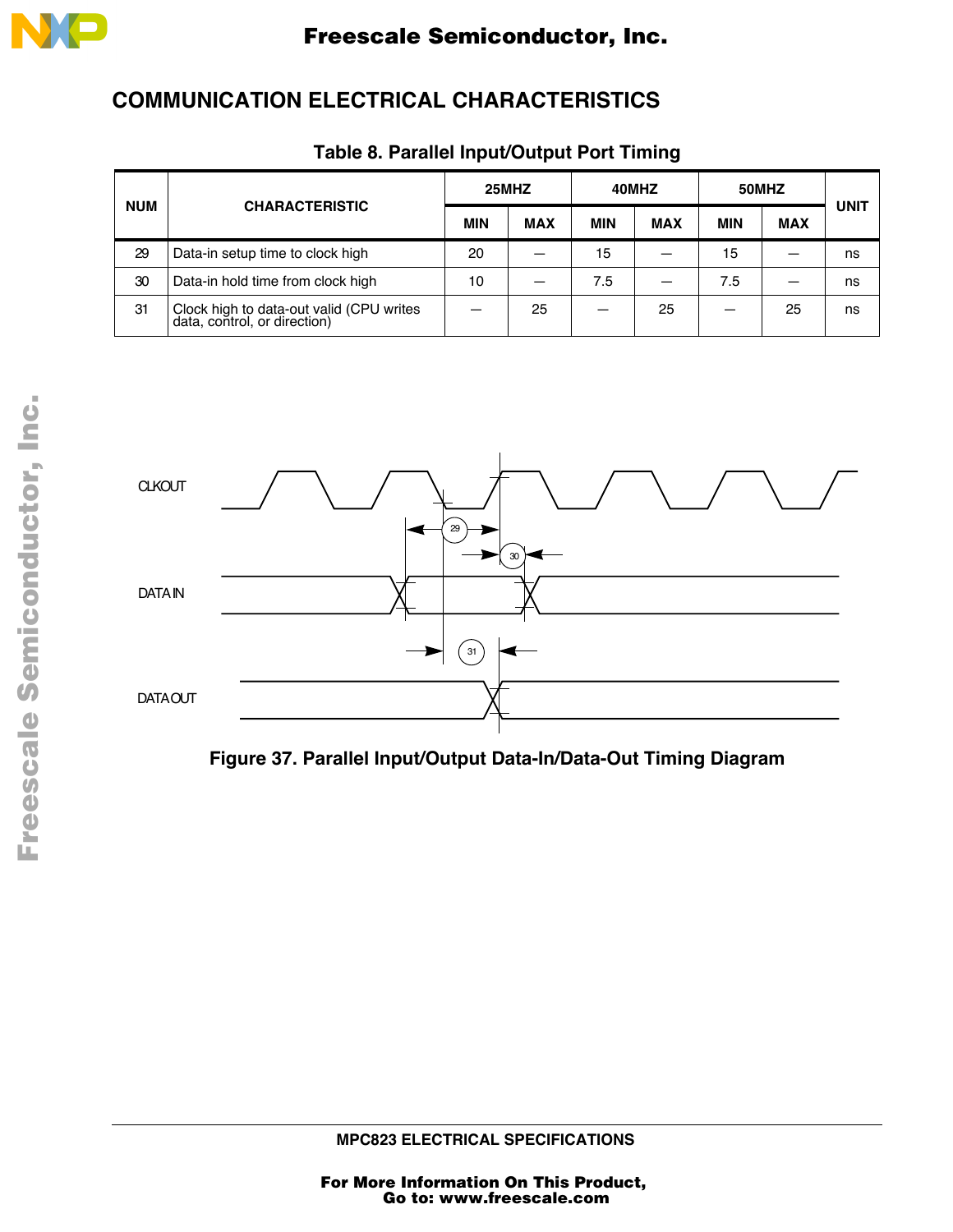

|            |                                                                             |            | 25MHZ      | 40MHZ      |            | 50MHZ      |            |             |
|------------|-----------------------------------------------------------------------------|------------|------------|------------|------------|------------|------------|-------------|
| <b>NUM</b> | <b>CHARACTERISTIC</b>                                                       | <b>MIN</b> | <b>MAX</b> | <b>MIN</b> | <b>MAX</b> | <b>MIN</b> | <b>MAX</b> | <b>UNIT</b> |
| 40         | DREQ setup time to clock high                                               | 12         |            | 7          |            | 7          |            | nsec        |
| 41         | DREQ hold time from clock high                                              | 5          |            | 3          |            | 3          |            | nsec        |
| 42         | <b>SDACK</b> assertion delay from clock high                                |            | 20         |            | 12         |            | 12         | nsec        |
| 43         | SDACK negation delay from clock low                                         |            | 20         |            | 12         |            | 12         | nsec        |
| 44         | SDACK negation delay from TA low                                            |            | 25         |            | 20         |            | 20         | nsec        |
| 45         | <b>SDACK</b> negation delay from clock high                                 |            | 20         |            | 15         |            | 15         | nsec        |
| 46         | $\overline{\text{TA}}$ assertion to falling edge of the clock<br>setup time | 12         |            | 7          |            | 7          |            | nsec        |

#### **Table 9. IDMA Timing**

NOTE: Applies to external TA.



**Figure 38. IDMA External Requests Timing Diagram**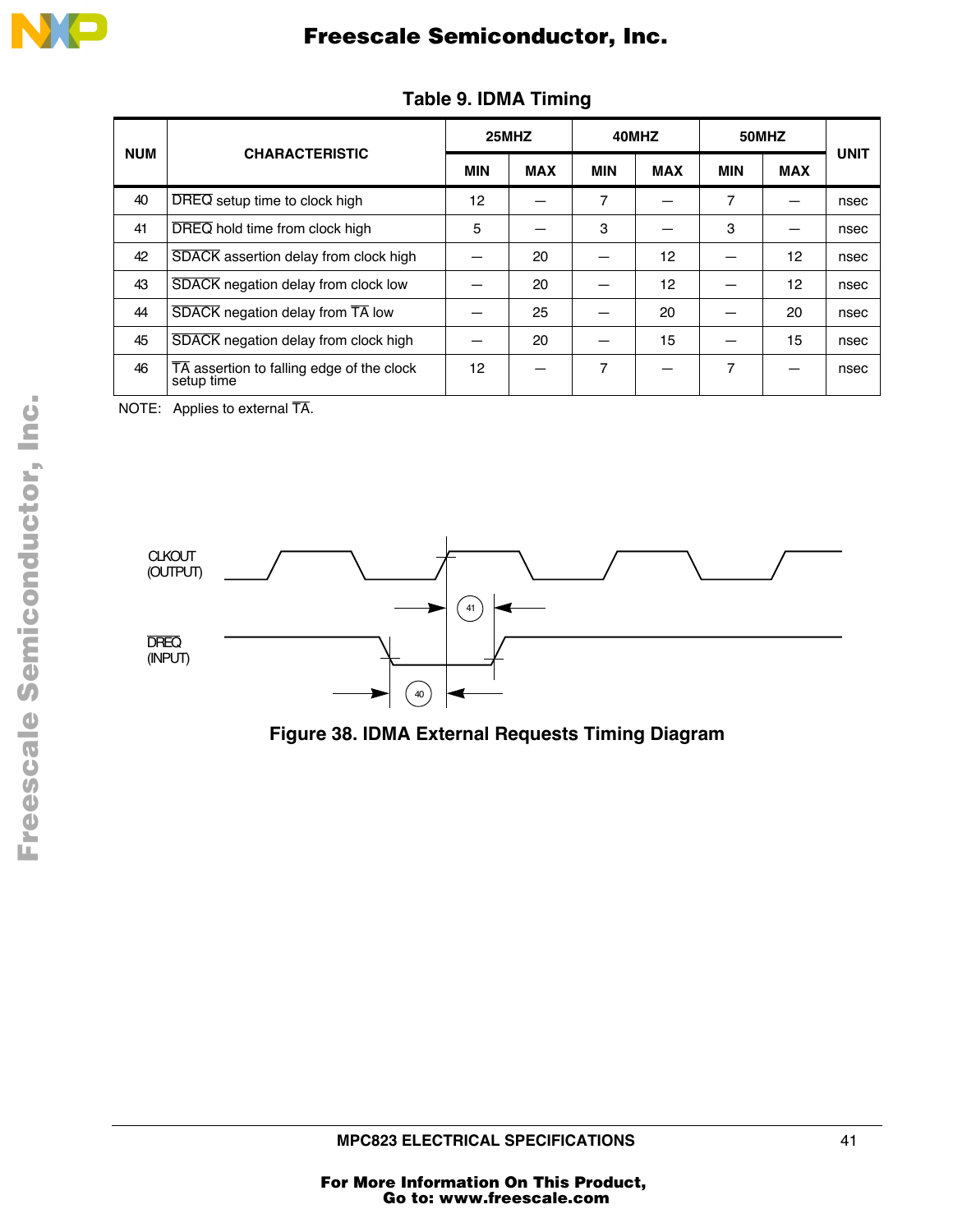



**Figure 39. SDACK Timing Diagram–Peripheral Write, TA Sampled Low at the Falling Edge of the Clock**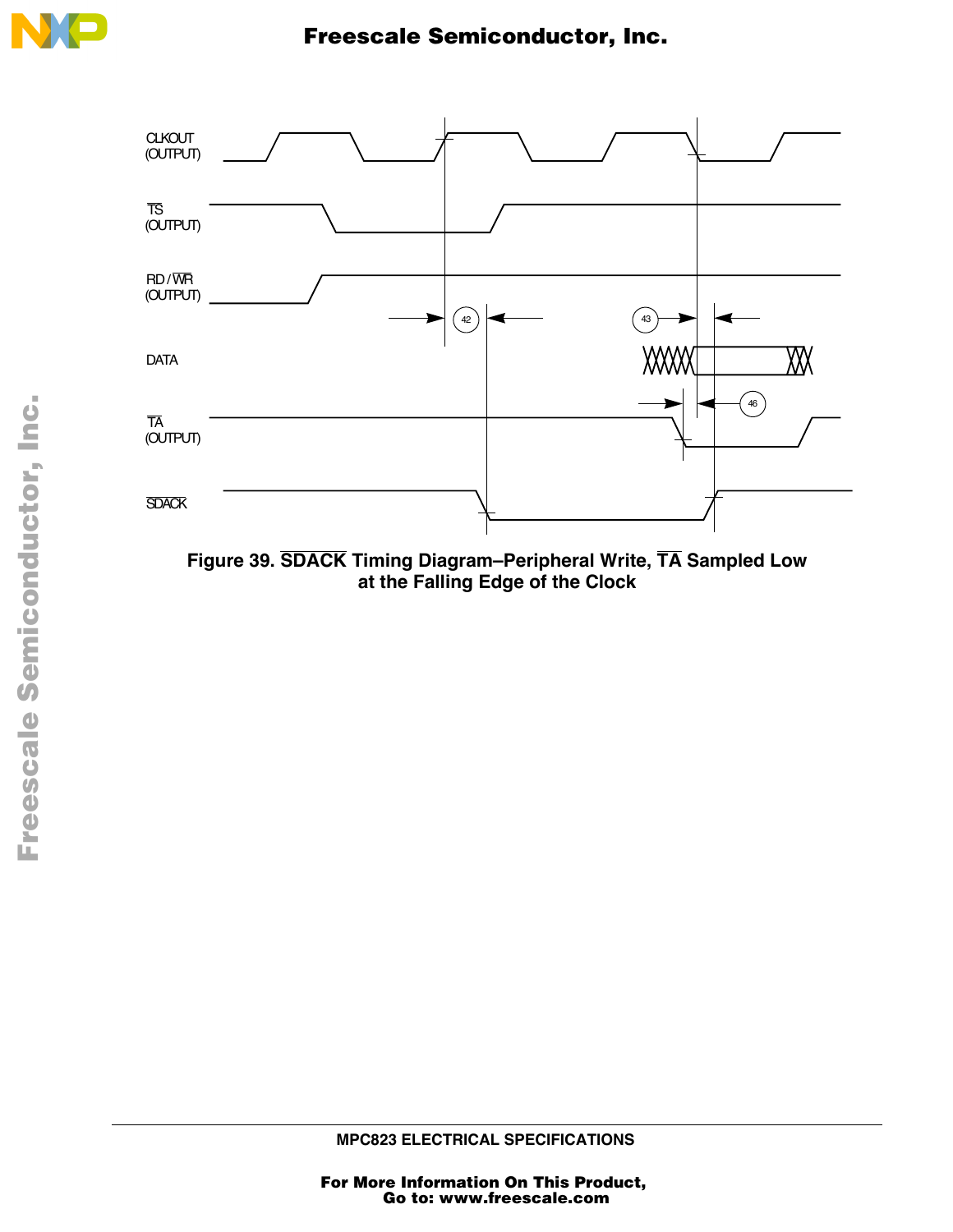



**Figure 40. SDACK Timing Diagram–Peripheral Write, TA Sampled High at the Falling Edge of the Clock**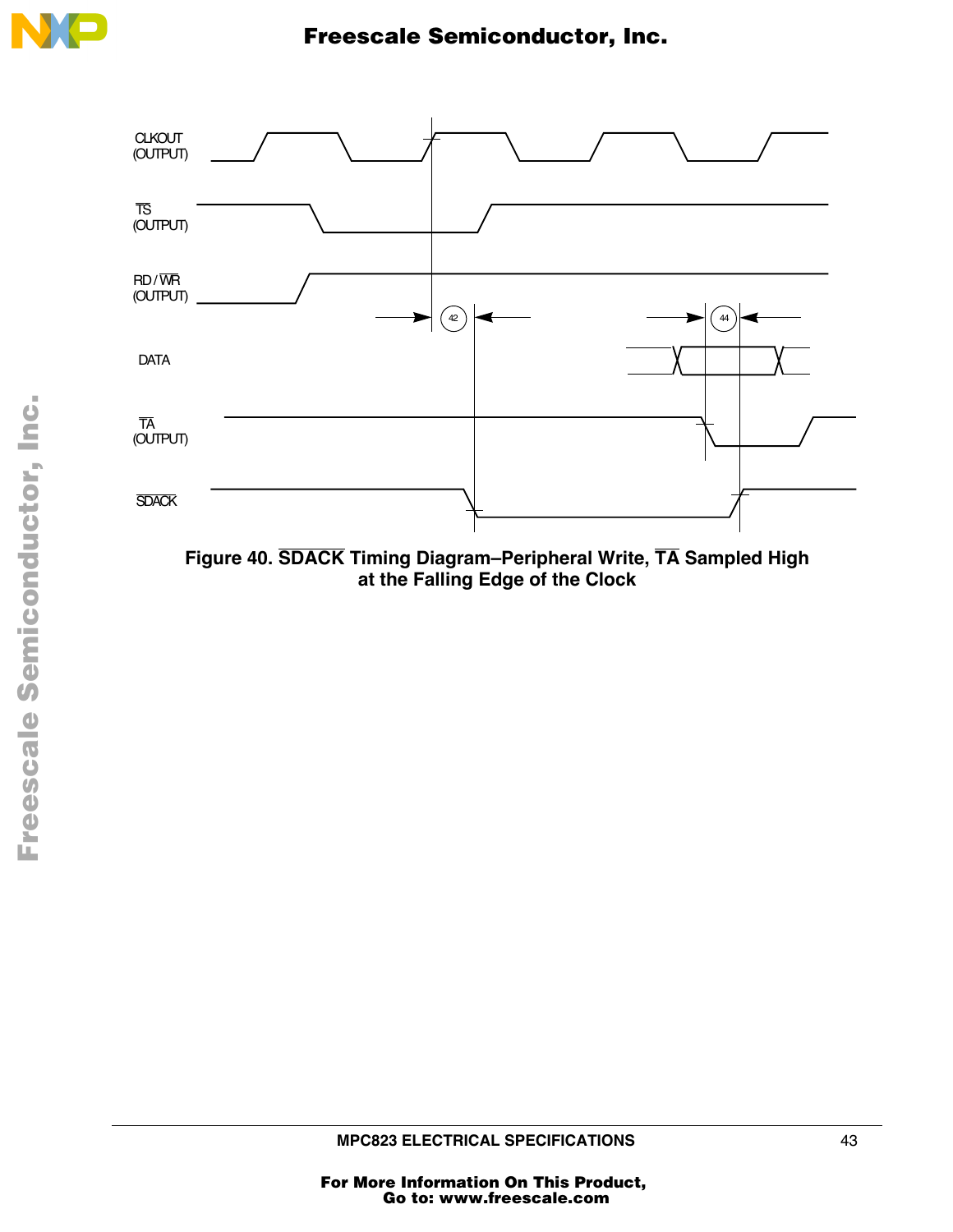



**Figure 41. SDACK Timing Diagram–Peripheral Read**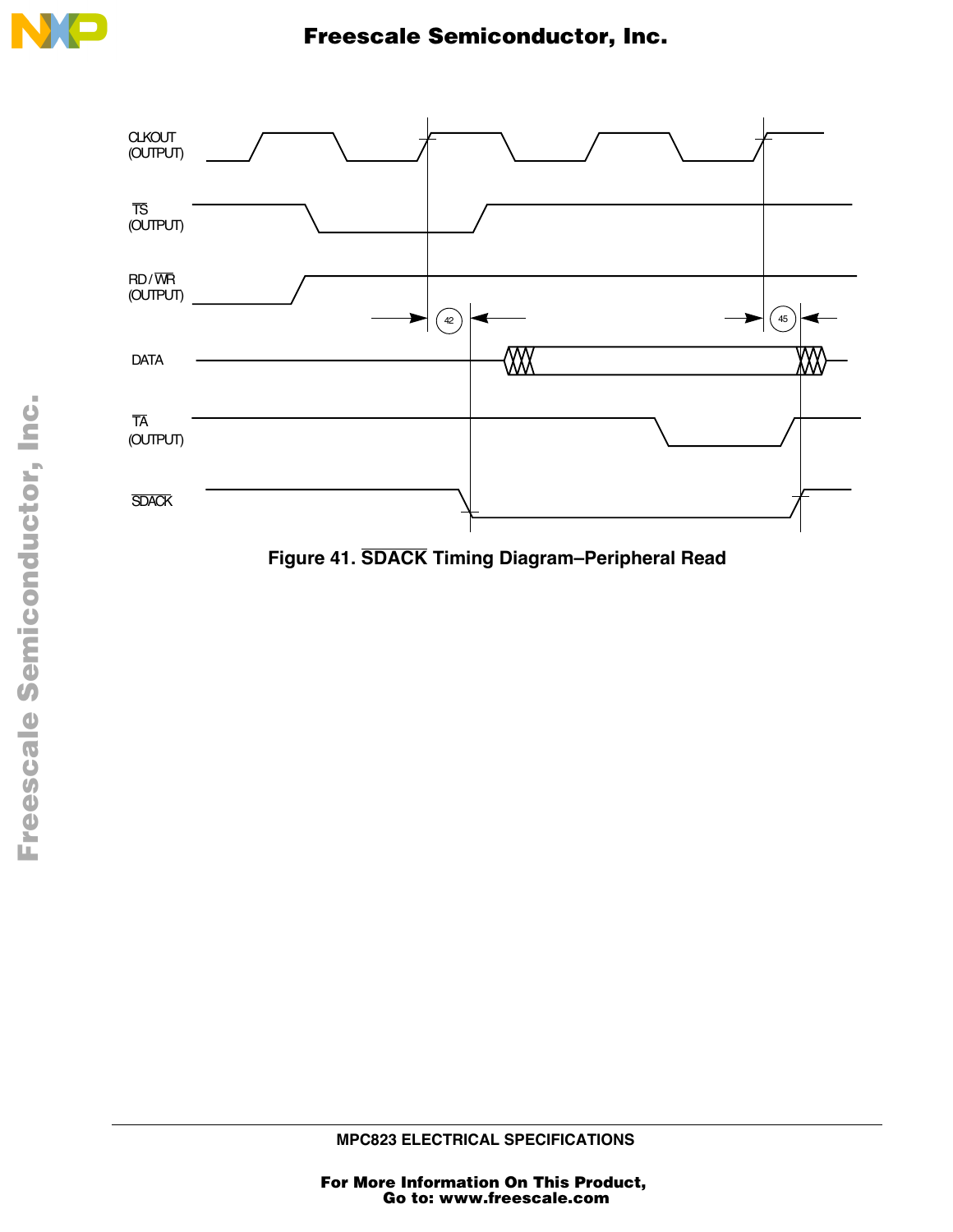

|            |                          |            | 25MHZ      |            | 40MHZ      |            | 50MHZ      |      |
|------------|--------------------------|------------|------------|------------|------------|------------|------------|------|
| <b>NUM</b> | <b>CHARACTERISTIC</b>    | <b>MIN</b> | <b>MAX</b> | <b>MIN</b> | <b>MAX</b> | <b>MIN</b> | <b>MAX</b> |      |
| 50         | BRGO rise and fall times |            | 10         |            | 10         |            | 10         | ns   |
| 51         | BRGO duty cycle          | 40         | 60         | 40         | 60         | 40         | 60         | $\%$ |
| 52         | <b>BRGO</b> cycle        | 40         | –          | 40         |            | 40         |            | ns   |

#### **Table 10. Baud Rate Generator Timing**



Fr  $\boldsymbol{\Phi}$  $\bf \Phi$  $\boldsymbol{\eta}$  $\mathbf 0$  BRGOx 50 50  $\overline{51}$   $\overline{)}$   $\overline{)}$   $\overline{)}$   $\overline{)}$   $\overline{)}$   $\overline{)}$   $\overline{)}$   $\overline{)}$   $\overline{)}$   $\overline{)}$   $\overline{)}$   $\overline{)}$   $\overline{)}$   $\overline{)}$   $\overline{)}$   $\overline{)}$   $\overline{)}$   $\overline{)}$   $\overline{)}$   $\overline{)}$   $\overline{)}$   $\overline{)}$   $\overline{)}$   $\overline{)}$   $\overline{)}$   $\overline{)}$   $\over$  $\frac{1}{52}$ 

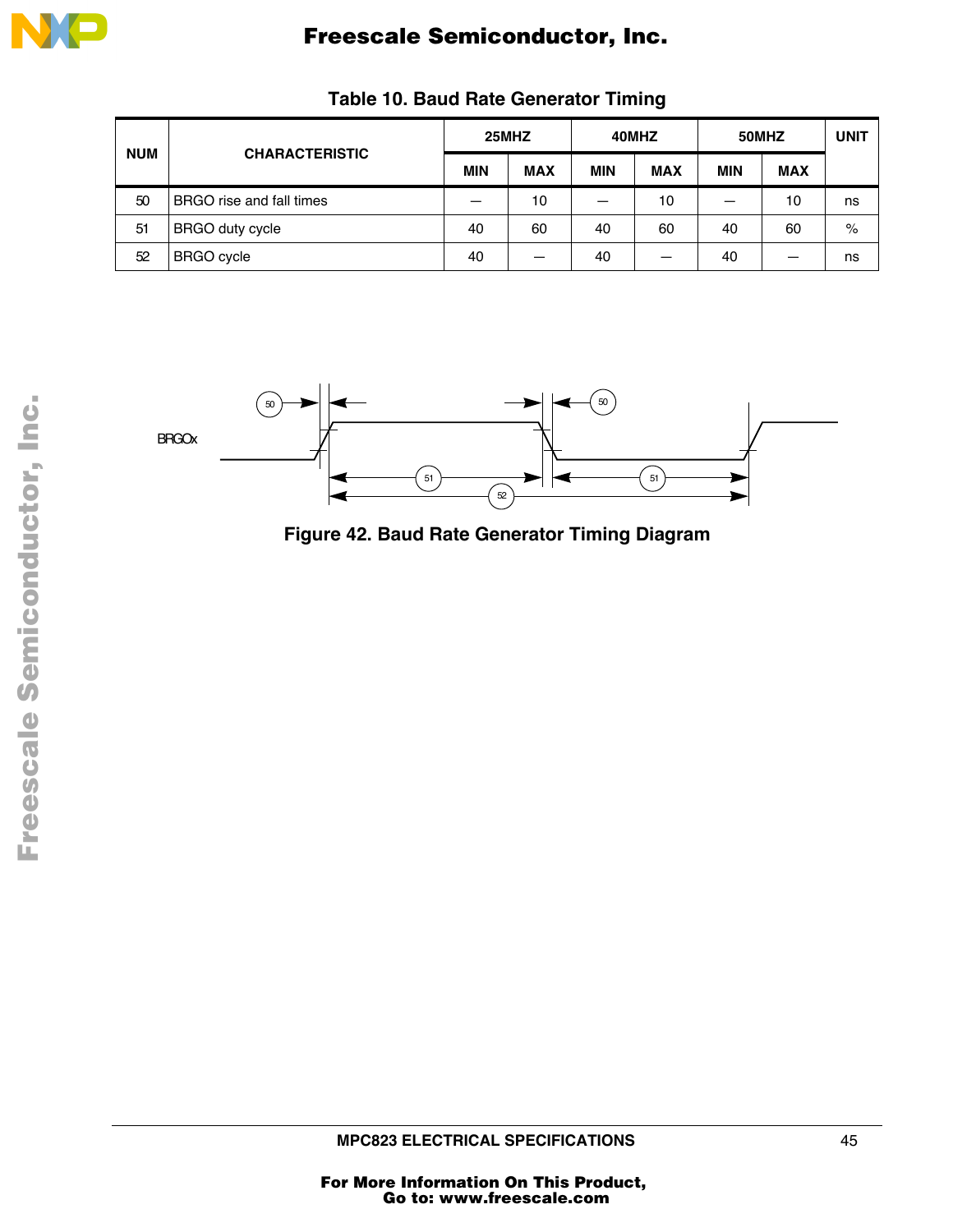

|            |                                      | 25MHZ      |            | 40MHZ      |            | 50MHZ      |            |             |
|------------|--------------------------------------|------------|------------|------------|------------|------------|------------|-------------|
| <b>NUM</b> | <b>CHARACTERISTIC</b>                | <b>MIN</b> | <b>MAX</b> | <b>MIN</b> | <b>MAX</b> | <b>MIN</b> | <b>MAX</b> | <b>UNIT</b> |
| 61         | <b>TIN/TGATE</b> rise and fall times | 12         | 10         | 7          | 10         | 7          | 10         | ns          |
| 62         | TIN/TGATE low time                   | 5          |            | 3          |            | 3          |            | clk         |
| 63         | TIN/TGATE high time                  |            | 20         |            | 12         |            | 12         | clk         |
| 64         | TIN/TGATE cycle time                 |            | 20         |            | 12         |            | 12         | clk         |
| 65         | CLKO low to TOUT valid               |            | 25         |            | 20         |            | 20         | ns          |





**Figure 43. General-Purpose Timers Timing Diagram**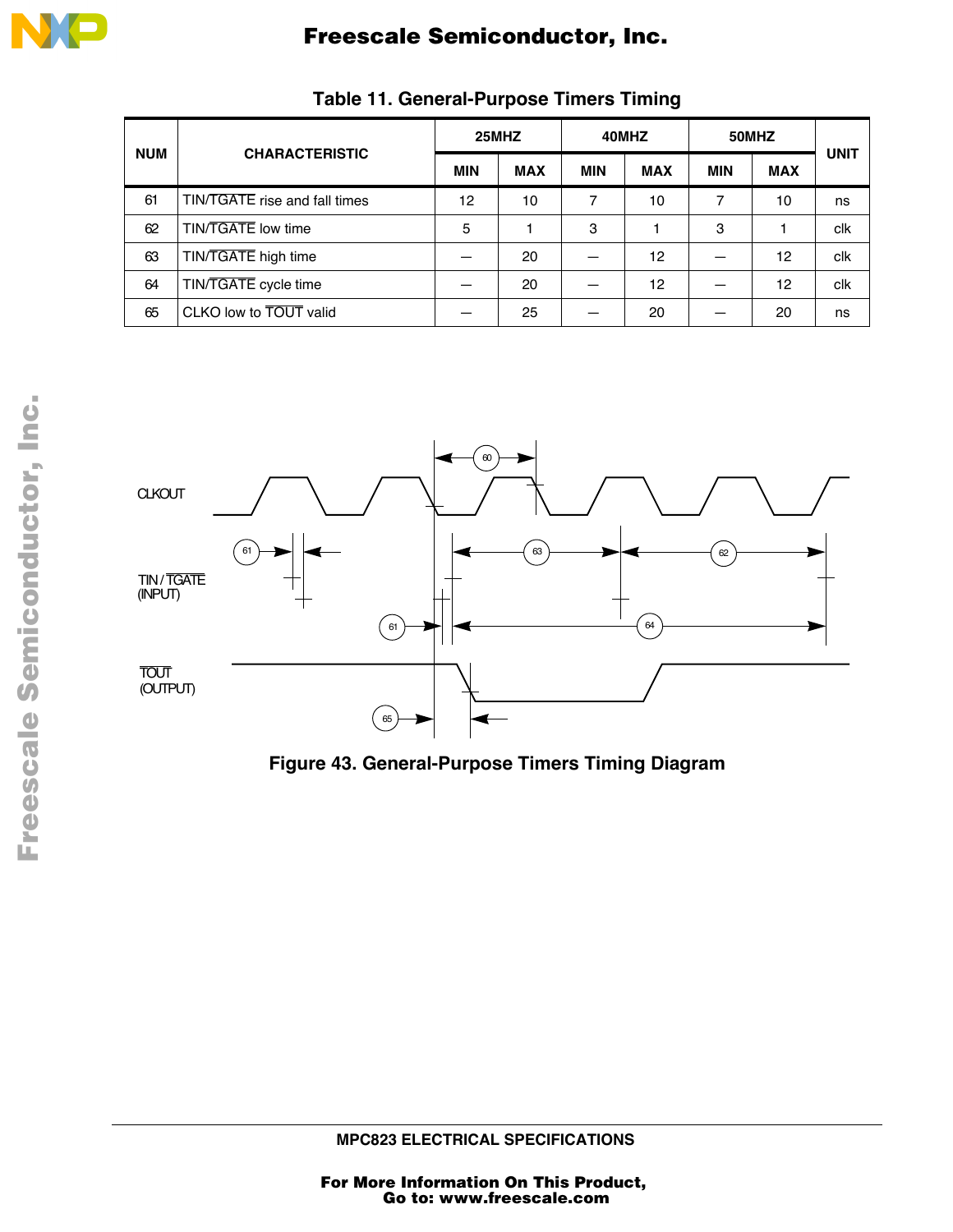

|            |                                                                        |                          | 25MHZ                    | 40MHZ                    |                          |                          | 50MHZ                    |             |
|------------|------------------------------------------------------------------------|--------------------------|--------------------------|--------------------------|--------------------------|--------------------------|--------------------------|-------------|
| <b>NUM</b> | <b>CHARACTERISTIC</b>                                                  | <b>MIN</b>               | <b>MAX</b>               | <b>MIN</b>               | <b>MAX</b>               | <b>MIN</b>               | <b>MAX</b>               | <b>UNIT</b> |
| 70         | L1RCLK and L1TCLK frequency (DSC=0) <sup>1,3</sup>                     |                          | 10                       |                          | 10                       |                          | 10                       | <b>MHz</b>  |
| 71         | L1RCLK and L1TCLK width low (DSC=0) $3$                                | $P+10$                   |                          | $P+10$                   | $\equiv$                 | $P+10$                   |                          | ns          |
| 71a        | L1RCLK and L1TCLK width high (DSC=0) <sup>2</sup>                      | $P+10$                   | $\overline{\phantom{0}}$ | $P+10$                   |                          | $P+10$                   |                          | ns          |
| 72         | L1TXD, L1ST(1-8), L1RQ, L1CLKO rise and fall<br>times                  | $\overline{\phantom{0}}$ | 15                       |                          | 15                       | $\overline{\phantom{0}}$ | 15                       | ns          |
| 73         | L1RSYNC, L1TSYNC valid to L1CLK edge<br>(SYNC setup time)              | 20                       | —                        | 20                       | $\overline{\phantom{0}}$ | 20                       | $\overline{\phantom{0}}$ | ns          |
| 74         | L1CLK edge to L1RSYNC and L1TSYNC invalid<br>(SYNC hold time)          | 35                       | —                        | 35                       | -                        | 35                       | -                        | ns          |
| 75         | L1RSYNC and L1TSYNC rise and fall times                                | $\equiv$                 | 15                       | $\overline{\phantom{0}}$ | 15                       | $\overline{\phantom{0}}$ | 15                       | ns          |
| 76         | L1RXD valid to L1CLK edge (L1RXD setup time)                           | 42                       |                          | 42                       |                          | 42                       |                          | ns          |
| 77         | L1CLK edge to L1RXD invalid (L1RXD hold time)                          | 35                       | $\overline{\phantom{0}}$ | 35                       | $\overline{\phantom{0}}$ | 35                       | —                        | ns          |
| 78         | L1CLK edge to L1ST(1-8) valid                                          | 10                       | 45                       | 10                       | 45                       | 10                       | 45                       | ns          |
| 78a        | L1SYNC valid to L1ST(1-8) valid <sup>4</sup>                           | 10                       | 45                       | 10                       | 45                       | 10                       | 45                       | ns          |
| 79         | L1CLK edge to L1ST(1-8) invalid                                        | 10                       | 45                       | 10                       | 45                       | 10                       | 45                       | ns          |
| 80         | L1CLK edge to L1TXD valid                                              | 10                       | 65                       | 10                       | 65                       | 10                       | 65                       | ns          |
| 80a        | L1TSYNC valid to L1TXD valid <sup>4</sup>                              | 10                       | 65                       | 10                       | 65                       | 10                       | 65                       | ns          |
| 81         | L1CLK edge to L1TXD high impedance                                     | $\Omega$                 | 42                       | $\Omega$                 | 42                       | $\Omega$                 | 42                       | ns          |
| 82         | L1RCLK and L1TCLK frequency (DSC=1)                                    | $\overline{\phantom{0}}$ | 12.5                     | $\overline{\phantom{0}}$ | 16                       | $\overline{\phantom{0}}$ | 16                       | <b>MHz</b>  |
| 83         | L1RCLK and L1TCLK width low (DSC=1)                                    | $P+10$                   | $\overline{\phantom{0}}$ | $P+10$                   |                          | $P+10$                   |                          | ns          |
| 83a        | L1RCLK and L1TCLK width high ( $DSC=1$ ) <sup>2</sup>                  | $P+10$                   | $\overline{\phantom{0}}$ | $P+10$                   | $\overline{\phantom{0}}$ | $P+10$                   |                          | ns          |
| 84         | L1CLK edge to L1CLKO valid (DSC=1)                                     |                          | 30                       |                          | 30                       |                          | 30                       | ns          |
| 85         | L1RQ valid before falling edge of L1TSYNC <sup>3</sup>                 | 1                        | $\overline{\phantom{0}}$ | 1                        | $\overline{\phantom{0}}$ | $\mathbf{1}$             | $\overline{\phantom{0}}$ | L1TCLK      |
| 86         | L1GR setup time $3$                                                    | 42                       | $\overline{\phantom{0}}$ | 42                       | $\overline{\phantom{0}}$ | 42                       | $\overline{\phantom{0}}$ | ns          |
| 87         | L1GR hold time <sup>3</sup>                                            | 42                       |                          | 42                       |                          | 42                       |                          | ns          |
| 88         | L1CLK edge to L1SYNC valid<br>$(FSD = 00, CNT = 0000, BYT = 0, DSC=0)$ |                          | 0                        |                          | 0                        |                          | $\Omega$                 | ns          |

#### **Table 12. Serial Interface Timing**

NOTES:

- 1. The ratio SyncCLK/L1RCLK must be greater than 2.5/1.
- 2. Where P=1/CLKO1. For a 25MHz CLKO1 rate, P=40ns.
- 3. These electrical specifications are only valid for IDL mode.
- 4. The strobes and TXD2 on the first bit of the frame becomes valid after L1CLK edge or L1SYNC, whichever is later.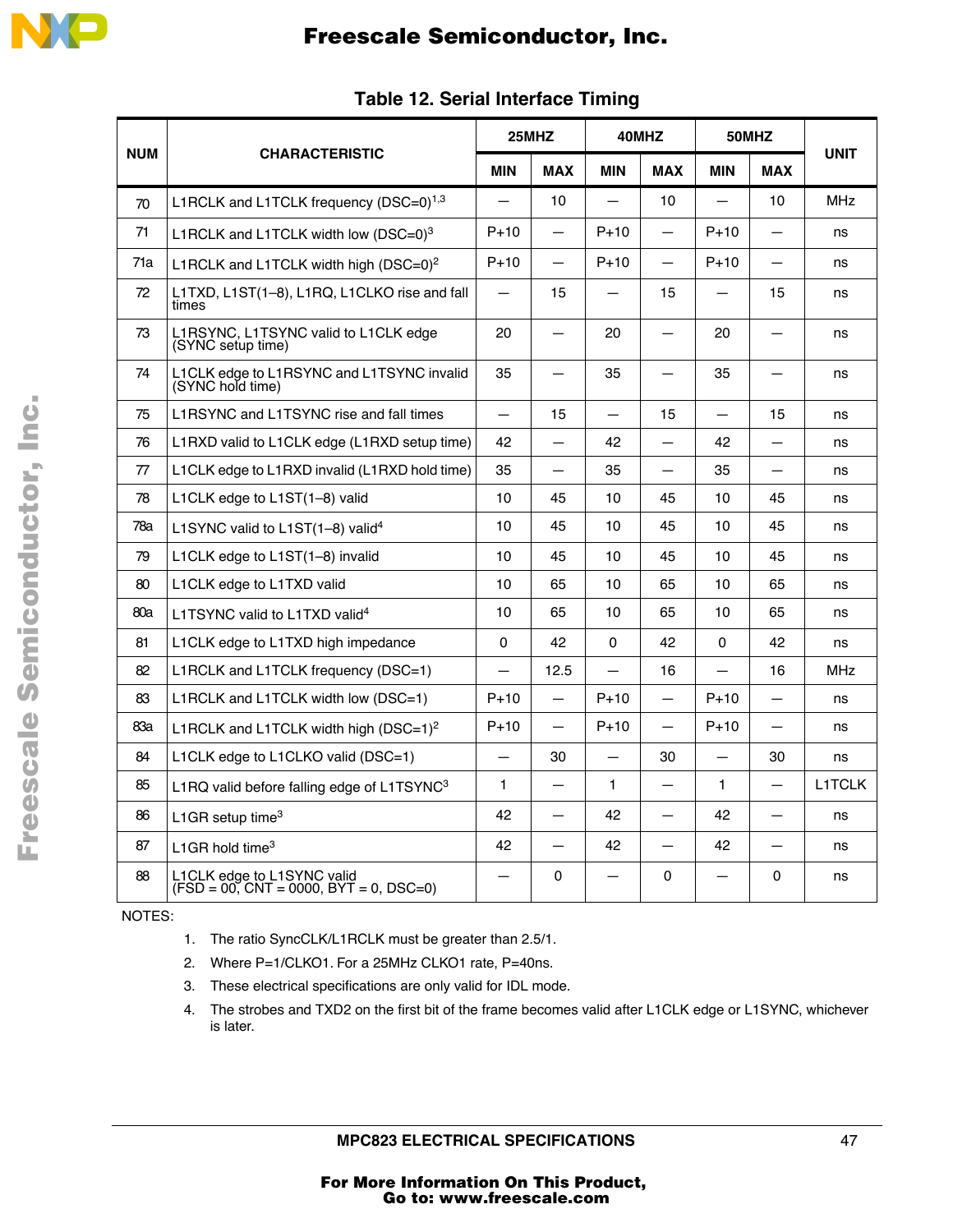



**Figure 44. Serial Interface Receive Timing Diagram With Normal Clocking (DSC =0)**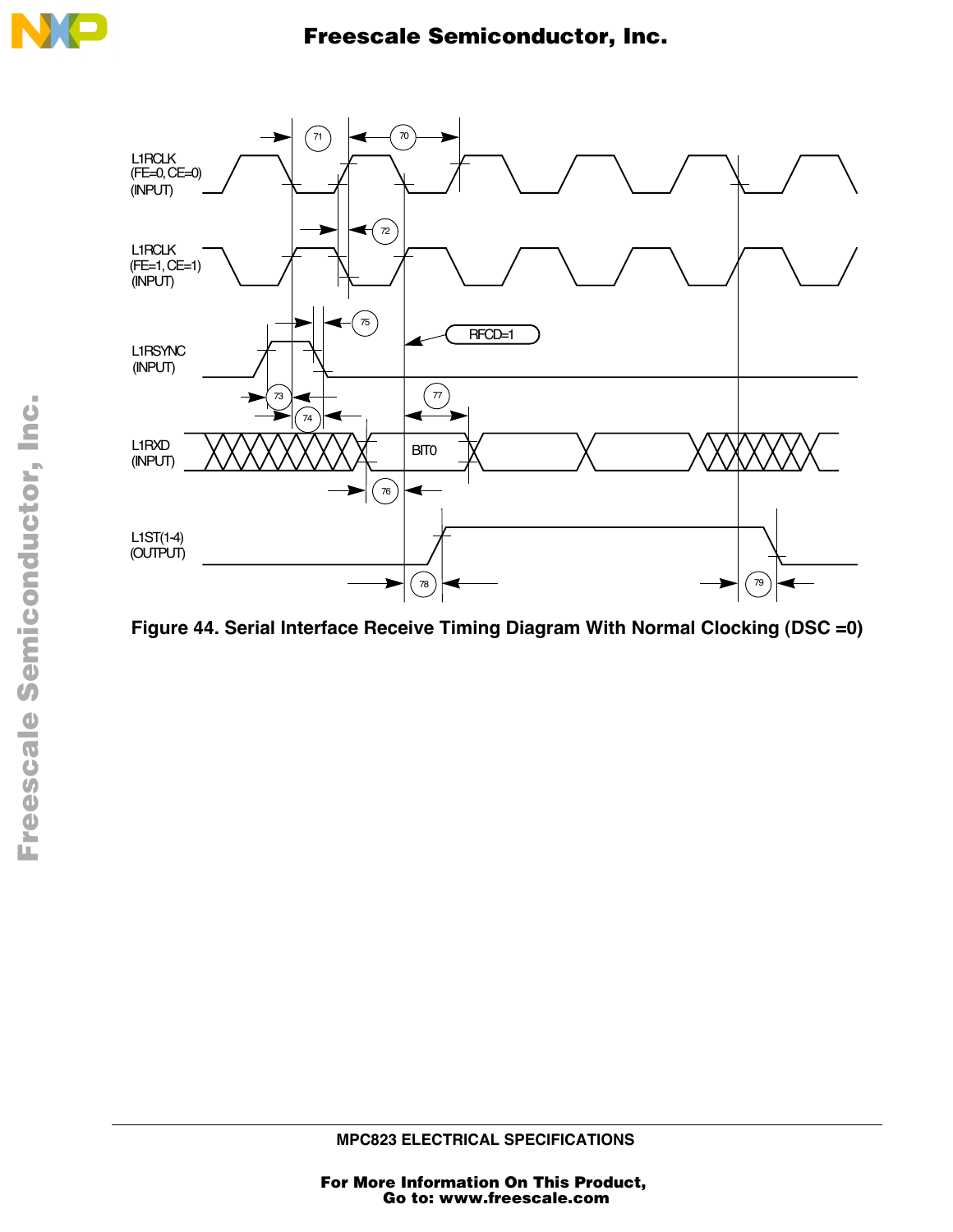



**Figure 45. Serial Interface Transmit Timing Diagram**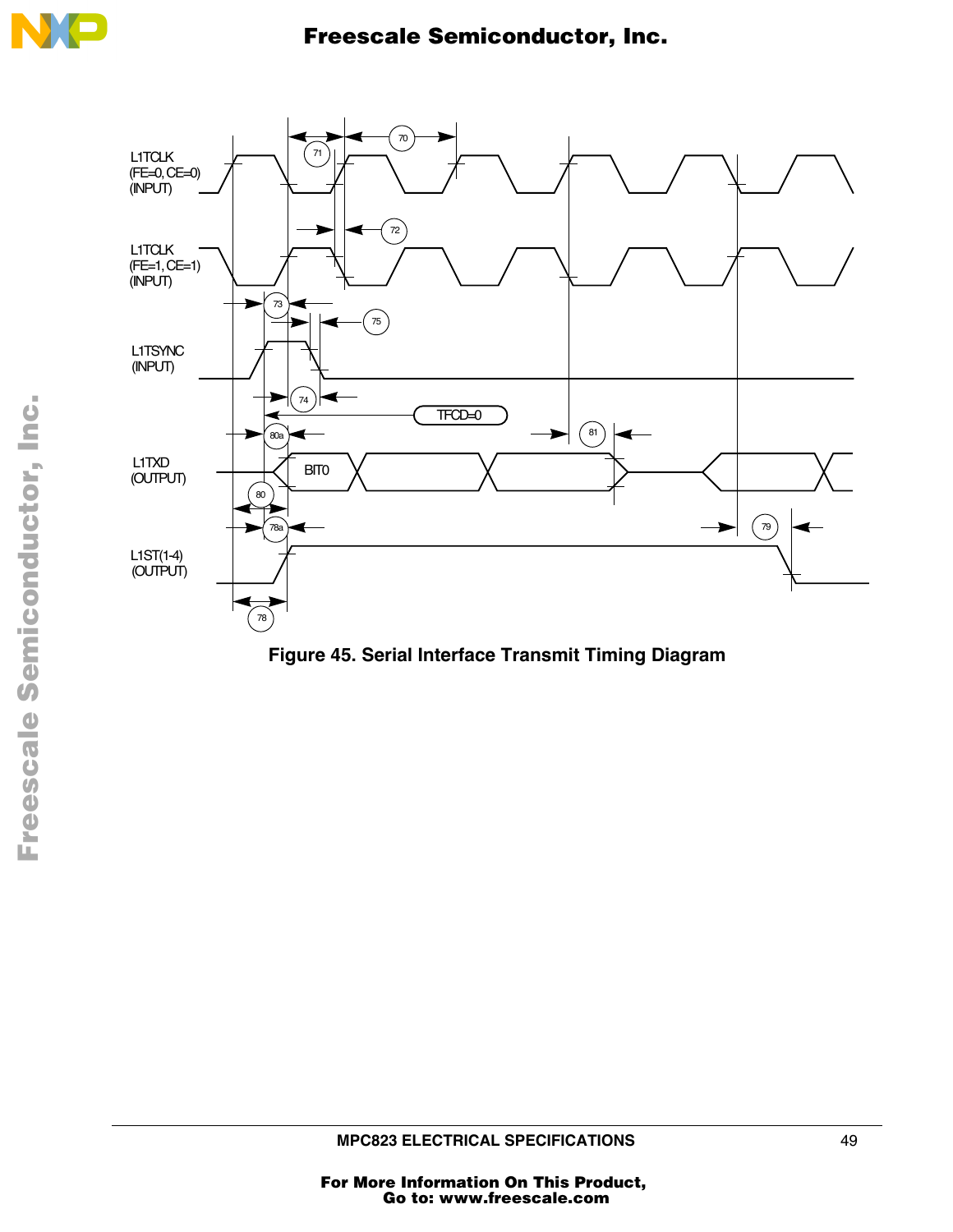

|            |                                                         | 25MHZ                   |            | 40MHZ                   |            | 50MHZ                   |            |             |
|------------|---------------------------------------------------------|-------------------------|------------|-------------------------|------------|-------------------------|------------|-------------|
| <b>NUM</b> | <b>CHARACTERISTIC</b>                                   | <b>MIN</b>              | <b>MAX</b> | MIN                     | <b>MAX</b> | <b>MIN</b>              | <b>MAX</b> | <b>UNIT</b> |
| 100        | RCLK1 and TCLK1 width high <sup>1</sup>                 | <b>CLKOUT</b><br>۲      |            | <b>CLKOUT</b><br>۲      |            | <b>CLKOUT</b>           |            | <b>MHz</b>  |
| 101        | RCLK1 and TCLK1 width low                               | <b>CLKOUT</b><br>$+5ns$ |            | <b>CLKOUT</b><br>$+5ns$ |            | <b>CLKOUT</b><br>$+5ns$ |            | ns          |
| 102        | RCLK1 and TCLK1 rise and fall times                     |                         | 15         |                         | 15         |                         | 15         | ns          |
| 103        | TXD2 active delay (from TCLK1 falling<br>edge)          | 0                       | 50         | 0                       | 50         | 0                       | 50         | ns          |
| 104        | RTS1 active/inactive delay (from TCLK1<br>falling edge) | $\Omega$                | 50         | $\Omega$                | 50         | $\Omega$                | 50         | ns          |
| 105        | CTS1 setup time to TCLK1 rising edge                    | 5                       |            | 5                       |            | 5                       |            | ns          |
| 106        | RXD2 setup time to RCLK1 rising edge                    | 5                       |            | 5                       |            | 5                       |            | ns          |
| 107        | RXD2 hold time from RCLK1 rising<br>edge2               | 5                       |            | 5                       |            | 5                       |            | ns          |
| 108        | CD1 setup time to RCLK1 rising edge                     | 5                       |            | 5                       |            | 5                       |            | ns          |

#### **Table 13. Serial Communication Controller in NMSI External Timing**

NOTES:

1. The ratio SyncCLK/RCLK1 and SyncCLK/TCLK1 must be greater than or equal to 2.25/1.

2. Applies to  $\overline{CD}$  and  $\overline{CTS}$  hold time when they are used as external sync signals.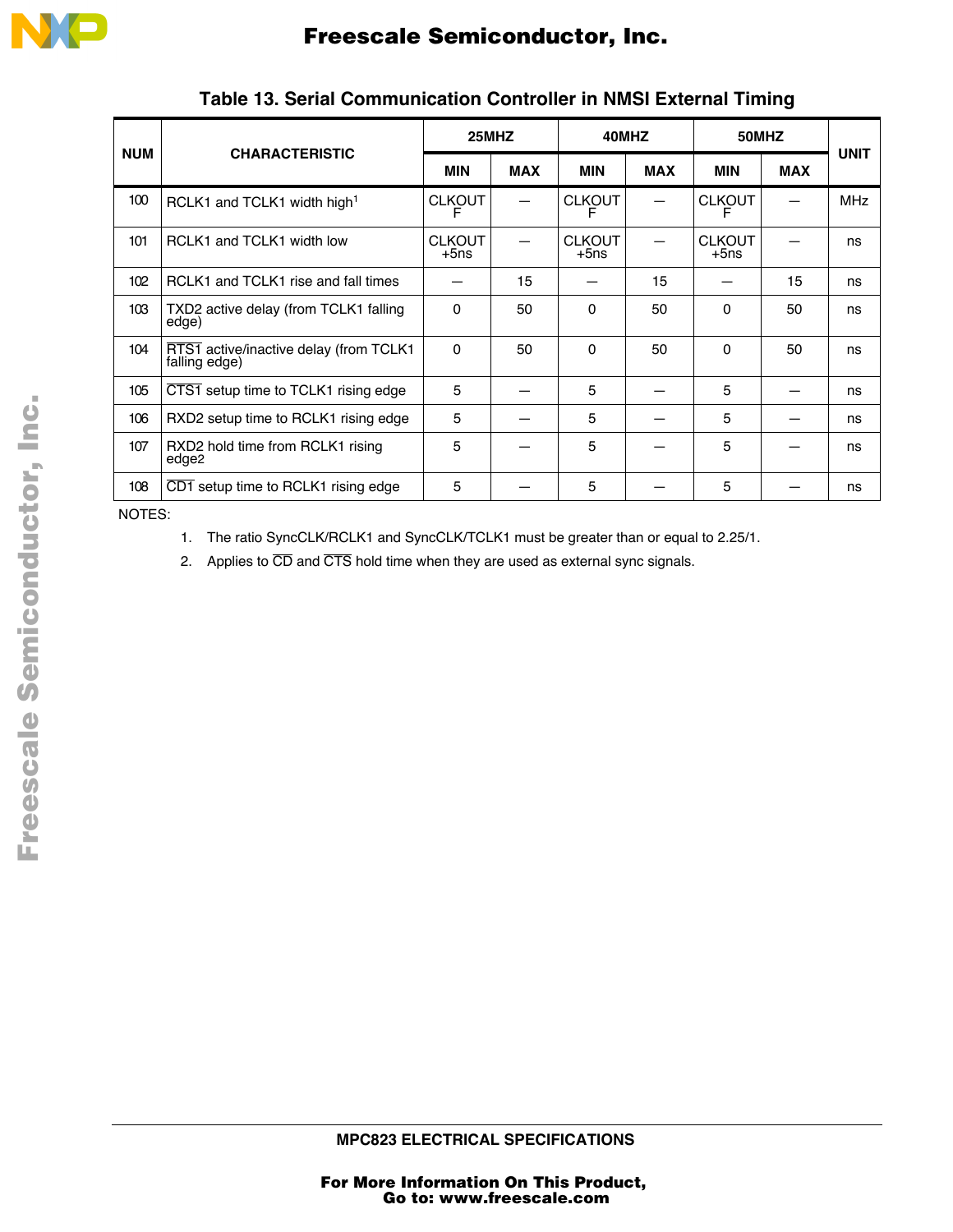

|            |                                                         |            | 25MHZ      | 40MHZ       |            | 50MHZ    |            | <b>UNIT</b> |
|------------|---------------------------------------------------------|------------|------------|-------------|------------|----------|------------|-------------|
| <b>NUM</b> | <b>CHARACTERISTIC</b>                                   | <b>MIN</b> | <b>MAX</b> | <b>MIN</b>  | <b>MAX</b> | MIN      | <b>MAX</b> |             |
| 100        | RCLK1 and TCLK1 frequency <sup>1</sup>                  | $\Omega$   | 8.3        | $\Omega$    | 13         | $\Omega$ | 16         | <b>MHz</b>  |
| 102        | RCLK1 and TCLK1 rise and all times                      |            |            |             |            |          |            | ns          |
| 103        | TXD2 active delay (from TCLK1 falling<br>edge)          | $\Omega$   | 30         | 0           | 30         | 0        | 30         | ns          |
| 104        | RTS1 active/inactive delay (from TCLK1<br>falling edge) | $\Omega$   | 30         | $\Omega$    | 30         | $\Omega$ | 30         | ns          |
| 105        | CTS1 setup time to TCLK1 rising edge                    | 40         |            | 40          |            | 40       |            | ns          |
| 106        | RXD2 setup time to RCLK1 rising edge                    | 40         |            | 40          |            | 40       |            | ns          |
| 107        | RXD2 hold time from RCLK1 rising edge <sup>2</sup>      | $\Omega$   |            | $\mathbf 0$ |            | $\Omega$ |            | ns          |
| 108        | CD1 setup time to RCLK1 rising edge                     | 40         |            | 40          |            | 40       |            | ns          |

#### **Table 14. Serial Communication Controller in NMSI Internal Timing**

NOTES:

1. The ratio SyncCLK/RCLK1 and SyncCLK/TCLK1 must be greater than or equal to 3/1.

2. Applies to  $\overline{CD}$  and  $\overline{CTS}$  hold time when they are used as external sync signals.



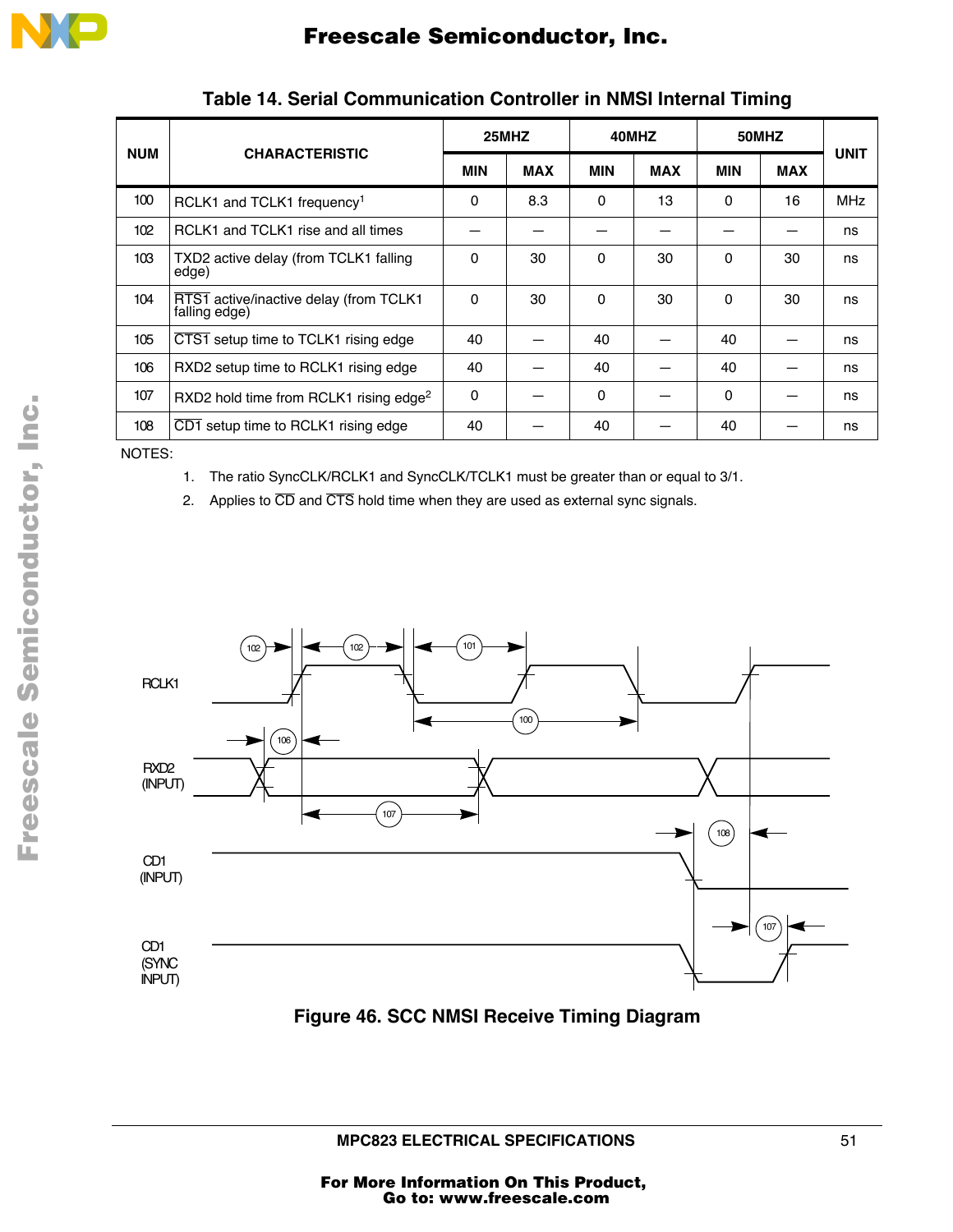



**Figure 47. SCC NMSI Transmit Timing Diagram**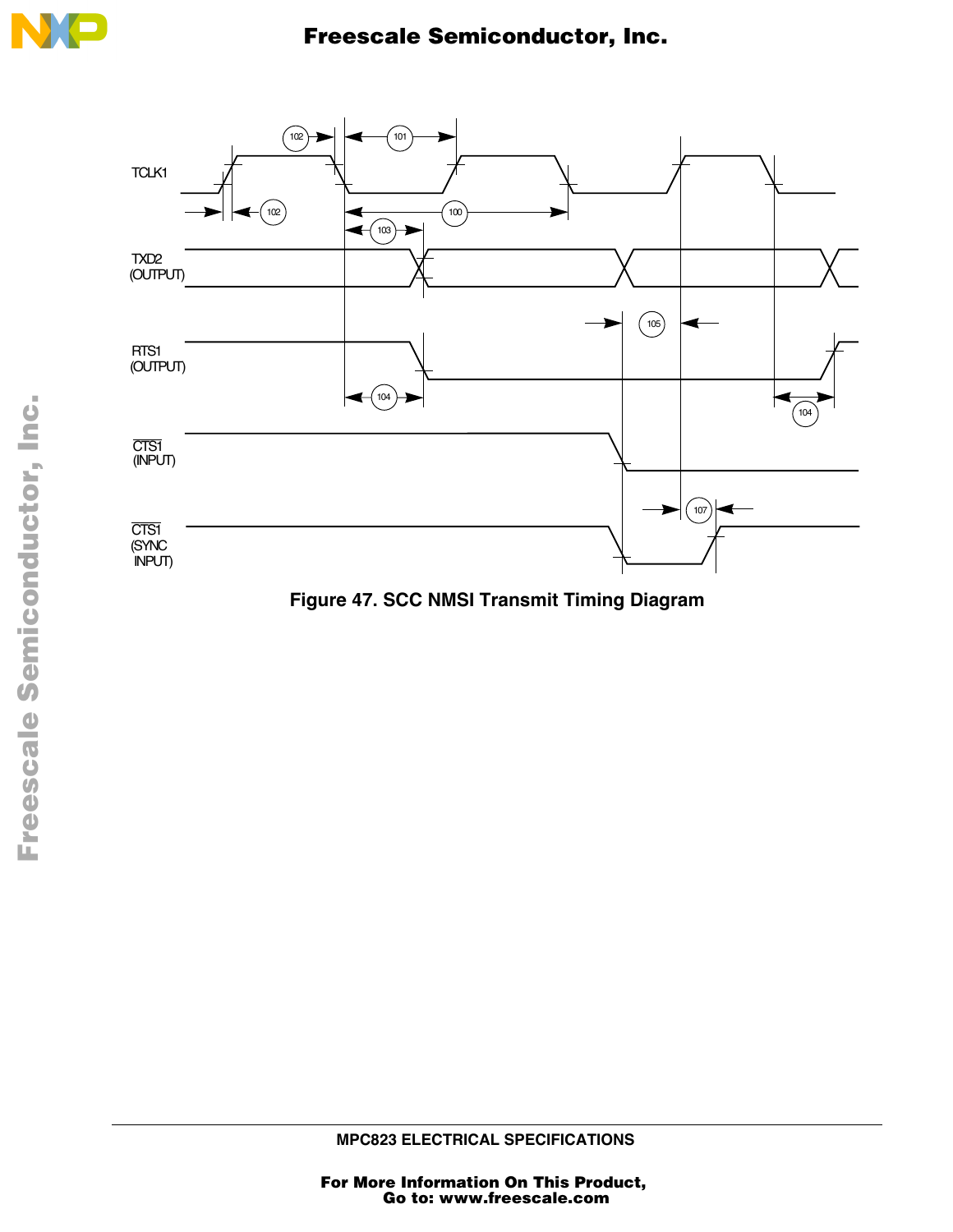



**Figure 48. HDLC Bus Timing Diagram**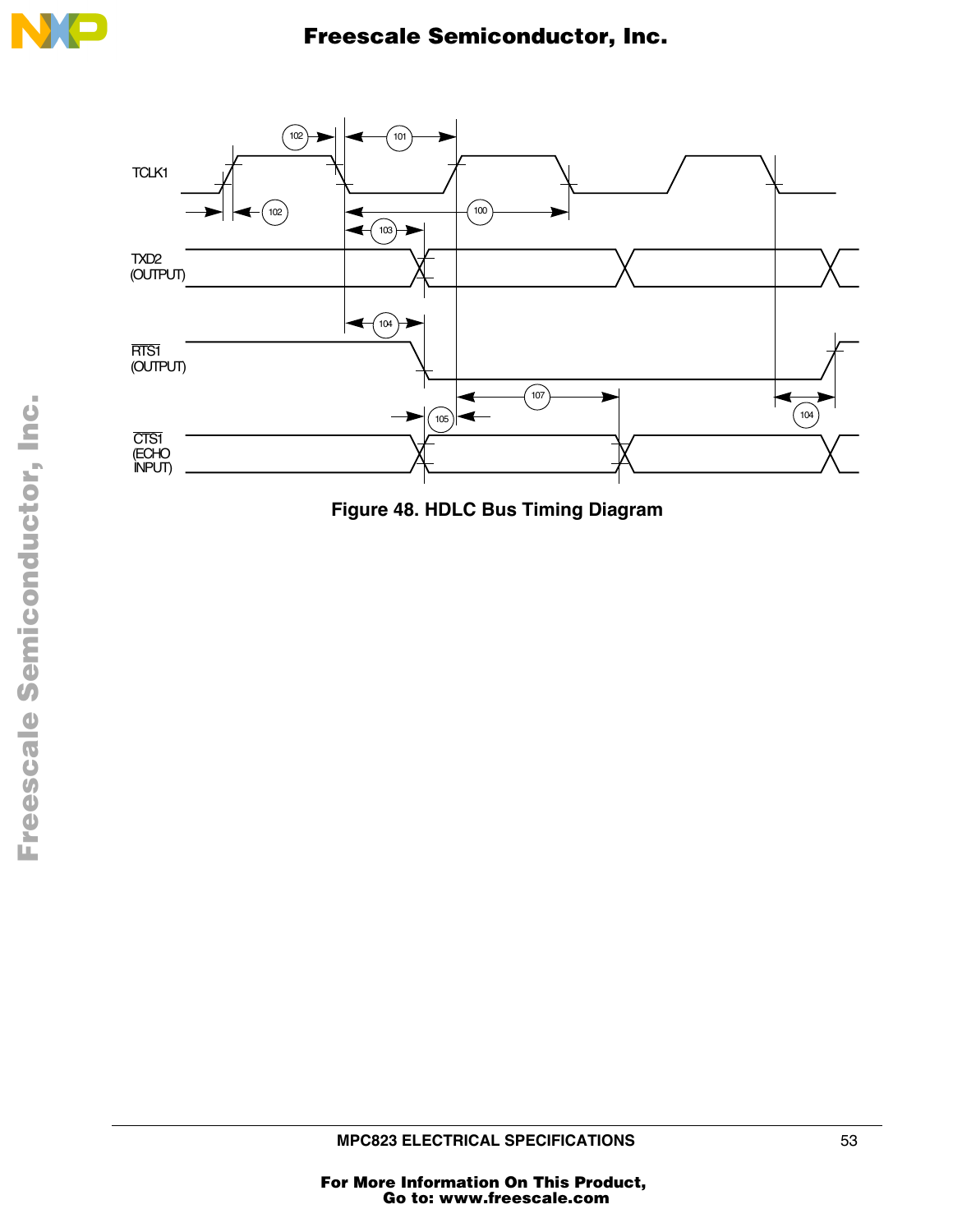

|            |                                                                          |                          | 25MHZ                    |                                  | 40MHZ                    |                          | 50MHZ                    |             |
|------------|--------------------------------------------------------------------------|--------------------------|--------------------------|----------------------------------|--------------------------|--------------------------|--------------------------|-------------|
| <b>NUM</b> | <b>CHARACTERISTIC</b>                                                    | <b>MIN</b>               | <b>MAX</b>               | <b>MIN</b>                       | <b>MAX</b>               | <b>MIN</b>               | <b>MAX</b>               | <b>UNIT</b> |
| 120        | CLSN (CTS2) width high                                                   | 40                       | $\overline{\phantom{0}}$ | 40                               | $\overline{\phantom{0}}$ | 40                       |                          | ns          |
| 121        | RCLK1 rise and fall times                                                | $\overline{\phantom{0}}$ | 15                       | $\overbrace{\phantom{12322111}}$ | 15                       | $\overline{\phantom{0}}$ | 15                       | ns          |
| 122        | <b>RCLK1</b> width low                                                   | 40                       | $\overline{\phantom{0}}$ | 40                               |                          | 40                       |                          | ns          |
| 123        | RCLK1 clock period <sup>1</sup>                                          | 80                       | 120                      | 80                               | 120                      | 80                       | 120                      | ns          |
| 124        | RXD2 setup time                                                          | 20                       | $\overline{\phantom{0}}$ | 20                               |                          | 20                       |                          | ns          |
| 125        | RXD2 hold time                                                           | 5                        | —                        | 5                                | —                        | 5                        | $\overline{\phantom{0}}$ | ns          |
| 126        | RENA (CD2) active delay (from RCLK1<br>rising edge of the last data bit) | 10                       |                          | 10                               |                          | 10                       |                          | ns          |
| 127        | RENA (CD2) width low                                                     | 100                      | $\overline{\phantom{0}}$ | 100                              | $\overline{\phantom{0}}$ | 100                      | $\overline{\phantom{0}}$ | ns          |
| 128        | TCLK1 rise and fall times                                                | $\overline{\phantom{0}}$ | 15                       | $\overline{\phantom{0}}$         | 15                       |                          | 15                       | ns          |
| 129        | <b>TCLK1</b> width low                                                   | 40                       | $\overline{\phantom{0}}$ | 40                               | $\overline{\phantom{0}}$ | 40                       |                          | ns          |
| 130        | TCLK1 clock period <sup>1</sup>                                          | 99                       | 101                      | 99                               | 101                      | 99                       | 101                      | ns          |
| 131        | TXD2 active delay (from TCLK1 rising edge)                               | 10                       | 50                       | 10                               | 50                       | 10                       | 50                       | ns          |
| 132        | TXD2 inactive delay (from TCLK1 rising<br>edge)                          | 10                       | 50                       | 10                               | 50                       | 10                       | 50                       | ns          |
| 133        | TENA (RTS2) active delay (from TCLK1<br>rising edge)                     | 10                       | 50                       | 10                               | 50                       | 10                       | 50                       | ns          |
| 134        | TENA (RTS2) inactive delay (from TCLK1<br>rising edge)                   | 10                       | 50                       | 10                               | 50                       | 10                       | 50                       | ns          |
| 135        | N/A                                                                      |                          |                          |                                  |                          |                          |                          |             |
| 136        | N/A                                                                      |                          |                          |                                  |                          |                          |                          |             |
| 137        | N/A                                                                      |                          |                          |                                  |                          |                          |                          |             |
| 138        | CLKx low to SDACK asserted <sup>2</sup>                                  |                          | 20                       |                                  | 20                       |                          | 20                       | ns          |
| 139        | CLKx low to SDACK negated <sup>3</sup>                                   |                          | 20                       |                                  | 20                       |                          | 20                       | ns          |

### **Table 15. Ethernet Timing**

NOTES:

- 1. The ratio SyncCLK/RCLK1 and SyncCLK/TCLK1 must be greater than or equal to 2/1.
- 2. SDACK is asserted when the SDMA writes the incoming frame DA into memory.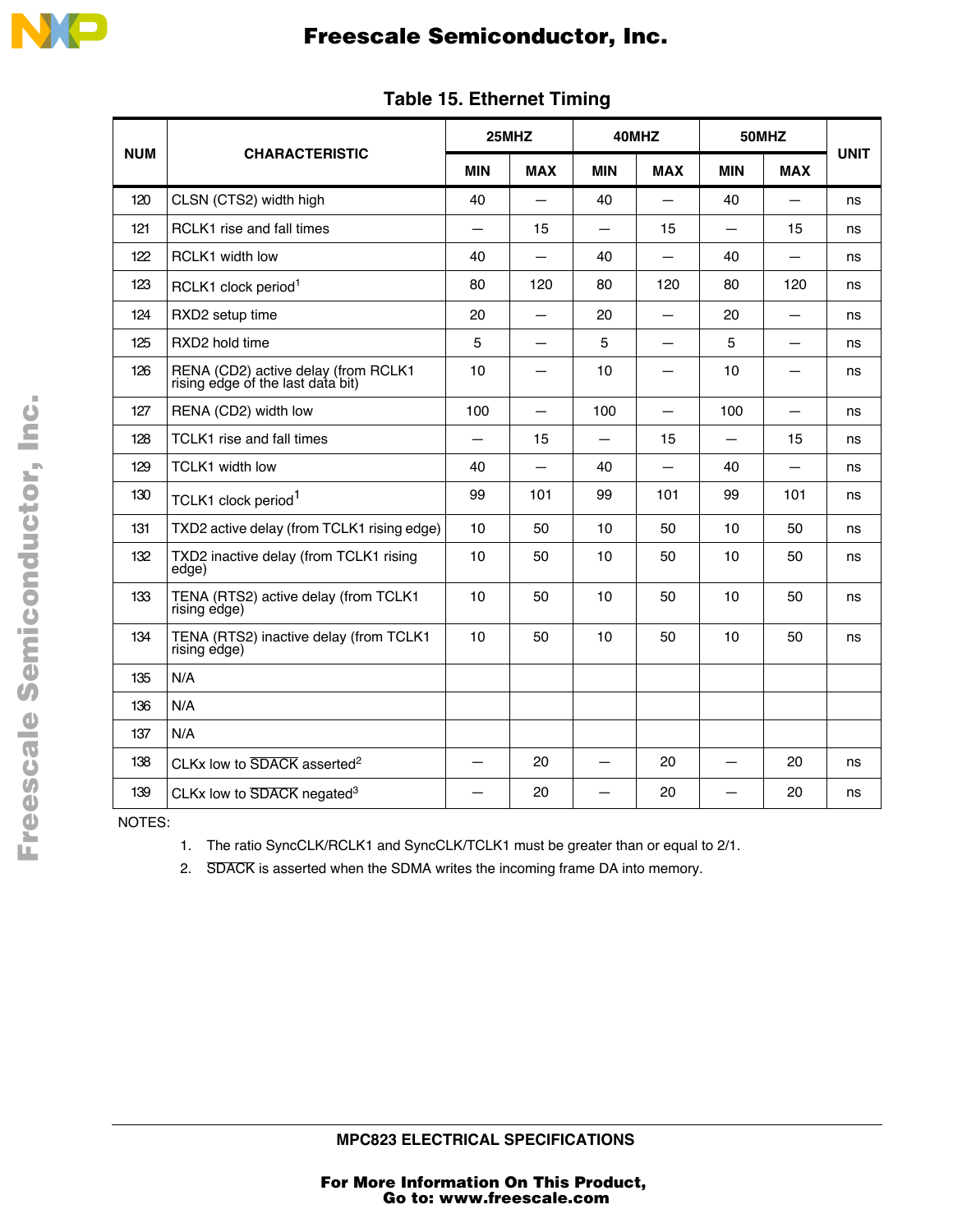



**Figure 49. Ethernet Collision Timing Diagram**



**Figure 50. Ethernet Receive Timing Diagram**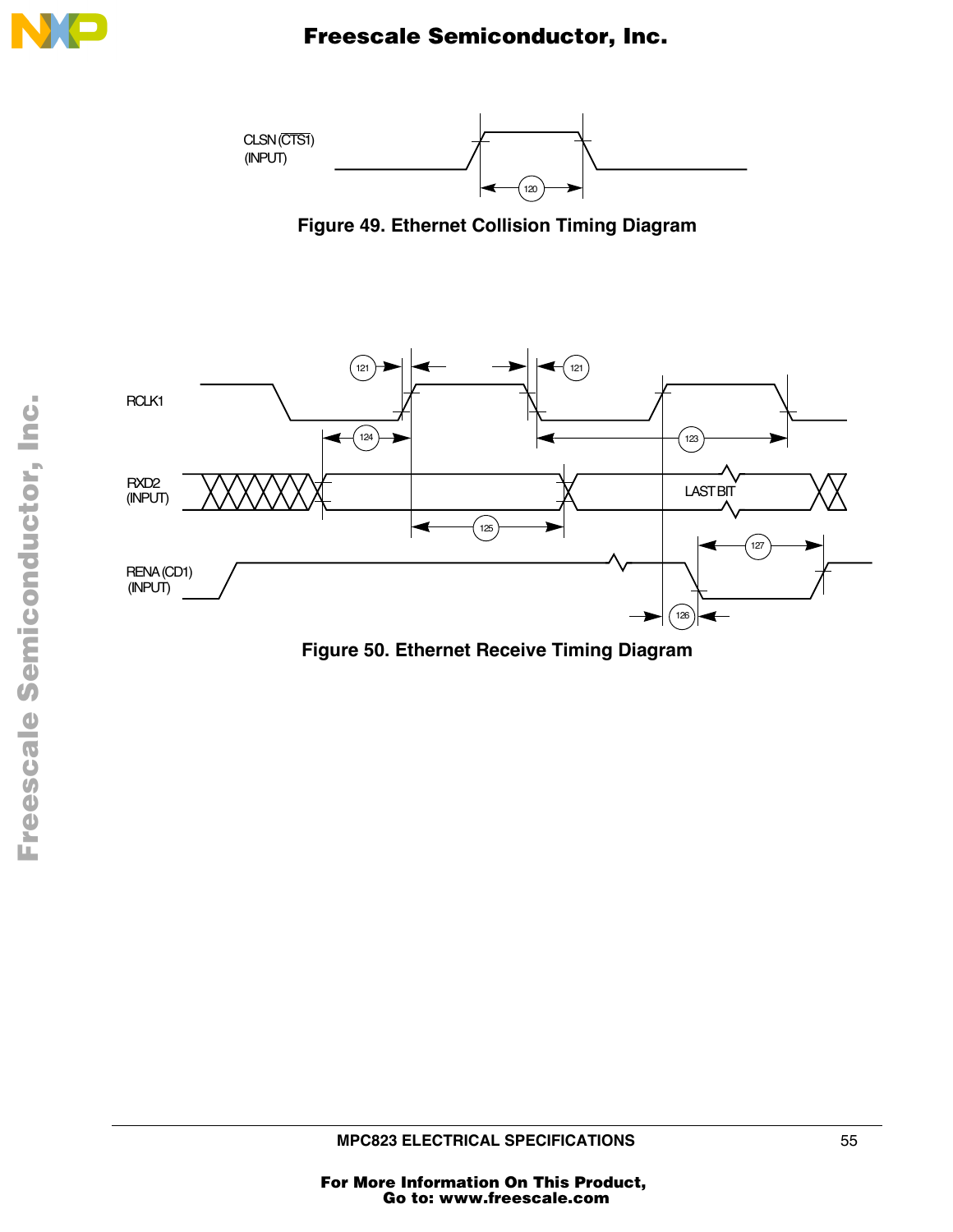



NOTES: 1. TRANSMIT CLOCK INVERT (TCI) BIT IN THE GSMR IS SET.

2. IF RENA IS DEASSERTED BEFORE TENA, OR RENA IS NOT ASSERTED AT ALL DURING TRANSMIT, THEN THE CSL BIT IS SET IN THE BUFFER DESCRIPTOR AT THE END OF FRAME TRANSMISSION.

**Figure 51. Ethernet Transmit Timing Diagram**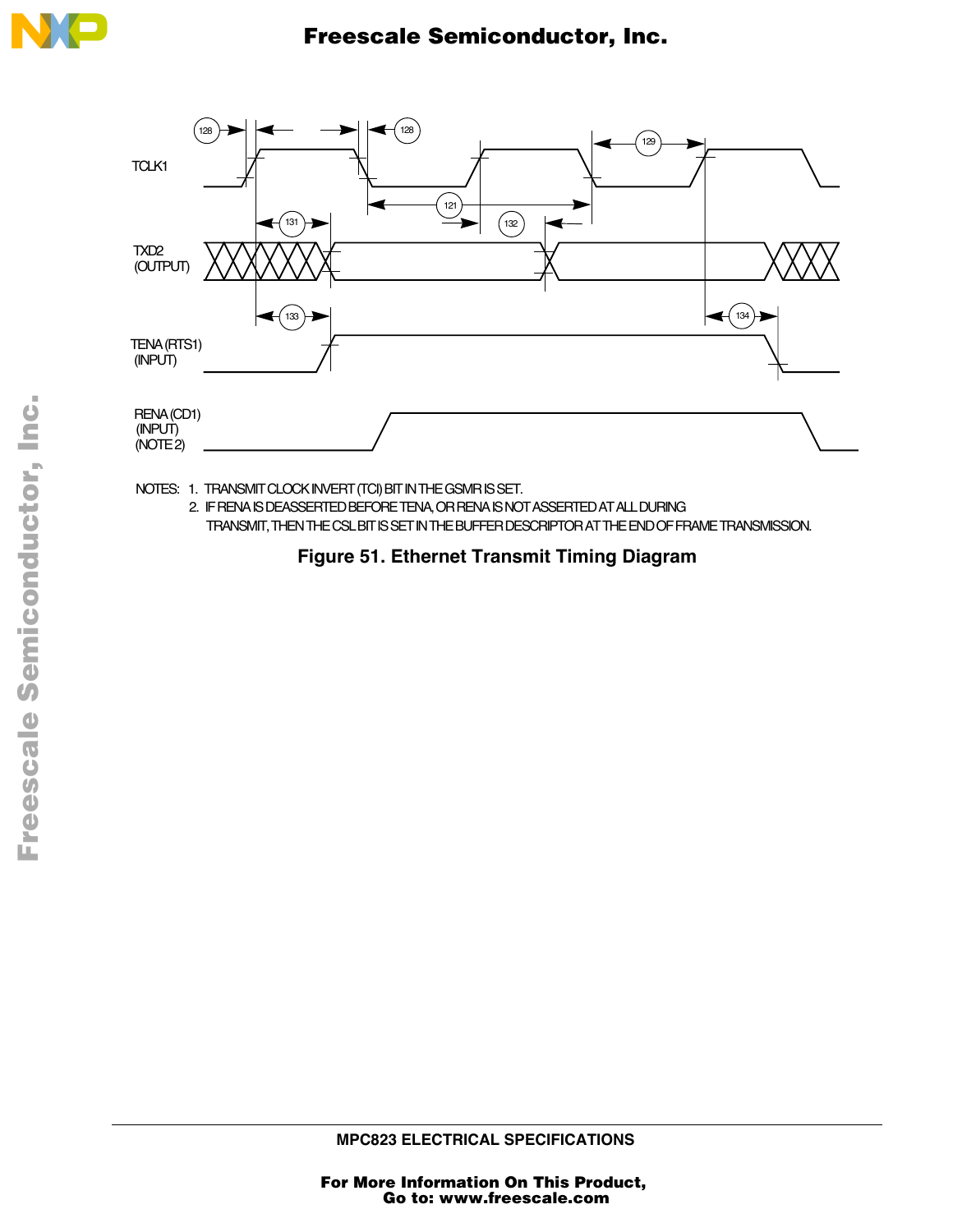

|            |                                     |                | 25MHZ      |                | 40MHZ      |                | 50MHZ      |             |
|------------|-------------------------------------|----------------|------------|----------------|------------|----------------|------------|-------------|
| <b>NUM</b> | <b>CHARACTERISTIC</b>               | <b>MIN</b>     | <b>MAX</b> | <b>MIN</b>     | <b>MAX</b> | <b>MIN</b>     | <b>MAX</b> | <b>UNIT</b> |
| 160        | Master cycle time                   | $\overline{4}$ | 1,024      | $\overline{4}$ | 1,024      | 4              | 1,024      | tcyc        |
| 161        | Master clock (SCK) high or low time | $\overline{c}$ | 512        | $\overline{c}$ | 512        | $\overline{c}$ | 512        | tcyc        |
| 162        | Master data setup time (inputs)     | 50             |            | 50             |            | 50             |            | ns          |
| 163        | Master data hold time (inputs)      | $\mathbf 0$    |            | $\mathbf{0}$   |            | $\mathbf{0}$   |            | ns          |
| 164        | Master data valid (after SCK edge)  |                | 20         |                | 20         |                | 20         | ns          |
| 165        | Master data hold time (outputs)     | 0              |            | $\mathbf{0}$   |            | $\Omega$       |            | ns          |
| 166        | Rise time output                    |                | 15         |                | 15         |                | 15         | ns          |
| 167        | Fall time output                    |                | 15         |                | 15         |                | 15         | ns          |

| Table 16. Serial Peripheral Interface Master Timing |  |
|-----------------------------------------------------|--|
|-----------------------------------------------------|--|

NOTE: The ratio SyncCLK/SMCLK must be greater than or equal to 2/1.



**Figure 52. SPI Master (CP=0) Timing Diagram**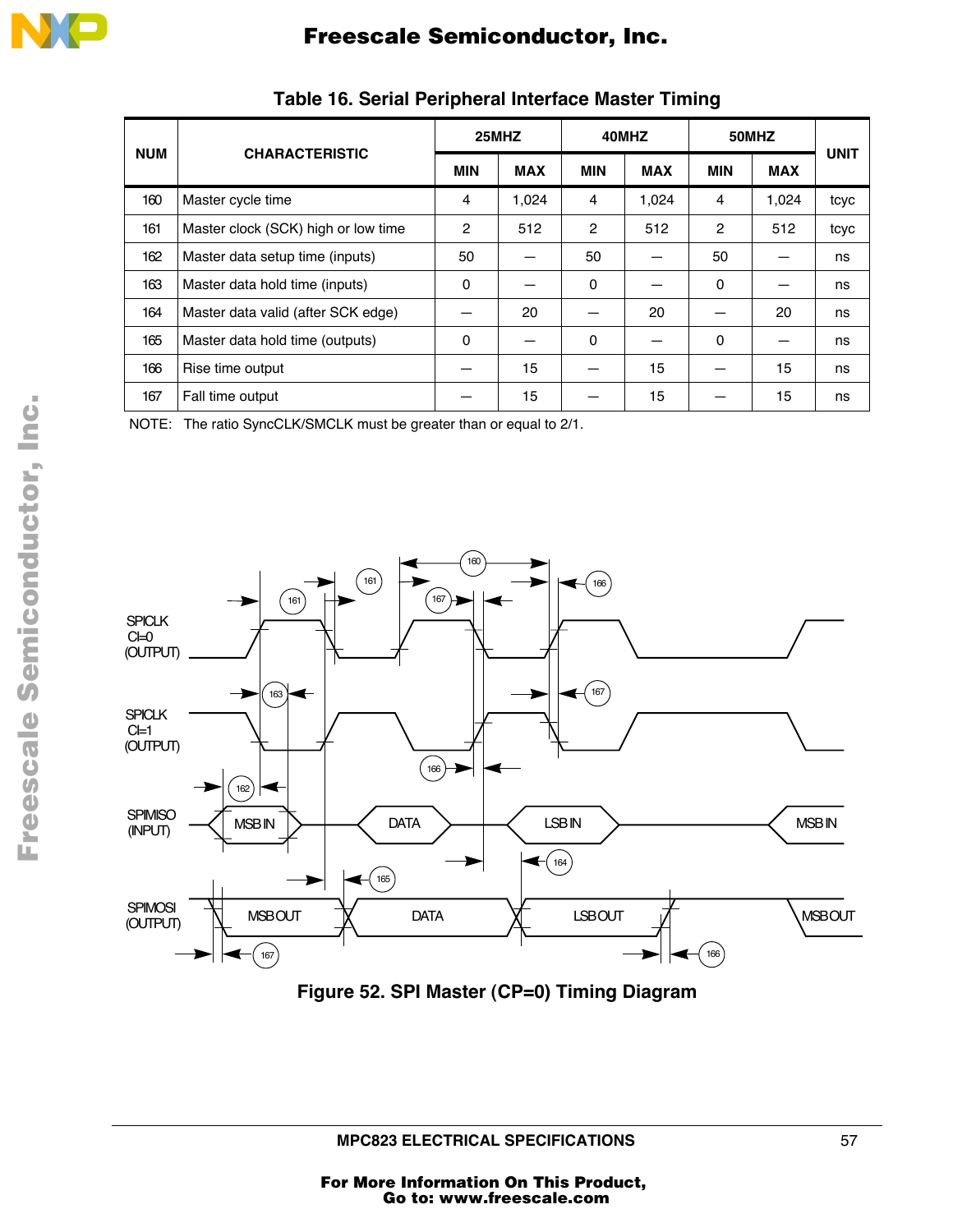



**Figure 53. SPI Master (CP=1) Timing Diagram**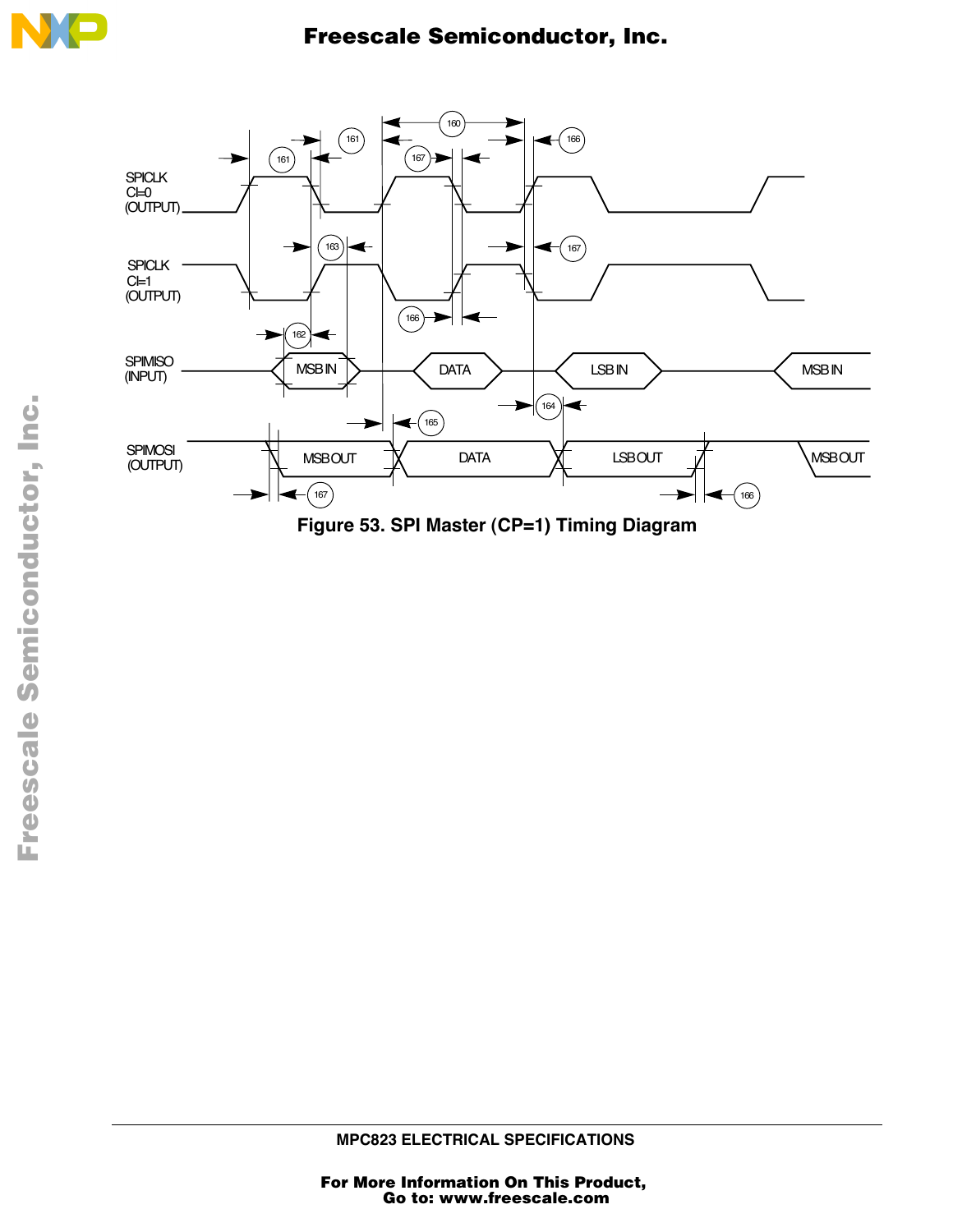

|            | <b>CHARACTERISTIC</b>                                          |                | 25MHZ      |                | 40MHZ      |                | 50MHZ      |             |
|------------|----------------------------------------------------------------|----------------|------------|----------------|------------|----------------|------------|-------------|
| <b>NUM</b> |                                                                | <b>MIN</b>     | <b>MAX</b> | <b>MIN</b>     | <b>MAX</b> | <b>MIN</b>     | <b>MAX</b> | <b>UNIT</b> |
| 170        | Slave cycle time                                               | $\overline{2}$ |            | $\overline{c}$ |            | $\overline{2}$ |            | tcyc        |
| 171        | Slave enable lead time                                         | 15             |            | 15             |            | 15             |            | ns          |
| 172        | Slave enable lag time                                          | 15             |            | 15             |            | 15             |            | ns          |
| 173        | Slave clock (SPICLK) high or low time                          | 1              |            | 1              |            | 1              |            | tcyc        |
| 174        | Slave sequential transfer delay (does not<br>require deselect) | 1              |            | 1              |            | 1              |            | tcyc        |
| 175        | Slave data setup time (inputs)                                 | 20             |            | 20             |            | 20             |            | ns          |
| 176        | Slave data hold time (inputs)                                  | 20             |            | 20             |            | 20             |            | ns          |
| 177        | Slave access time                                              |                | 50         |                | 50         |                | 50         | ns          |
| 178        | Slave SPI MISO disable time                                    |                | 50         |                | 50         |                | 50         | ns          |
| 179        | Slave data valid (after SPICLK edge)                           |                | 50         |                | 50         |                | 50         | ns          |
| 180        | Slave data hold time (outputs)                                 | 0              |            | $\Omega$       |            | $\mathbf{0}$   |            | ns          |
| 181        | Rise time (input)                                              |                | 15         |                | 15         |                | 15         | ns          |
| 182        | Fall time (input)                                              |                | 15         |                | 15         |                | 15         | ns          |

#### **Table 17. Serial Peripheral Interface Slave Timing**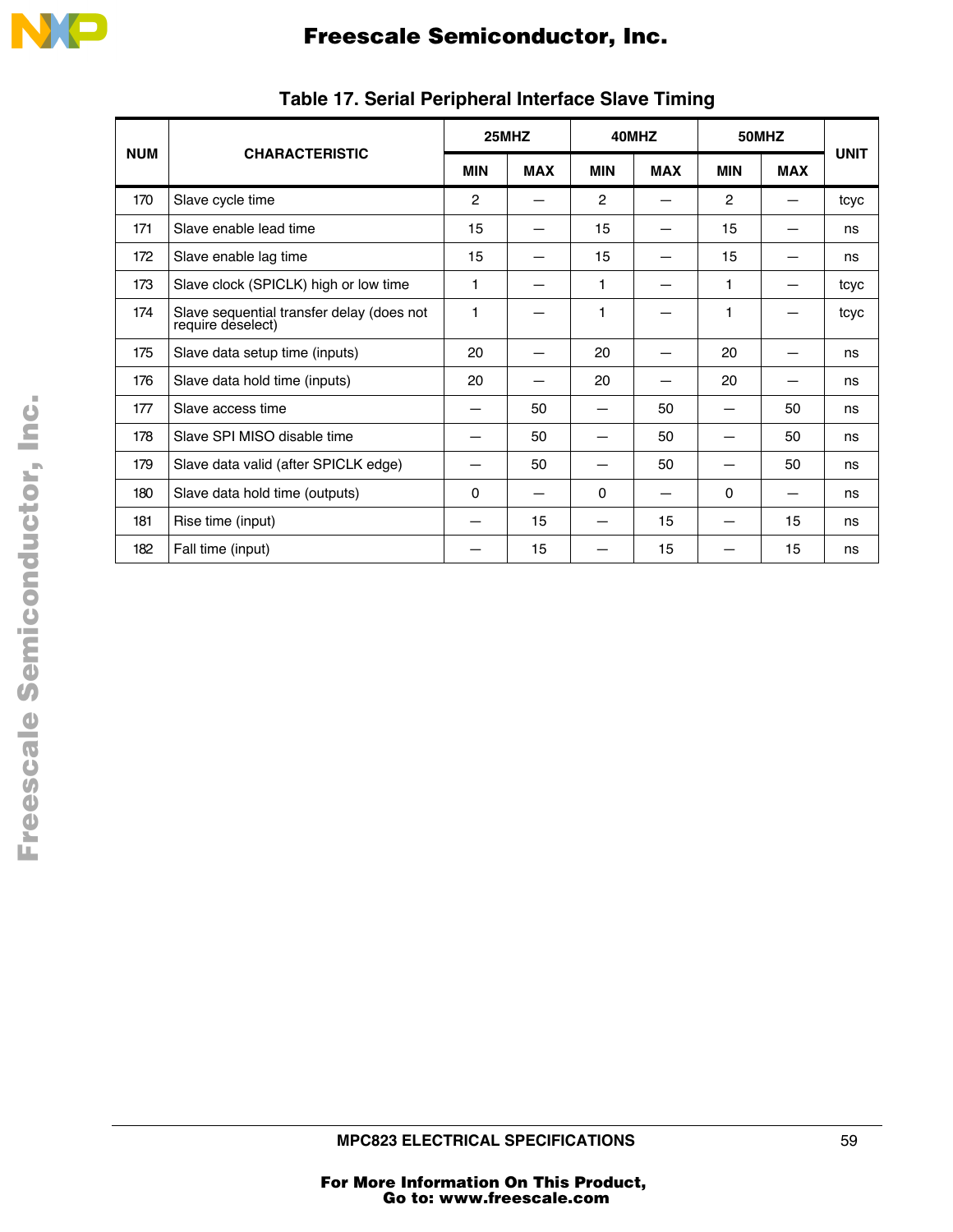



**Figure 54. SPI Slave (CP=0) Timing Diagram**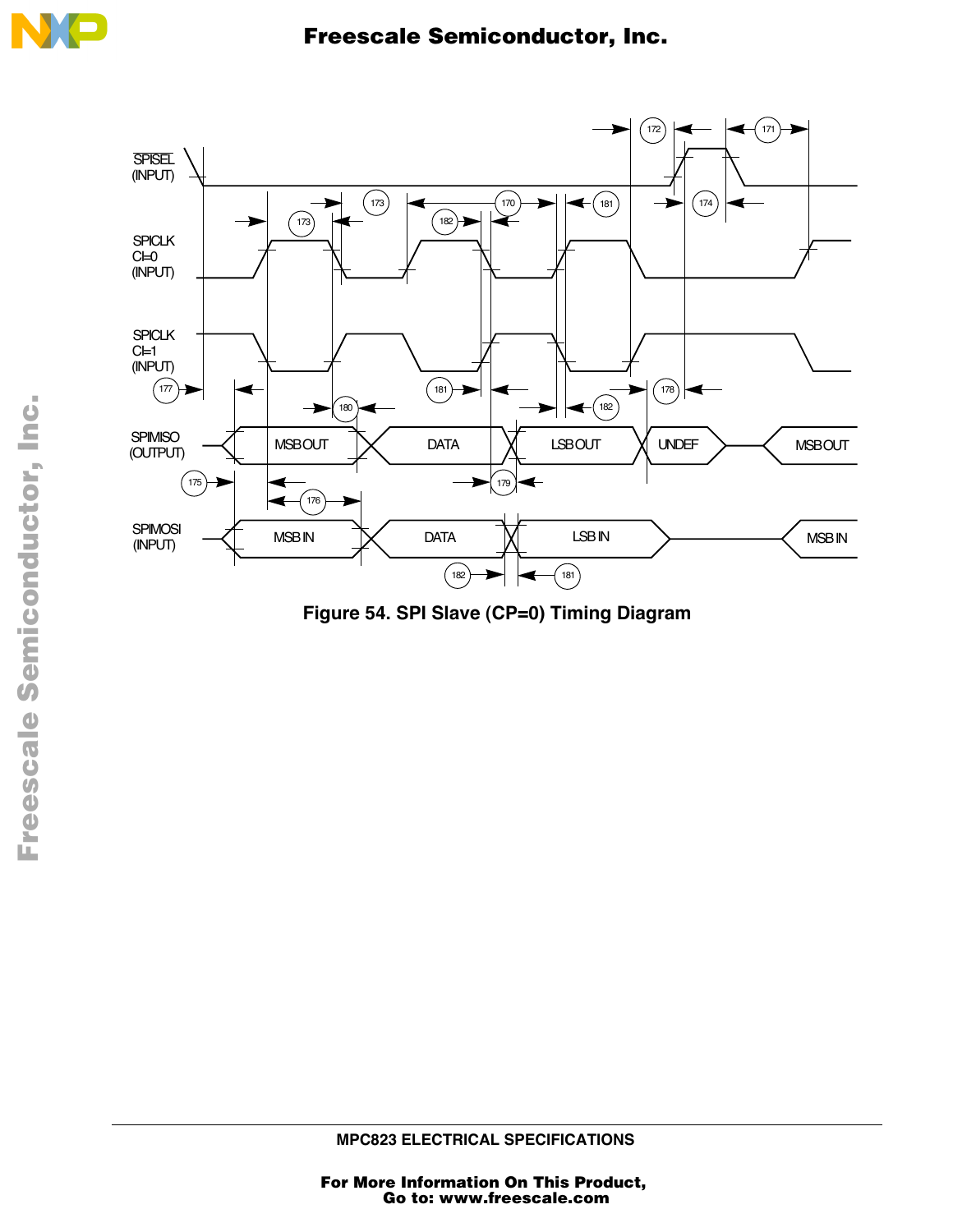



**Figure 55. SPI Slave (CP=1) Timing Diagram**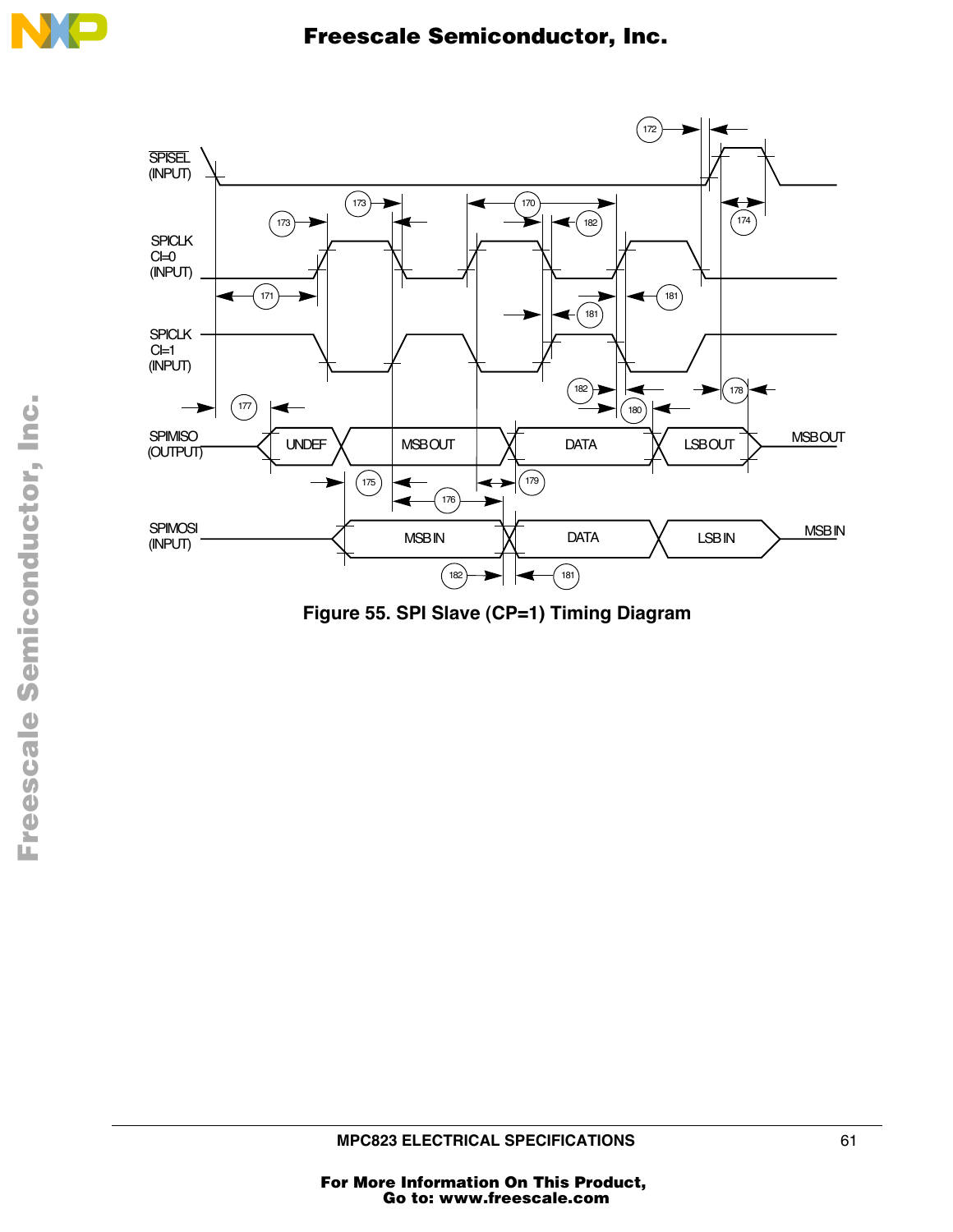

| <b>CHARACTERISTIC</b>               |              | 25MHZ      |              |            |              |            |             |  |
|-------------------------------------|--------------|------------|--------------|------------|--------------|------------|-------------|--|
|                                     | <b>MIN</b>   | <b>MAX</b> | <b>MIN</b>   | <b>MAX</b> | <b>MIN</b>   | <b>MAX</b> | <b>UNIT</b> |  |
| SCL clock frequency (slave)         | $\mathbf{0}$ | 100        | $\mathbf{0}$ | 100        | $\mathbf{0}$ | 100        | <b>kHz</b>  |  |
| SCL clock frequency (master)        | 1.5          | 100        | 1.5          | 100        | 1.5          | 100        | <b>kHz</b>  |  |
| Bus free time between transmissions | 4.7          |            | 4.7          |            | 4.7          |            | μS          |  |
| Low period of SCL                   | 4.7          |            | 4.7          |            | 4.7          |            | $\mu$ S     |  |
| High period of SCL                  | 4.0          |            | 4.0          |            | 4.0          |            | μS          |  |
| Start condition setup time          | 4.7          |            | 4.7          |            | 4.7          |            | μS          |  |
| Start condition hold time           | 4.0          |            | 4.0          |            | 4.0          |            | μS          |  |
| Data hold time                      | 0            |            | $\mathbf{0}$ |            | $\mathbf{0}$ |            | μS          |  |
| Data setup time                     | 250          |            | 250          |            | 250          |            | ns          |  |
| SDL/SCL rise time                   |              | 1          |              | 1          |              | 1          | μS          |  |
| SDL/SCL fall time                   |              | 300        |              | 300        |              | 300        | ns          |  |
| STOP condition setup time           | 4.7          |            | 4.7          |            | 4.7          |            | μS          |  |
|                                     |              |            |              |            | 40MHZ        |            | 50MHZ       |  |

#### **Table 18. I2C Timing—SCL < 100 kHz**

NOTE: SCL frequency is given by SCL = BRGCLK\_frequency/((BRG register + 3) \* pre\_scaler \* 2). The ratio SyncClk/(BRGCLK/pre\_scaler) must be greater than or equal to 4/1.

| <b>NUM</b> | <b>CHARACTERISTIC</b>               | <b>MINIMUM</b>      | <b>MAXIMUM</b>  | <b>UNIT</b> |
|------------|-------------------------------------|---------------------|-----------------|-------------|
| 200        | SCL clock frequency (slave)         | 0                   | BRGCLK/48       | Hz          |
| 200        | SCL clock frequency (master)        | <b>BRGCLK/16512</b> | BRGCLK/48       | Hz          |
| 202        | Bus free time between transmissions | $1/(2.2 * fSCL)$    |                 | sec         |
| 203        | Low period of SCL                   | $1/(2.2 * fSCL)$    |                 | sec         |
| 204        | High period of SCL                  | $1/(2.2 * fSCL)$    |                 | sec         |
| 205        | Start condition setup time          | $1/(2.2 * fSCL)$    |                 | sec         |
| 206        | Start condition hold time           | $1/(2.2 * fSCL)$    |                 | sec         |
| 207        | Data hold time                      | 0                   |                 | sec         |
| 208        | Data setup time                     | $1/(40 * fSCL)$     |                 | sec         |
| 209        | SDL/SCL rise time                   |                     | $1/(10 * fSCL)$ | sec         |
| 210        | SDL/SCL fall time                   |                     | $1/(33 * fSCL)$ | sec         |
| 211        | Stop condition setup time           | $1/(2.2 * fSCL)$    |                 | sec         |

#### **Table 19. I2C Timing—SCL > 100 kHz**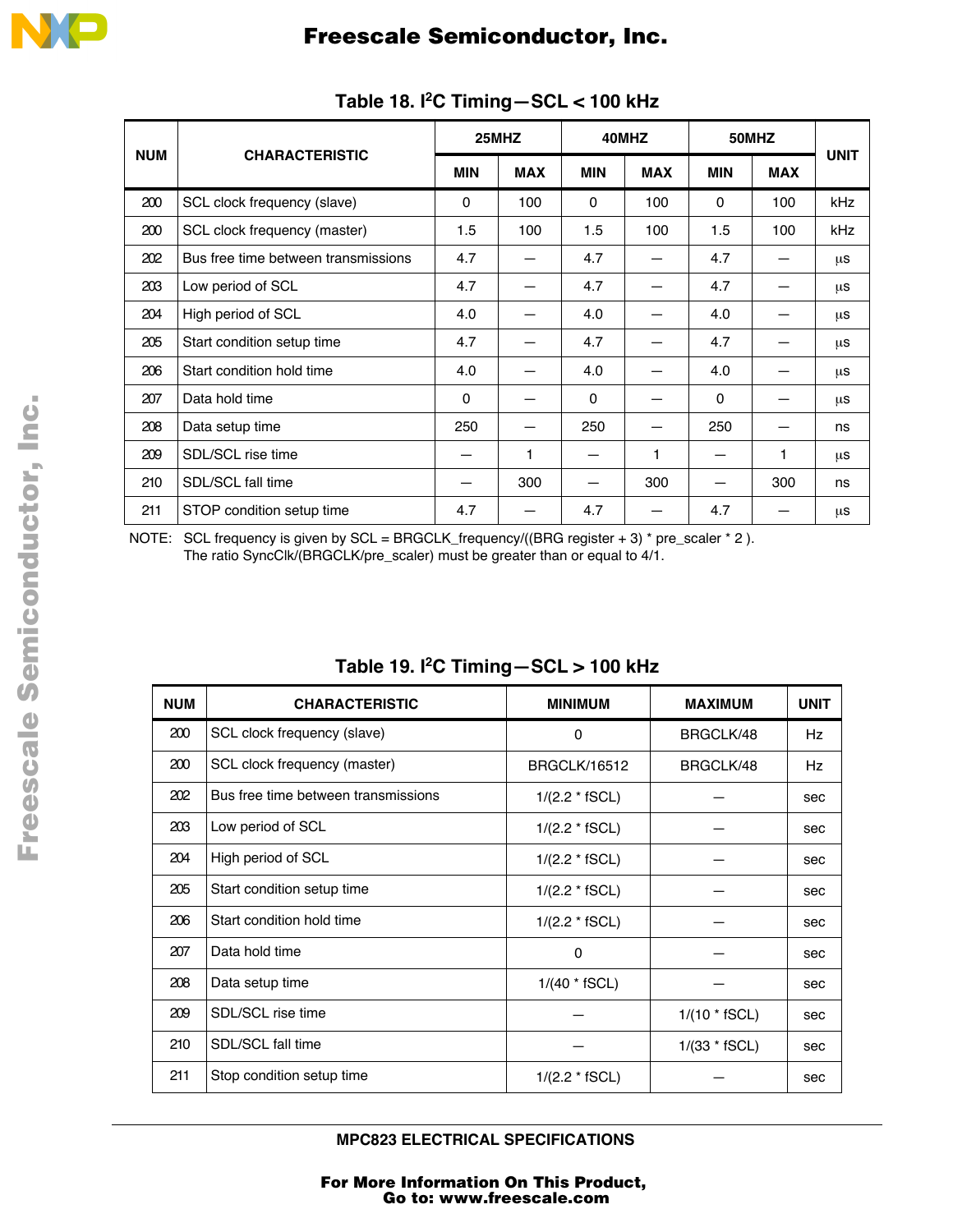



**Figure 56. I2C Bus Timing Diagram**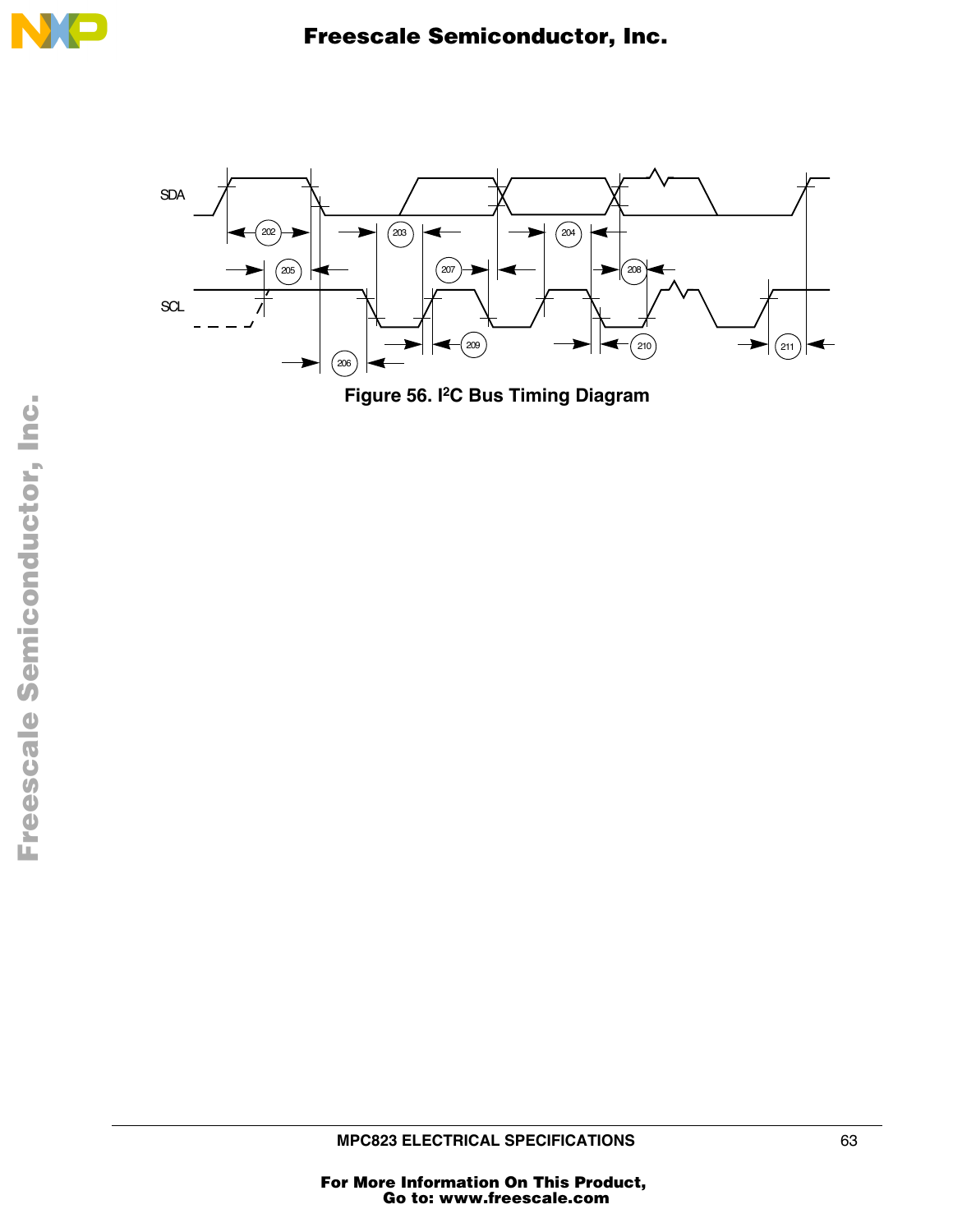

|            | <b>CHARACTERISTIC</b>                           | 25MHZ      |            | 40MHZ      |            | 50MHZ      |            |             |
|------------|-------------------------------------------------|------------|------------|------------|------------|------------|------------|-------------|
| <b>NUM</b> |                                                 | <b>MIN</b> | <b>MAX</b> | <b>MIN</b> | <b>MAX</b> | <b>MIN</b> | <b>MAX</b> | <b>UNIT</b> |
| 150        | CLK1 clock period                               | 100        |            | 100        |            | 100        |            | ns          |
| 151        | CLK1 width low                                  | 50         |            | 50         |            | 50         |            | ns          |
| 151A       | CLK1 width high                                 | 50         |            | 50         |            | 50         |            | ns          |
| 152        | CLK1 rise and fall times                        |            | 15         |            | 15         |            | 15         | ns          |
| 153        | SMTXDx active delay (from CLK1 falling<br>edge) | 10         | 50         | 10         | 50         | 10         | 50         | ns          |
| 154        | SMRXDx/SYNC1 setup time                         | 20         |            | 20         |            | 20         |            | ns          |
| 155        | SMRXDx/SYNC1 hold time                          | 5          |            | 5          |            | 5          |            | ns          |

#### **Table 20. Serial Management Controller Timing**

NOTE: The ratio SyncCLK/SMCLK must be greater than or equal to 2/1.



NOTE: \* THIS DELAY IS EQUAL TO AN INTEGER NUMBER OF "CHARACTER LENGTH" CLOCKS.

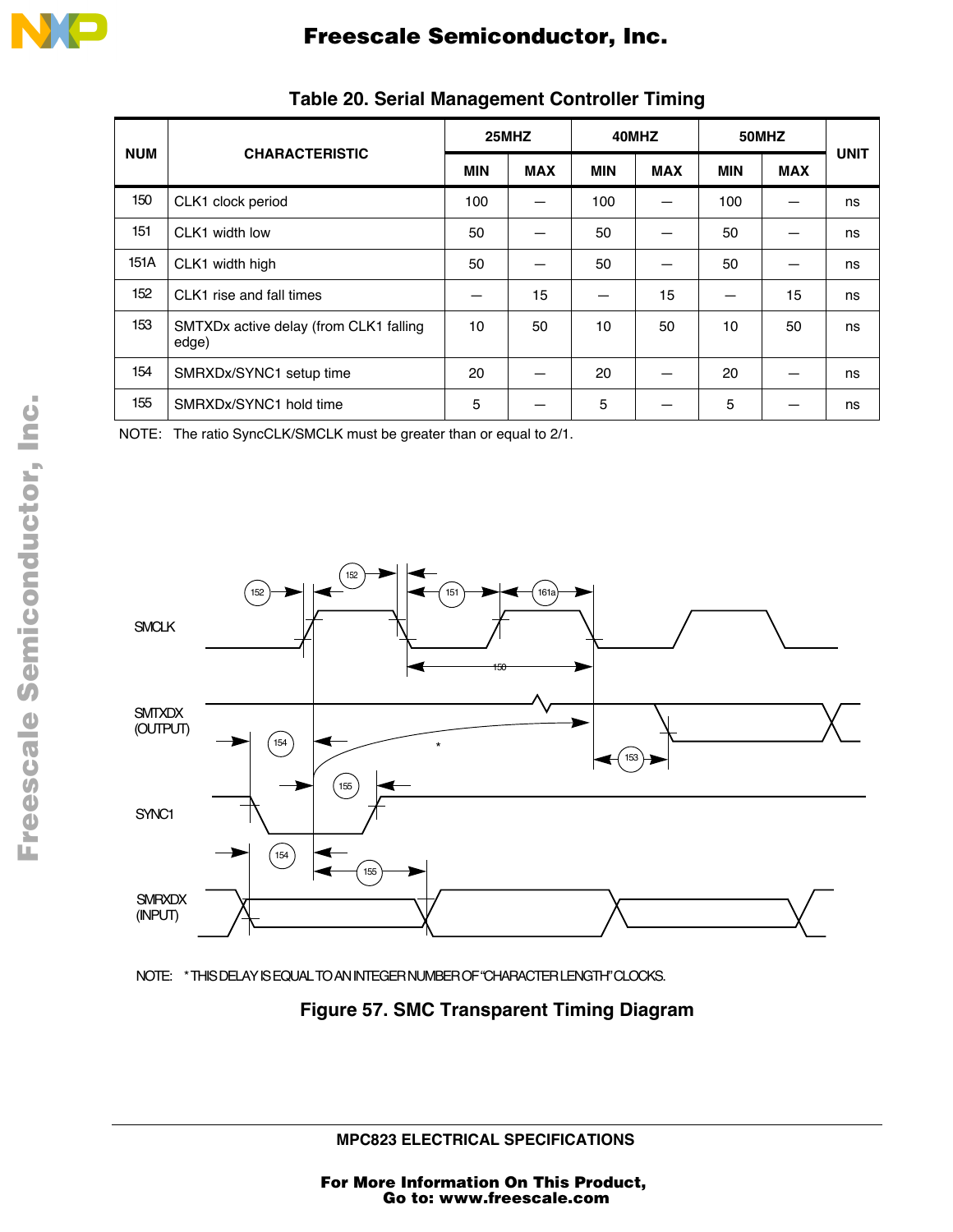

|            | <b>CHARACTERISTIC</b>                                             | 25MHZ          |                          | 40MHZ          |            | 50MHZ          |            |              |
|------------|-------------------------------------------------------------------|----------------|--------------------------|----------------|------------|----------------|------------|--------------|
| <b>NUM</b> |                                                                   | <b>MIN</b>     | <b>MAX</b>               | <b>MIN</b>     | <b>MAX</b> | <b>MIN</b>     | <b>MAX</b> | <b>UNIT</b>  |
| 220        | Shift clock cycle time                                            | 40             | $\overline{\phantom{0}}$ | 40             |            | 40             |            | nsec         |
| 221        | Shift clock high time                                             | 20             |                          | 20             |            | 20             |            | nsec         |
| 223        | CLOCK/HSYNC/VSYNC/OE rise and fall<br>times                       |                | 10                       | –              | 10         |                | 10         | nsec         |
| 224        | Data valid delay from shift clock high                            |                | 15                       |                | 15         |                | 15         | nsec         |
| 225        | VSYNC to HSYNC setup time <sup>1</sup>                            | 5              |                          | 5              |            | 5              |            | $\mathsf{T}$ |
| 226        | <b>VSYNC</b> hold time                                            | $\mathbf{1}$   |                          | 1              |            | 1              |            | T.           |
| 227        | HSYNC pulse width                                                 | 4              |                          | $\overline{4}$ |            | 4              |            | $\mathsf{T}$ |
| 228        | Time from clock falling edge to HSYNC<br>rising edge              | 4.5            |                          | 4.5            |            | 4.5            |            | T            |
| 229        | Time from HSYNC falling edge to clock<br>rising edge <sup>2</sup> | 4              |                          | $\overline{4}$ |            | $\overline{4}$ |            | $\mathsf T$  |
| 230        | AC active delay                                                   |                | 25                       |                | 25         |                | 25         | nsec         |
| 231        | VSYNC pulse width (TFT)                                           | 1              | 16                       | 1              | 16         | 1              | 16         | Line         |
| 232        | HSYNC to OE delay <sup>3</sup>                                    | 4              |                          | $\overline{4}$ |            | 4              |            | $\mathsf{T}$ |
| 233        | OE to HSYNC delay                                                 | $\overline{4}$ |                          | $\overline{4}$ |            | 4              |            | $\mathsf{T}$ |
| 234        | VSYNC to OE delay (TFT)                                           | $\Omega$       | 1,023                    | 0              | 1,023      | $\mathbf 0$    | 1,023      | $\mathsf{T}$ |
| 235        | VSYNC/HSYNC/OE active delay (TFT)                                 |                | 15                       |                | 15         |                | 15         | nsec         |
| 236        | Wait between frames <sup>4</sup>                                  | <b>WBF</b>     |                          | <b>WBF</b>     |            | <b>WBF</b>     |            | Line         |

#### **Table 21. LCD Controller Timing**

NOTES:

1.  $T =$  shift clock cycle (220).

- 2. This number is given for wbl(wait between lines)  $\leq$  2. For wbl=n {n>2} the timing will be (n+2)T.
- 3. This number is given for wbl(wait between lines)  $\leq 2$ . For wbl=n {n>2} the timing will be (n+2)T.

4. Wait Between Frames (WBF) is a programmable parameter.

Tcyc is the cycle time of the LCD clock (shift clock). Tdelay is a circuit delay that is specified in the AC electrical specifications. 1–16 lines is a time period that can vary between one scan line and 16, depending on how the LCD controller is programmed in the VPW field of the LCVCR. 0–1,023 lines is a time period that can vary between 0 and 1,023 scan lines in the WBF field of the LCVCR.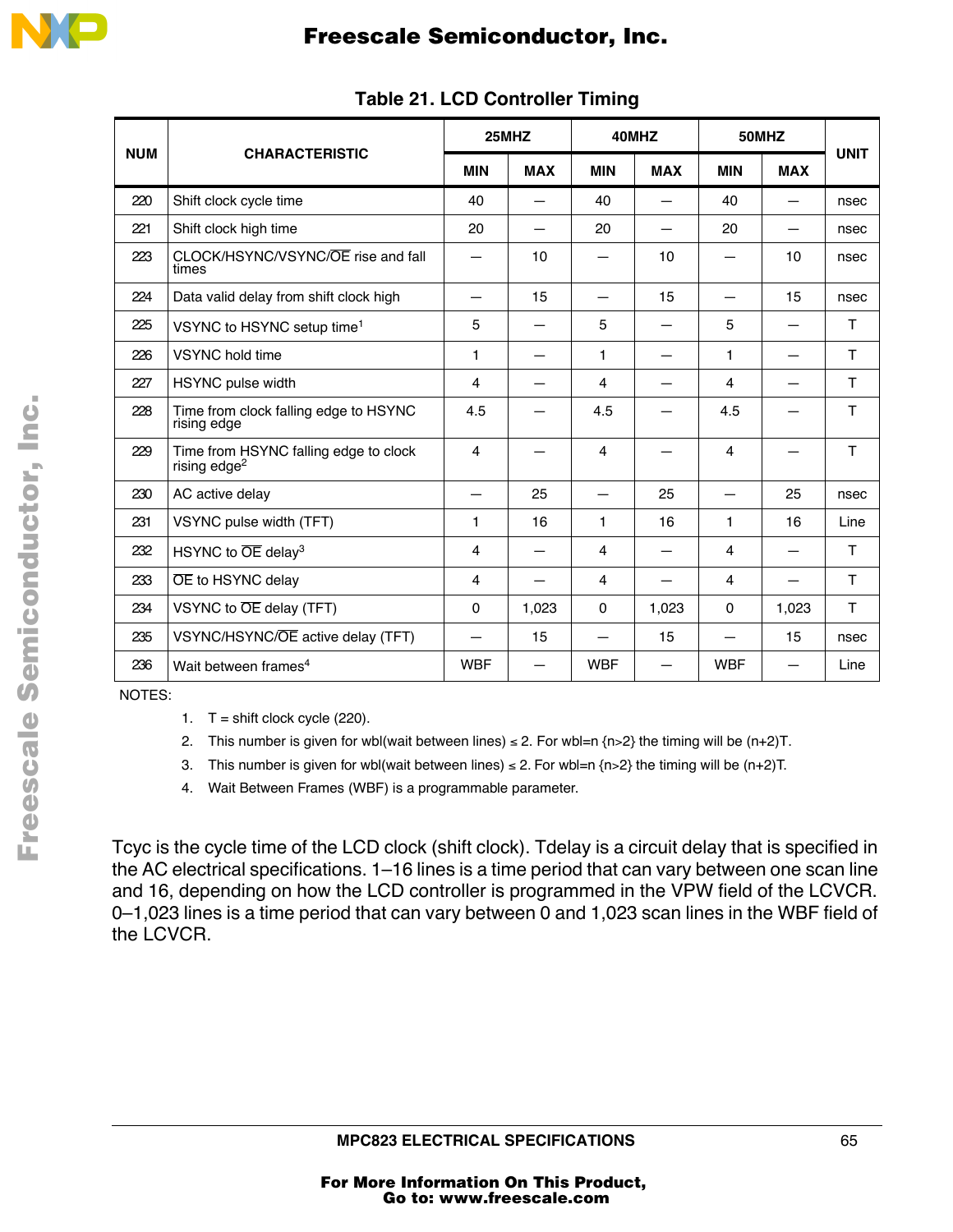

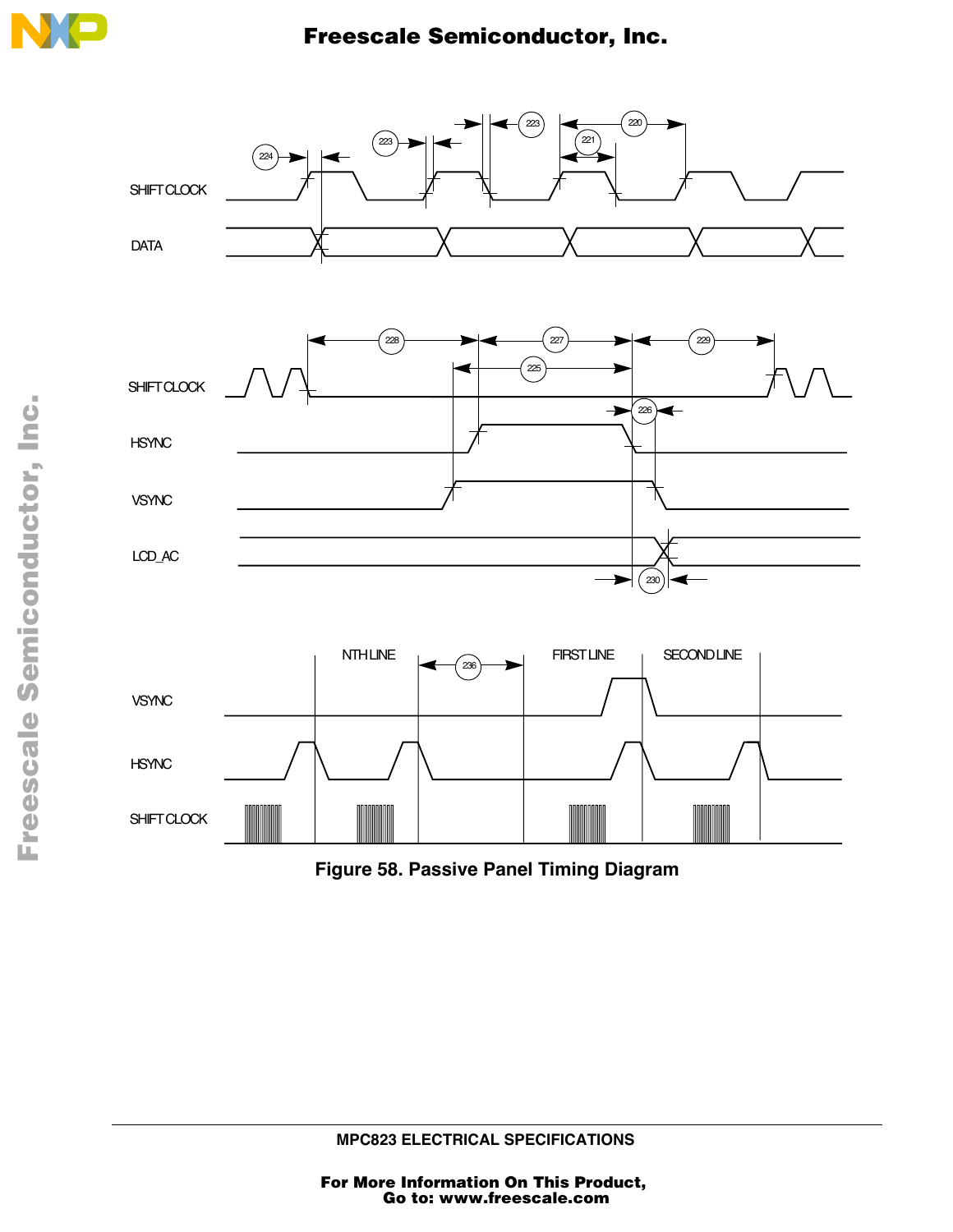



**Figure 59. TFT Panel Timing Diagram**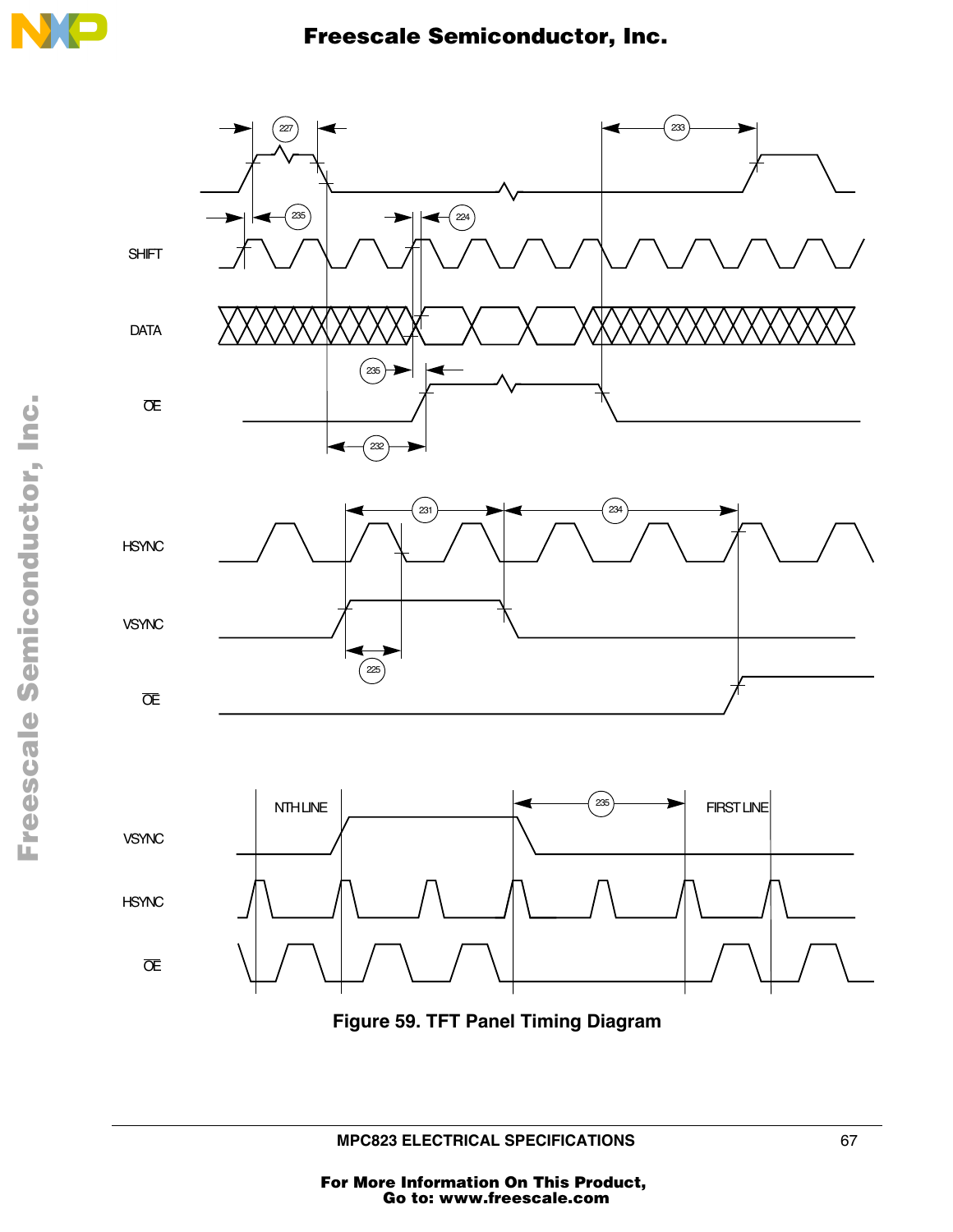

| <b>NUM</b> | <b>CHARACTERISTIC</b>                              | 25MHZ      |            | 40MHZ      |            | 50MHZ      |            |      |
|------------|----------------------------------------------------|------------|------------|------------|------------|------------|------------|------|
|            |                                                    | <b>MIN</b> | <b>MAX</b> | <b>MIN</b> | <b>MAX</b> | <b>MIN</b> | <b>MAX</b> | UNIT |
| 240        | Clock cycle time                                   | 32         |            | 32         |            | 32         |            | nsec |
| 241        | Clock high time                                    | 13         |            | 13         |            | 13         |            | nsec |
| 242        | CLK/HSYNC/VSYNC/BLANK/FIELD<br>rise and fall times |            | 10         |            | 10         |            | 10         | nsec |
| 243        | Clock high to data valid                           | 10         | 25         | 10         | 25         | 10         | 25         | nsec |

#### **Table 22. Video Controller Timing**



**Figure 60. Video Controller Timing**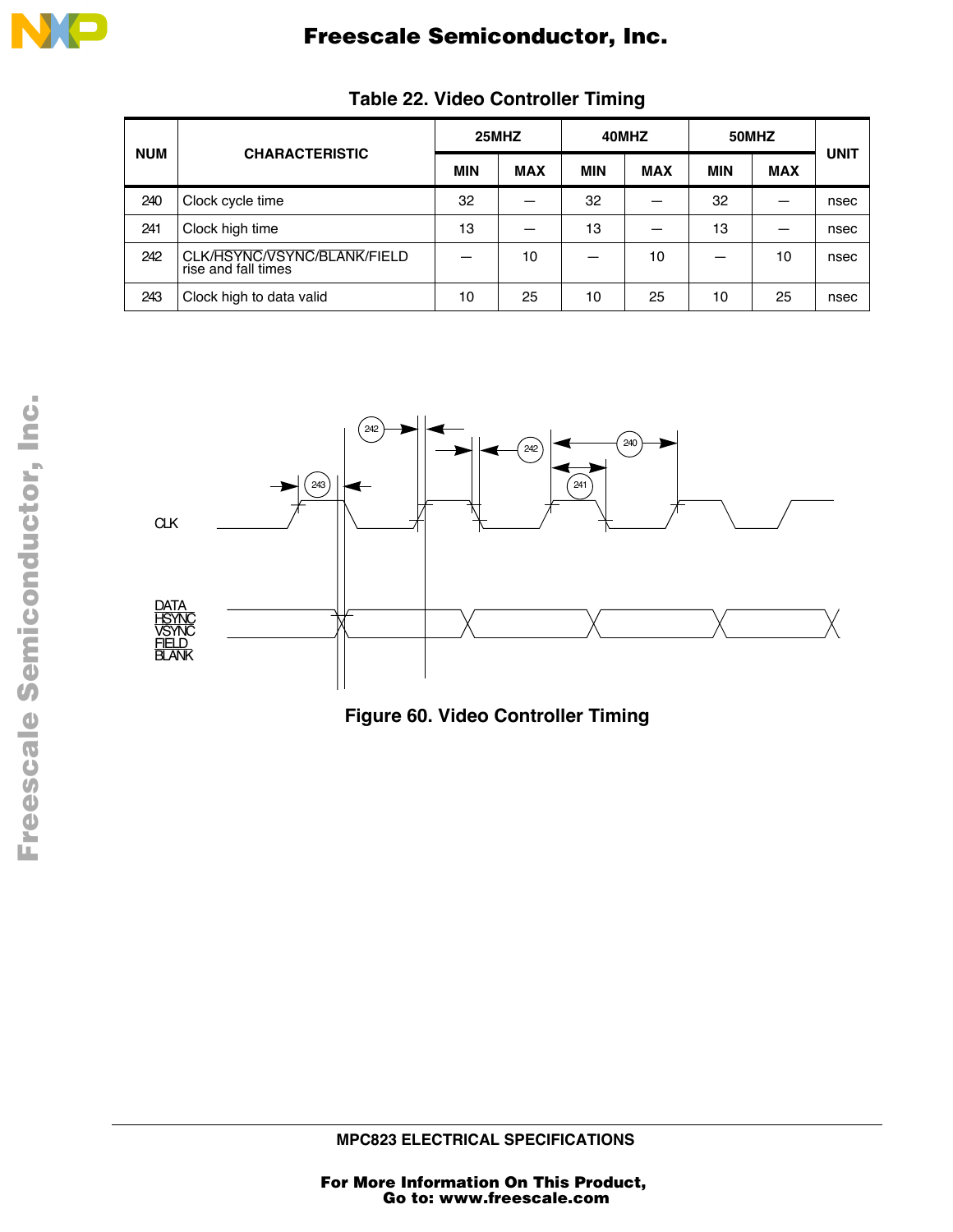